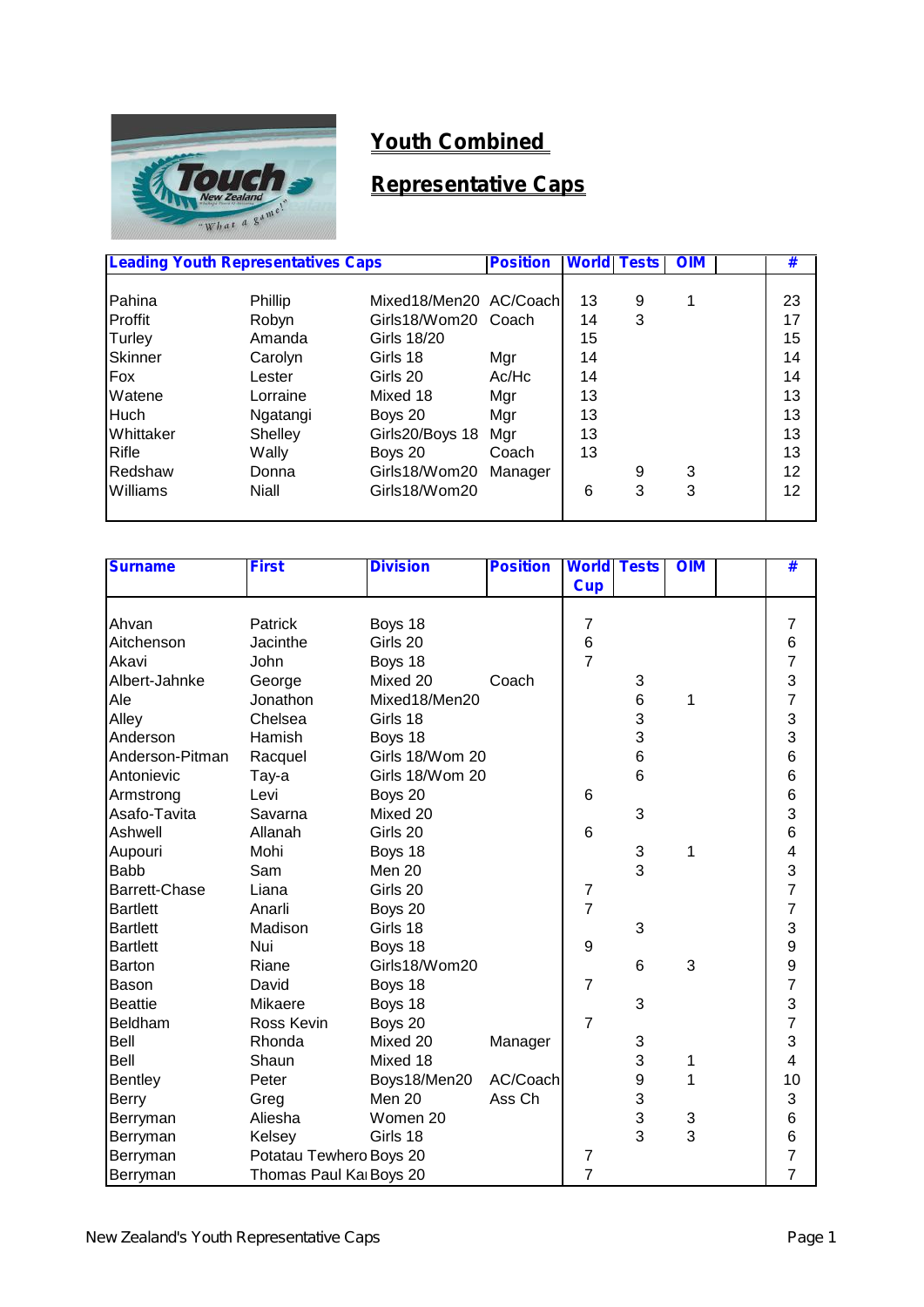| <b>Surname</b>    | <b>First</b>    | <b>Division</b> | <b>Position</b> | <b>World Tests</b>      |                           | <b>OIM</b>       | #                       |  |
|-------------------|-----------------|-----------------|-----------------|-------------------------|---------------------------|------------------|-------------------------|--|
|                   |                 |                 |                 | <b>Cup</b>              |                           |                  |                         |  |
| <b>Best</b>       | Kane            | Mixed 20        |                 |                         |                           | $\overline{2}$   | $\overline{2}$          |  |
| <b>Bester</b>     | Anien           | Women 20        |                 |                         | 3                         | 3                | $6\phantom{1}6$         |  |
| Bignall-Tupara    | Jordan          | Mixed 20        |                 |                         | 3                         |                  | 3                       |  |
| <b>Billing</b>    | Charisse        | Girls 20        |                 | $\overline{7}$          |                           |                  | $\overline{7}$          |  |
| <b>Birch</b>      | Tyler           | Women 20        |                 |                         | $\boldsymbol{2}$          |                  | $\overline{c}$          |  |
| <b>Birchfield</b> | <b>Nick</b>     | Men 20          |                 |                         | 3                         |                  | 3                       |  |
| <b>Bishop</b>     | William         | Boys 18         |                 | 9                       |                           |                  | 9                       |  |
| <b>Black</b>      | Armis           | Boys 18         |                 | $\boldsymbol{9}$        |                           |                  | $\boldsymbol{9}$        |  |
| <b>Black</b>      | Whitiaua        | Boys 18         | Play/Ch         | $\overline{7}$          | 3                         |                  | 10                      |  |
| <b>Blair</b>      | Helena          | Mixed 18        |                 | 8                       |                           |                  | 8                       |  |
| <b>Blakely</b>    | Lewis           | Mixed 20        |                 | $\overline{\mathbf{7}}$ |                           |                  | $\overline{7}$          |  |
| <b>Botica</b>     | Chante          | Mixed 18        |                 | 8                       |                           |                  | 8                       |  |
| <b>Boult</b>      | Adam            | Mixed 18        |                 |                         | $\ensuremath{\mathsf{3}}$ |                  | 3                       |  |
| <b>Bowen</b>      | Jade            | Women 20        |                 |                         | $\overline{2}$            |                  | $\overline{c}$          |  |
| <b>Bradley</b>    | Katie           | Mixed 18        |                 | 5                       |                           |                  | 5                       |  |
| <b>Brahne</b>     | Lara            | Mixed 18        |                 |                         | $\sqrt{3}$                |                  | 3                       |  |
| <b>Brand</b>      | Hannah          | Mixed 20        |                 | $\overline{7}$          |                           |                  | $\overline{7}$          |  |
| <b>Brazier</b>    | Kelly           | Mixed 20        |                 |                         | $\ensuremath{\mathsf{3}}$ | $\overline{2}$   | 5                       |  |
| <b>Brock</b>      | Kaillin (Katie) | Women 20        |                 |                         | 3                         |                  | 3                       |  |
| <b>Brown</b>      | Sean            | Mixed 20        |                 | $\overline{7}$          |                           |                  | $\overline{7}$          |  |
| Buchanan          | Melissa         | Women 20        |                 |                         | 3                         | 3                | $6\phantom{1}6$         |  |
| <b>Bunce</b>      | Frank Jordan    | Boys 18         |                 |                         | 3                         |                  | 3                       |  |
| <b>Burden</b>     | Damian          | Mixed 18        | Coach           |                         | 3                         |                  | 3                       |  |
| <b>Burton</b>     | Samantha        | Girls 18        |                 |                         | 3                         | 3                | 6                       |  |
| <b>Busbridge</b>  | Alice           | Women 20        |                 |                         | 3                         |                  | 3                       |  |
| <b>Busby</b>      | Michael         | Men 20          |                 |                         | 3                         |                  |                         |  |
| <b>Butler</b>     | Takiri          | Mixed 20        |                 | $\overline{7}$          |                           |                  | $rac{3}{7}$             |  |
| Cameron           | Melanie         | Women 20        |                 |                         | 3                         |                  | 3                       |  |
| Campbell          | Catherine       | Mixed 18        | Manager         |                         | 3                         |                  | 3                       |  |
| Campbell          | David           | Boys 18         |                 | $\overline{7}$          |                           |                  | $\overline{7}$          |  |
| Campbell          | Roydon          | Men 20          |                 |                         | 3                         |                  | 3                       |  |
| Campbell          | Te Hauora       | Boys 18         |                 |                         | $\boldsymbol{2}$          |                  | $\overline{c}$          |  |
| Cardie            | Candis          | Women 20        |                 |                         | 3                         | 3                | 6                       |  |
| Carew             | Liam            | Mixed 20        |                 | $\overline{7}$          |                           |                  | $\overline{7}$          |  |
| Cassin            | Daley           | Boys 18         |                 |                         | 3                         |                  | 3                       |  |
| Cato              | Jonathan        | Men 20          |                 |                         | 3                         |                  | 3                       |  |
| Cavanagh          | Michael         | Boys18/Men20    | Play/Ch/AC      |                         | $\boldsymbol{9}$          | 1                | 10                      |  |
| Chapman           | Elizabeth       | Mixed 18        |                 | 5                       |                           |                  | 5                       |  |
| Christian         | <b>Brad</b>     | Men 20          |                 |                         | 3                         | 1                | 4                       |  |
| Christie          | Tony            | Men 20          |                 |                         | 3                         |                  | 3                       |  |
| Clarke            | Jenna           | Mixed 20        |                 |                         | $\ensuremath{\mathsf{3}}$ | $\boldsymbol{2}$ | 5                       |  |
| Clark-Manaahi     | Te Rewhiti      | Mixed 20        |                 |                         | $\ensuremath{\mathsf{3}}$ | $\overline{2}$   | 5                       |  |
| Coates            | <b>Brittany</b> | Women 20        |                 |                         | $\sqrt{3}$                |                  | 3                       |  |
| Connell           | <b>Brenton</b>  | Men 20          |                 |                         | 3                         | 1                | $\overline{\mathbf{4}}$ |  |
| Connon            | Ripeka          | Girls 20        |                 | 6                       |                           |                  | $\,6$                   |  |
| Cook              | Alex            | Girls 20        |                 | $\overline{7}$          |                           |                  | $\overline{7}$          |  |
| Cook              | Kalyn           | Mixed 18        |                 |                         | $\mathbf{2}$              |                  | $\overline{c}$          |  |
| Cooper            | Tanira          | Boys 20         |                 | 6                       |                           |                  | 6                       |  |
| Copeland          | Natasha         | Girls 18        |                 | 8                       |                           |                  | 8                       |  |
| Cordie            | Celeste         | Girls 18        |                 | 8                       |                           |                  | 8                       |  |
| Corrigan          | Josh            | Boys 18         |                 |                         | 3                         |                  | 3                       |  |
| Cox               | Caitlyn         | Mixed 18        |                 |                         | $\overline{c}$            |                  | $\overline{c}$          |  |
| Crean             | Tairoa          | Boys 18         |                 |                         | 3                         |                  | 3                       |  |
| Cribb             | Alaana          | Girls 20        |                 | 6                       |                           |                  | $\,6$                   |  |
| Crombie           | Niki            | Girls18/Wom20   |                 |                         | 6                         |                  | 6                       |  |
|                   |                 |                 |                 |                         |                           |                  |                         |  |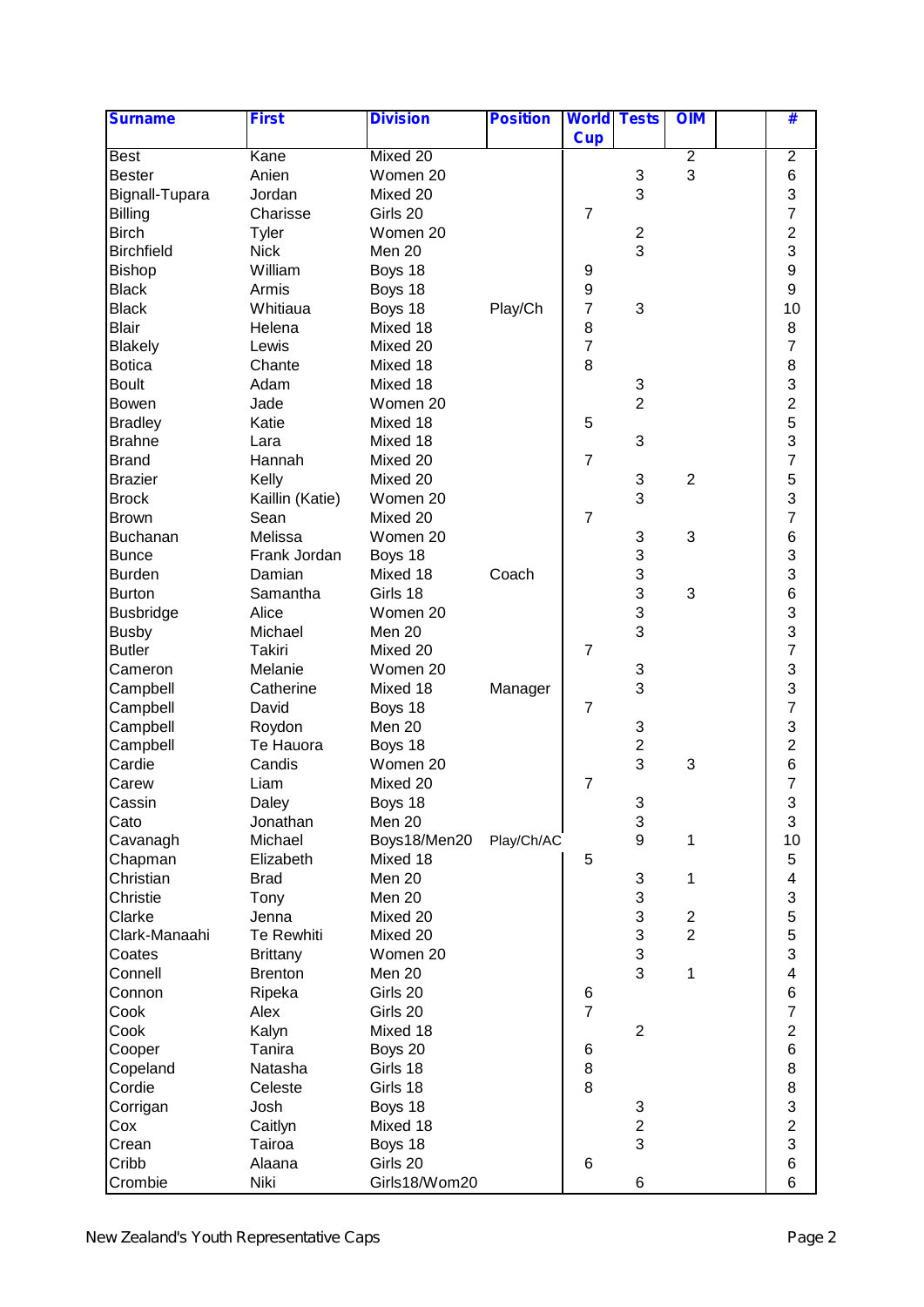| <b>Surname</b>    | <b>First</b>          | <b>Division</b>      | <b>Position</b> | <b>World Tests</b>       |                                | <b>OIM</b>     | #                              |  |
|-------------------|-----------------------|----------------------|-----------------|--------------------------|--------------------------------|----------------|--------------------------------|--|
|                   |                       |                      |                 | <b>Cup</b>               |                                |                |                                |  |
| Curtis            | Fran                  | Women 20             | Manager         |                          | 3                              |                | 3                              |  |
| Daly              | Mike                  | Mixed 20             | Coach           | $\overline{7}$           |                                |                | $\overline{7}$                 |  |
| Darlington        | Damian                | Boys 18              |                 |                          | 3                              |                | 3                              |  |
| Davidson          | Rebecca               | Women 20             |                 |                          | 3                              |                | 3                              |  |
| Davies            | Charlotte             | Women 20             |                 |                          | 3                              |                | 3                              |  |
| Davies            | Tiwi                  | Boys 18              |                 |                          | 3                              |                | 3                              |  |
| Davis             | Charlotte             | Girls18/Wom20        |                 |                          | 6                              | 3              | 9                              |  |
| Davis             | Heneti                | Girls 18             |                 | 6                        |                                |                | 6                              |  |
| Davis             | Malcolm               | Women 20             | Coach           |                          | 3                              | 3              | 6                              |  |
| Davis             | Marama                | Girls 18             |                 |                          | 3                              |                | 3                              |  |
| Davis             | Michael               | Boys 18              |                 | 9                        |                                |                | 9                              |  |
| Davis             | Paul                  | Men 20               |                 |                          | $\ensuremath{\mathsf{3}}$      | 1              | 4                              |  |
| Day               | Kate                  | Women 20             |                 |                          | 3                              |                | 3                              |  |
| Dayberg-Muir      | Drumayne              | Boys 18              |                 | 9                        |                                |                | 9                              |  |
| Daymond           | Flex Edwin            | Boys 20              |                 | $\overline{\mathcal{I}}$ |                                |                | $\overline{7}$                 |  |
| Daymond           | <b>Trask</b>          | Mixed 20             |                 | $\overline{7}$           |                                |                | $\overline{7}$                 |  |
| Demant            | Kiritapu              | Girls 18             |                 |                          | 3                              |                | 3                              |  |
| Demant            | Ruahei                | Girls 18             |                 |                          | 3                              |                | 3                              |  |
| Diamond-Brahne    | Lara                  | Mixed 18             |                 |                          |                                | 1              | 1                              |  |
| Donaldson         | Erica                 | Mixed 18             |                 | 5                        |                                |                | 5                              |  |
| Drummond          | Jessica               | Girls 18             |                 |                          | 3                              | 3              | 6                              |  |
| Drummond          | Nicole                | Girls 18             |                 |                          | 3                              |                | 3                              |  |
| Duff              | Josh                  | Boys 18              |                 |                          | 3                              |                | 3                              |  |
| Dunlop-Hogan      | Ashley                | Mixed 20             |                 |                          | 3                              | $\overline{2}$ | 5                              |  |
| Dunn              | Henry                 | Mixed 18             |                 | 8                        |                                |                | 8                              |  |
| Dyer              | Greg                  | Boys 18              |                 |                          | 3                              |                | 3                              |  |
| Dyer              | Lisa                  | Women 20             |                 |                          | $\,6$                          |                | 6                              |  |
| Eade              | Scott                 | Boys 18              |                 |                          | 3                              |                | 3                              |  |
| Easton            | Carol                 | Girls 18             |                 | 6                        |                                |                | 6                              |  |
| Edmonds           | Grant                 | Girls 18             | Coach           |                          | 3                              |                | 3                              |  |
| Edwards           | Sonny                 | Boys 20              |                 | 6                        |                                |                | 6                              |  |
| Engler            | Cassandra             | Girls 18             |                 |                          | 3                              |                | 3                              |  |
| Enoka             | Rue Ben James Boys 20 |                      |                 | $\overline{7}$           |                                |                | 7                              |  |
| Enosa             | Abel                  | Men 20               |                 |                          | 3                              |                | 3                              |  |
|                   | Jackson               |                      |                 |                          | $\overline{2}$                 |                | $\overline{c}$                 |  |
| Ephraims<br>Eriha | Toddy                 | Boys 18<br>Mixed 18  |                 | 8                        |                                |                | 8                              |  |
| Erueti            | Calin                 | Men 20               |                 |                          | 3                              | 1              | 4                              |  |
| Evans             | Chad                  | Boys 20              |                 | 6                        |                                |                | 6                              |  |
| Evison            | Maisie                | Women 20             |                 |                          |                                |                | 3                              |  |
|                   |                       |                      |                 |                          | 3                              |                | 3                              |  |
| Eyles<br>Faithful | Ngawai<br>Sarah       | Women 20<br>Women 20 |                 |                          | 3<br>3                         |                | 3                              |  |
| Faulks            |                       | Girls 18             |                 |                          | 1                              |                | $\mathbf{1}$                   |  |
|                   | Jessica               |                      |                 |                          |                                |                |                                |  |
| Fitzpatrick       | Theresa               | Girls 18<br>Women 20 | Ass Ch          |                          | 3<br>$\ensuremath{\mathsf{3}}$ |                | $\ensuremath{\mathsf{3}}$<br>6 |  |
| Fiu               | Junior                |                      |                 |                          |                                | 3              |                                |  |
| Fiveash           | Aaron                 | Men 20               |                 |                          | 3<br>3                         |                | 3                              |  |
| Flavell           | Tamika                | Women 20             |                 |                          |                                |                | 3<br>$\overline{7}$            |  |
| Fleming           | Hanah                 | Mixed 20             |                 | $\overline{7}$           |                                |                |                                |  |
| Flutey            | Kendall               | Girls 18             |                 |                          | 3                              | $\sqrt{3}$     | 6                              |  |
| Foster            | Taylar                | Girls 18             |                 |                          | 3                              |                | 3                              |  |
| Fox               | Leana                 | Women 20             | Ass Coach       |                          | 3                              |                | 3                              |  |
| Fox               | Lester                | Girls 20             | Ac/Hc           | 14                       |                                |                | 14                             |  |
| Fox               | Tane                  | Men 20               |                 |                          | $\overline{c}$                 |                | $\boldsymbol{2}$               |  |
| Francois          | Shannon               | Girls 18             |                 |                          | 3                              | 3              | $\,6$                          |  |
| Fraser            | Alana                 | Girls 18             |                 |                          | $\ensuremath{\mathsf{3}}$      |                | $\ensuremath{\mathsf{3}}$      |  |
| Fraser            | Sydney                | Girls 18             |                 |                          | 3                              |                | 3                              |  |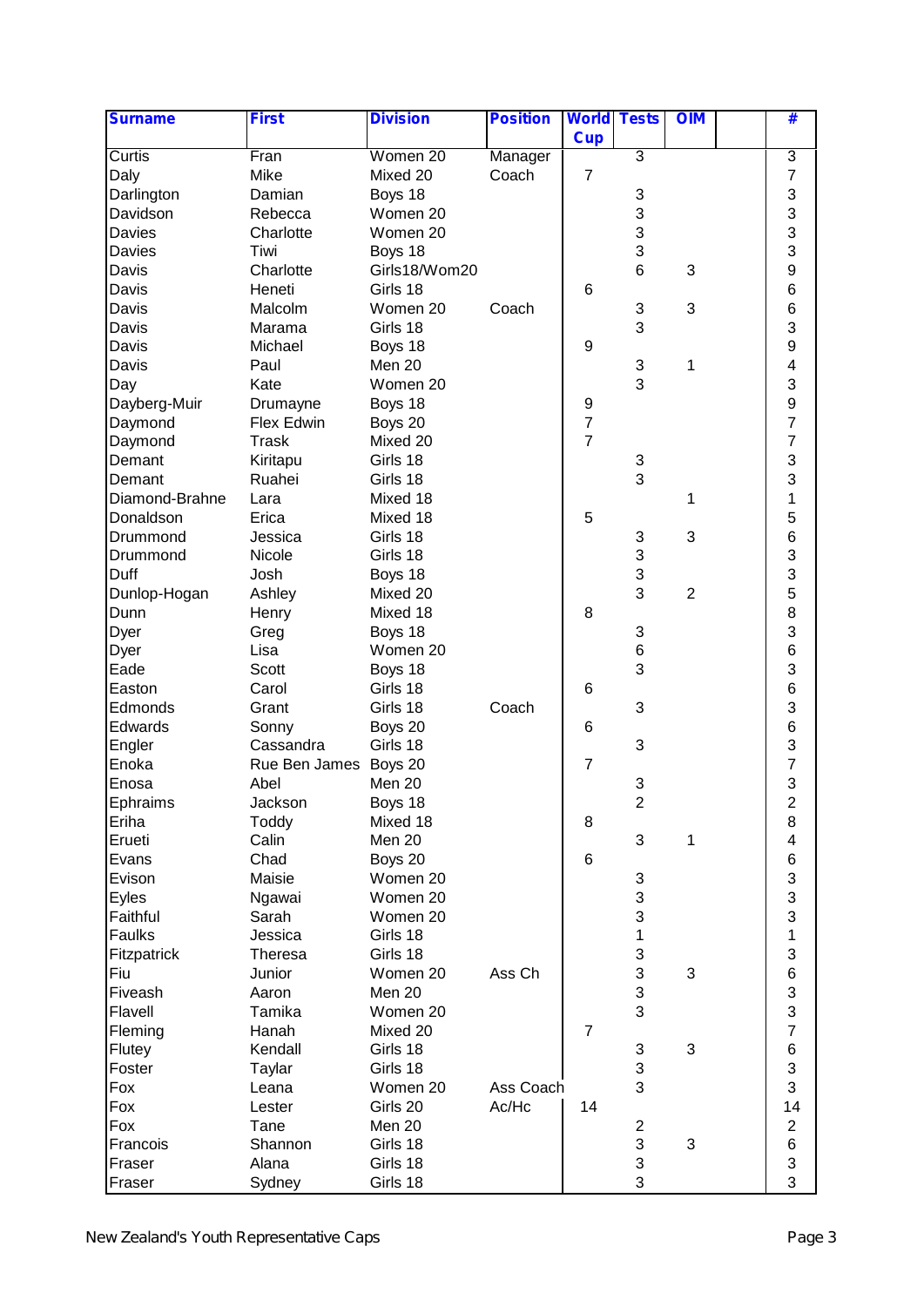| <b>Surname</b>  | <b>First</b>  | <b>Division</b> | <b>Position</b> | <b>World Tests</b> |                           | <b>OIM</b>     | #                       |  |
|-----------------|---------------|-----------------|-----------------|--------------------|---------------------------|----------------|-------------------------|--|
|                 |               |                 |                 | <b>Cup</b>         |                           |                |                         |  |
| Gibbons         | Karen         | Boys 18         | Manager         |                    | 3                         |                | 3                       |  |
| Gibbons         | Ryan          | Boys 18         |                 |                    | 3                         | 1              | $\overline{\mathbf{4}}$ |  |
| Gordon          | Jacob         | Boys 18         |                 |                    | 3                         |                | 3                       |  |
| Grace           | Destiny       | Girls 18        |                 |                    | 3                         |                | 3                       |  |
| Graham          | Mitamuna      | Boys18/Men20    |                 | $\overline{7}$     | 3                         | 1              | 11                      |  |
| Grant           | Conal         | Mixed 20        |                 | $\overline{7}$     |                           |                | $\overline{7}$          |  |
| Grant           | Jordan        | Girls18/Wom20   |                 |                    | $\,6$                     | 3              | $\boldsymbol{9}$        |  |
| Grant           | Keisha        | Girls 18        |                 | 6                  |                           |                | 6                       |  |
| Gray            | Deija Daniela | Mixed 18        |                 |                    | 3                         |                | 3                       |  |
| Gray            | Hollie        | Mixed 18        |                 | 8                  |                           |                | 8                       |  |
| Gray            | Kelly         | Mixed 20        |                 | $\overline{7}$     |                           |                | $\overline{7}$          |  |
| Greensill       | Thomas        | Boys 20         |                 | $6\phantom{1}$     |                           |                | 6                       |  |
| Greig           | Vaine         | Mixed18/Wom20   |                 |                    | 6                         |                | 6                       |  |
| Greig           | Wairakau      | Girls 18        |                 |                    | 3                         |                | 3                       |  |
| Grieg           | Varne         | Mixed 18        |                 |                    |                           | 1              | 1                       |  |
| Griffiths       | Aroha         | Mixed 20        |                 |                    | 3                         | 2              | 5                       |  |
| Gunn            | Sarah         | Mixed 18        |                 |                    | 3                         | 1              | $\overline{\mathbf{4}}$ |  |
| Gupwell         | Jamilah       | Mixed 20        |                 | $\overline{7}$     |                           |                | $\overline{7}$          |  |
| Guthrie         | Tama          | Men 20          |                 |                    | 3                         | 1              | 4                       |  |
| Guthrie         | Tivoli        | Men 20/Boys 18  |                 |                    | $\,6$                     | 1              | $\overline{7}$          |  |
| Hahipene        | Kylie         | Girls 18        |                 | 8                  |                           |                | 8                       |  |
| Hales           | Rebecca       | Girls 18        |                 | 8                  |                           |                | 8                       |  |
| Hall            | <b>Bryan</b>  | Boys 18         |                 |                    | 3                         | 1              | $\overline{\mathbf{4}}$ |  |
| Hall            | Joshua        | Boys 18         |                 | $\boldsymbol{9}$   |                           |                | 9                       |  |
| Hamilton        | William       | Men 20          |                 |                    | 3                         |                | 3                       |  |
| Hanham          | Claudia       | Girls18/Wom20   |                 |                    | $\boldsymbol{9}$          |                | 9                       |  |
| Hanham          | Elizabeth     | Women 20        | Manager         |                    | 3                         | 3              | 6                       |  |
| Hanita-Paki     | Warakihi      | Boys 20         |                 | 6                  |                           |                | 6                       |  |
| Harmer          | Luc           | Men 20          |                 |                    | 3                         |                | 3                       |  |
| Harris          | Keegan        | Mixed 18        |                 |                    | 3                         |                | 3                       |  |
| Harris          | Keelie        | Mixed 18        |                 | 5                  |                           |                | 5                       |  |
| Harrison        | Hone          | Boys 18         |                 |                    |                           | 1              | 1                       |  |
| Harvey          | Hauriri       | Boys 18         |                 |                    | $\boldsymbol{2}$          |                | $\overline{c}$          |  |
|                 | Mackenzie     |                 |                 |                    | 6                         |                | 6                       |  |
| Haugh           |               | Boys18/Men20    |                 |                    | 6                         |                |                         |  |
| Haugh           | Taylor        | Boys 18/Men 20  |                 |                    |                           |                | 6                       |  |
| Hawira          | Arahi         | Men 20          |                 |                    | 3                         |                | 3                       |  |
| Hayward         | Jayden        | Mixed 18        |                 | 8                  |                           |                | 8                       |  |
| Hemopo          | Michaela      | Girls 18        |                 |                    | 3                         |                | 3                       |  |
| Hendry          | James         | Mixed 18        |                 |                    | $\ensuremath{\mathsf{3}}$ | 1              | 4                       |  |
| Henry           | Jerome        | Mixed 18        |                 |                    | 3                         | 1              | 4                       |  |
| Herekotukutuku  | Charles       | Mixed 20        |                 | 7                  |                           |                | $\overline{7}$          |  |
| Hiroti          | Rangi         | Mixed 20        | Coach           | $\overline{7}$     |                           |                | $\overline{7}$          |  |
| <b>Hitchens</b> | Danielle      | Girls 18        |                 | 8                  |                           |                | 8                       |  |
| Hoani           | Cally         | Boys 20         | Ass Ch          | 6                  |                           |                | $\,6$                   |  |
| Hodgson         | Miranda       | Mixed 18        |                 |                    | 3                         |                | 3                       |  |
| Hodson          | Mark          | Mixed 20        |                 |                    | $\ensuremath{\mathsf{3}}$ | $\overline{c}$ | 5                       |  |
| Hohepa          | Chyna         | Women 20        |                 |                    | 3                         | 3              | 6                       |  |
| Hokai           | Robyna        | Girls 20        |                 | $\overline{7}$     |                           |                | $\overline{7}$          |  |
| Holmes          | Kylie         | Mixed 20        |                 |                    | 3                         | $\overline{2}$ | 5                       |  |
| Hooper          | Rebecca       | Girls 18        |                 | 8                  |                           |                | 8                       |  |
| Hopcroft        | Patricia      | Women 20        |                 |                    | 3                         |                | 3                       |  |
| Horlock         | Rikki Albert  | Boys 20         |                 | $\overline{7}$     |                           |                | $\overline{7}$          |  |
| Hotene          | Atawhai       | Mixed 20        |                 |                    | 3                         |                | 3                       |  |
| Hotham          | Jazmin        | Girls 18        |                 |                    | 3                         |                | 3                       |  |
| Hotham          | Nigel         | Boys 18         | Coach           | $\boldsymbol{7}$   |                           |                | $\overline{7}$          |  |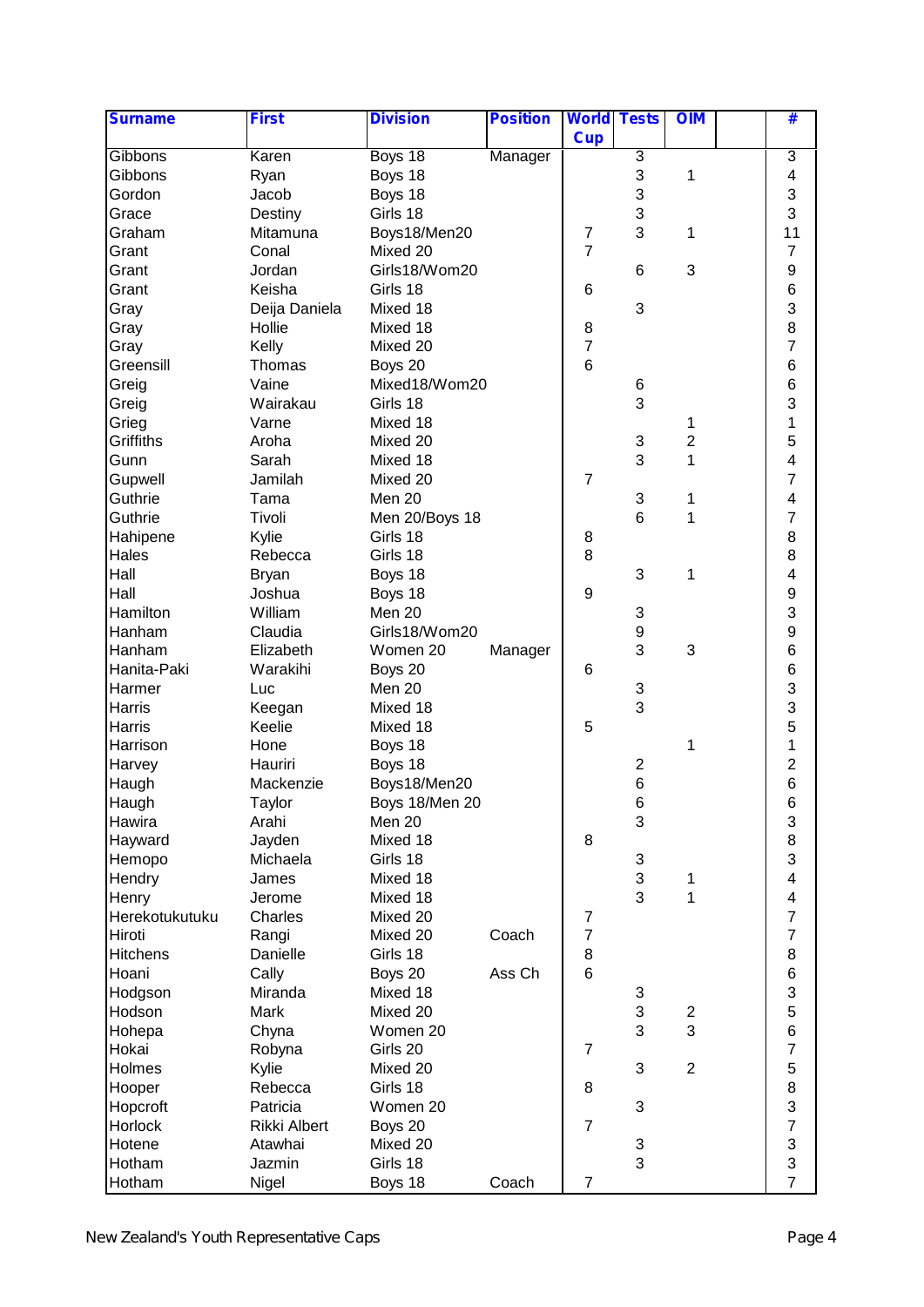| <b>Surname</b>  | <b>First</b>        | <b>Division</b>       | <b>Position</b> | <b>World Tests</b> |                         | <b>OIM</b>     | #                         |  |
|-----------------|---------------------|-----------------------|-----------------|--------------------|-------------------------|----------------|---------------------------|--|
|                 |                     |                       |                 | <b>Cup</b>         |                         |                |                           |  |
| Houltham        | Kimo                | Mixed 20              |                 |                    | $\overline{3}$          | $\overline{2}$ | 5                         |  |
| Howe            | Storm               | Men 20                |                 |                    | 3                       |                | 3                         |  |
| Huch            | Ngatangi            | Boys 20               | Mgr             | 13                 |                         |                | 13                        |  |
| Hunt            | Mitchell            | Boys 18               |                 |                    | 3                       |                | 3                         |  |
| Hunter          | Eleanor (Nel)       | Women 20              |                 |                    | $\overline{2}$          |                | $\overline{c}$            |  |
| Hyde            | Pam                 | Mixed 20              | Mgr             | $\overline{7}$     |                         |                | $\overline{7}$            |  |
| leremia         | Ariona              | Women 20              |                 |                    | 1                       |                | 1                         |  |
| Jackson         | Te Ate              | Mixed18/Men20         |                 |                    | 6                       | 1              | $\overline{7}$            |  |
| Jarden-Osburne  | Moana               | Girls 20              |                 | $\overline{7}$     |                         |                | $\overline{7}$            |  |
| Joe             | Kylie               | Women 20              |                 |                    | 3                       | 3              | 6                         |  |
| Johnson         | Tyson               | Men 20                |                 |                    | 3                       |                | 3                         |  |
| Johnson         | Vernon              | Men 20                |                 |                    | $\overline{\mathbf{c}}$ |                | $\overline{c}$            |  |
| Johnston        | Abbey               | Girls 18              |                 |                    | 3                       |                | 3                         |  |
| Johnston        | Kane                | Boys 18               |                 |                    | $\overline{2}$          |                | $\overline{2}$            |  |
| Johnstone       | Holly               | Women 20              |                 |                    | 3                       |                | 3                         |  |
| Johnstone       | Shelly              | Girls 18              | Manager         |                    | 6                       |                | 6                         |  |
| Jones           | Ifor                | Boys 18               |                 |                    | 3                       |                | 3                         |  |
| Joyce           | Kyle                | Men 20                |                 |                    | 3                       | 1              | 4                         |  |
| Kaiwai          | Lani                | Boys 20               |                 | 6                  |                         |                | 6                         |  |
| Kake            | <b>Bruce Henare</b> | Boys 20               |                 | $\overline{7}$     |                         |                | $\overline{7}$            |  |
| Kake            | Eldon               | Men 20                |                 |                    | 3                       |                | 3                         |  |
| Kapua           | <b>Brownie</b>      | Boys 18               | Ass Ch          | 9                  |                         |                | 9                         |  |
| Kara            | Natasha             | Girls 18              |                 |                    | 3                       |                | 3                         |  |
| Karena          | Hayden              | Boys 18               |                 | 9                  |                         |                | 9                         |  |
| Kautai          | Tim                 | Men 20                |                 |                    | 3                       | 1              | $\overline{\mathbf{4}}$   |  |
| Keeys           | Cameron             | Mixed 18              |                 |                    | 1                       |                | 1                         |  |
| Keith           | Leonie              | Girls18/Wom20         |                 |                    | 6                       | 3              | 9                         |  |
| Kerrigan        | Anita               | Girls 20              |                 | 6                  |                         |                | 6                         |  |
| Kerrisk         | Elise               | Mixed 20              |                 | $\boldsymbol{7}$   |                         |                | $\overline{7}$            |  |
| King            | Kylie               | Boys 18               |                 | 9                  |                         |                | 9                         |  |
| Kolose          | Jaymie              | Girls 18              |                 |                    | 3                       |                | 3                         |  |
| Kooman          | <b>Brad</b>         | Mixed 18              |                 |                    | 3                       |                | 3                         |  |
| Kotua           | William             | Mixed 18              |                 | 5                  |                         |                |                           |  |
| Kurukaanga      | Pokaiaua            | Men 20                |                 |                    | 3                       |                | $\frac{5}{3}$             |  |
| Lagahetau       | Tony                | Mixed 18              | Ass Ch          | 8                  |                         |                | 8                         |  |
| Lang            | <b>Tiare</b>        | Women 20              |                 |                    | 3                       |                | 3                         |  |
| Latta           | Mikayla             | Mixed 20              |                 |                    | $\overline{\mathbf{c}}$ |                | $\overline{\mathbf{c}}$   |  |
| Laupepe         | Jayden              | Boys 18               |                 |                    | 3                       |                | 3                         |  |
| Leaf            | Sarah               | Girls 20              |                 | 6                  |                         |                | 6                         |  |
| Lee             | Hayley              | Girls 18              |                 |                    | 3                       |                | 3                         |  |
| Leger           | Orbyn               | Boys 18               |                 |                    | 3                       |                | 3                         |  |
| Leota           | John                | <b>Boys 20/Mix 18</b> |                 | 6                  |                         | 1              | $\boldsymbol{7}$          |  |
| Leota           | Josh                | Mixed 18              |                 |                    | 3                       |                | $\ensuremath{\mathsf{3}}$ |  |
| Leota           | Maggie              | Women 20              |                 |                    | 3                       | 3              | $\,6$                     |  |
| Levi            | Amy                 | Girls 20              |                 | 6                  |                         |                | $\,6$                     |  |
| Lightfoot       | Nicole              | Women 20              |                 |                    | 3                       | 3              | 6                         |  |
| Lim             | Jimmy               | Men 20                |                 |                    | 3                       |                | 3                         |  |
| Lim             | Win                 | Boys 18               |                 | 9                  |                         |                | 9                         |  |
| Lindsay         | Michael             | Boys 18               | Manager         |                    | 3                       |                | 3                         |  |
| Lines-Tohiariki | Hapimana            | Boys 18               |                 |                    | 3                       |                | 3                         |  |
| Little          | Kaya                | Girls 20              |                 | $\overline{7}$     |                         |                | $\overline{7}$            |  |
| Logan           | James               | Boys 18               |                 |                    | 1                       |                | $\mathbf 1$               |  |
| Logopati        | Vicki               | Girls 20              |                 | 6                  |                         |                | $\,6$                     |  |
| Loloselo        | Tarkyn              | Boys 18               |                 |                    | 3                       |                | 3                         |  |
| Lott            | Courtney            | Mixed 18              |                 |                    | 3                       |                | 3                         |  |
|                 |                     |                       |                 |                    |                         |                |                           |  |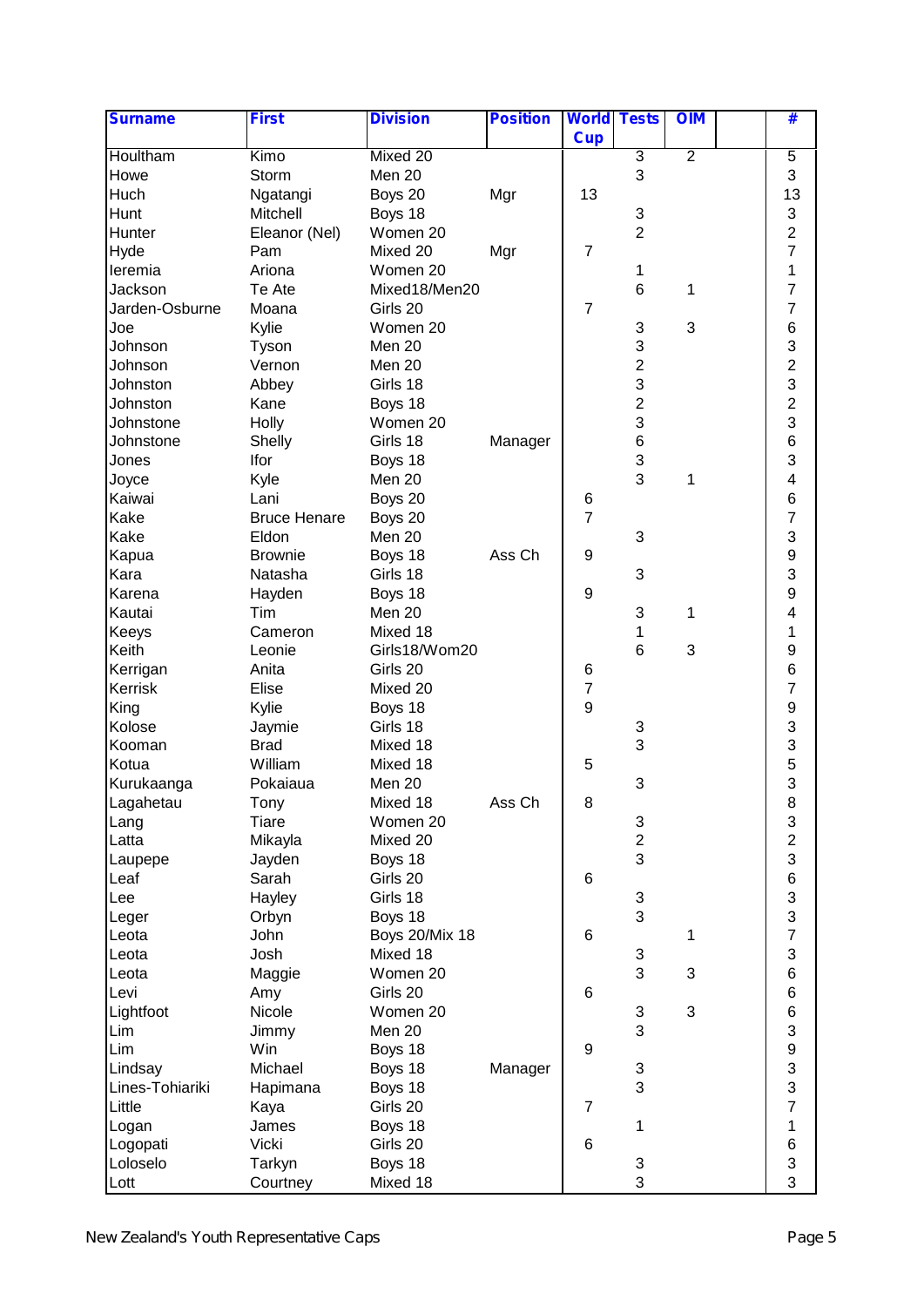| <b>Surname</b>    | <b>First</b>   | <b>Division</b> | <b>Position</b> | <b>World Tests</b>       |                | <b>OIM</b>     | #                       |
|-------------------|----------------|-----------------|-----------------|--------------------------|----------------|----------------|-------------------------|
|                   |                |                 |                 | <b>Cup</b>               |                |                |                         |
| Loudon            | Matt           | Boys 20         |                 | 6                        |                |                | 6                       |
| Maaka             | Wirmeu         | Men 20          |                 |                          | 3              |                | 3                       |
| Magele            | Sage           | Boys18/Men20    |                 |                          | 6              | 1              | $\overline{7}$          |
| Mahar             | Jessica        | Girls18/Wom20   |                 |                          | 4              |                | $\overline{\mathbf{4}}$ |
| Mahara            | <b>Stacey</b>  | Mixed 20        |                 |                          | 3              | $\overline{2}$ | 5                       |
| Mako              | Akira          | Men 20          |                 |                          | 3              | 1              | 4                       |
| Mana              | Josh           | Men 20          |                 |                          | 3              | 1              | 4                       |
| Mana              | Tristan        | Boys 18         | AC/Coach        |                          | 6              | 1              | $\overline{7}$          |
| Mani              | Che'dyn        | Men 20          |                 |                          | 3              |                | 3                       |
| Manuel            | Warren         | Men 20          | Manager         |                          | 3              |                | 3                       |
| Marr              | Moko           | Mixed 20        |                 |                          | 3              | $\overline{2}$ | 5                       |
| Marsh             | Jean           | Girls 18        | Coach           |                          | 3              |                | 3                       |
| Marshall          | Benjamin       | Boys 18         |                 | 9                        |                |                | 9                       |
| Marshall-Barton   | Rory           | Boys 18/Men 20  |                 |                          | 6              |                | 6                       |
| <b>Marsters</b>   | Richard        | Mixed 20        |                 | $\overline{7}$           |                |                | $\overline{7}$          |
| Martin            |                | Women 20        |                 |                          |                |                | 3                       |
|                   | Stacey         |                 |                 |                          | 3              |                |                         |
| Mason             | Tawhiri        | Boys 18         |                 |                          | 3              | 1              | 4                       |
| <b>Mathews</b>    | Bernard        | Boys 18         |                 |                          | 3              | 1              | $\overline{\mathbf{4}}$ |
| <b>Mathews</b>    | Christopher    | Mixed 20        |                 | $\overline{7}$           |                |                | $\overline{7}$          |
| Matiaha           | Tiana          | Mixed 18        |                 | $\bf8$                   |                |                | 8                       |
| Mauriohooho       | Ryan           | Boys18/Men20    |                 | $\overline{7}$           | 3              | 1              | 11                      |
| Mave              | Kayne          | Boys 18         |                 |                          | 3              |                | 3                       |
| Maxwell           | Dani           | Mixed 18        |                 |                          | 3              | 1              | 4                       |
| Maxwell-Blake     | Hoeata         | Boys 18         |                 |                          | 1              |                | $\mathbf 1$             |
| <b>McCormack</b>  | Anna           | Girls 20        |                 | $\overline{7}$           |                |                | $\overline{7}$          |
| McCutcheon        | Nicole         | Women 20        |                 |                          | 3              |                | 3                       |
| McEntee           | Jordan         | Mixed 20        |                 |                          | 3              |                | 3                       |
| McGarvey          | Ngarohi        | Boys 18         |                 |                          | 3              |                | 3                       |
| <b>McGrath</b>    | Denise         | Girls 20        |                 | 7                        |                |                | 7                       |
| McIntyre          | Peter          | Boys18/Men20    | AC/Coach        | $\overline{7}$           | 3              |                | 10                      |
| McKerchar         | Ben            | Men 20          |                 |                          | 3              |                | 3                       |
| McLaughlin        | Mark           | Mixed 20        | Mgr             | $\overline{7}$           |                |                | $\overline{7}$          |
| McLean            | Jimmy          | Girls 18        | Ass Ch          | 8                        |                |                | 8                       |
| Meihana           | Selena         | Mixed 20        |                 | $\overline{7}$           |                |                | $\overline{7}$          |
| Meleisea          | <b>Brosnan</b> | Men 20          |                 |                          | 6              |                | $\,6$                   |
| Merriman          | Nathan         | Boys 18         |                 | $\overline{7}$           |                |                | $\overline{7}$          |
| Middleton         | Kayne          | Boys 18         |                 |                          | 6              |                | 6                       |
| Middleton         | Kristopher     | Men 20          |                 |                          | 1              |                | 1                       |
| Millar            | Mitchell       | Mixed 20        |                 |                          | 3              |                | 3                       |
| Milligan-Richards | Neo            | Mixed 18        |                 |                          | $\overline{2}$ |                | $\overline{\mathbf{c}}$ |
| Milne             | <b>Brian</b>   | Mixed 18        |                 |                          |                |                | 5                       |
|                   |                |                 |                 | 5                        |                |                |                         |
| Milo              | <b>Bella</b>   | Girls 20        |                 | $\overline{\mathcal{I}}$ |                |                | $\boldsymbol{7}$        |
| Milroy            | Marshall       | Mixed 20        |                 | $\overline{7}$           |                |                | $\boldsymbol{7}$        |
| Mita-Walker       | Maggie         | Boys 18         | Manager         |                          | 3              |                | 3                       |
| Moeke             | Danelle        | Girls 18        |                 | 6                        |                |                | 6                       |
| Moore             | Emma           | Women 20        |                 |                          | 3              |                | 3                       |
| Moore             | Mckayler       | Girls 18        |                 |                          | 3              |                | 3                       |
| Moore             | Rikki-Maree    | Girls 18        |                 |                          | 3              | 3              | 6                       |
| Moran             | Donna          | Girls 20        | Coach           | 7                        |                |                | $\overline{7}$          |
| Morgan            | Saree          | Girls 18        |                 | 8                        |                |                | 8                       |
| Morrell           | Josh           | Men 20          |                 |                          | 3              |                | 3                       |
| <b>Morris</b>     | Chloe          | Mixed20/Wom20   |                 |                          | $\,6$          | $\overline{c}$ | 8                       |
| <b>Morris</b>     | Te Awa         | Mixed 20        |                 |                          | 3              |                | 3                       |
| Morrison          | Tiana          | Mixed 20        |                 |                          | $\overline{c}$ |                | $\overline{c}$          |
| <b>Morrow</b>     | Morgan         | Women 20        |                 |                          | 3              | 3              | 6                       |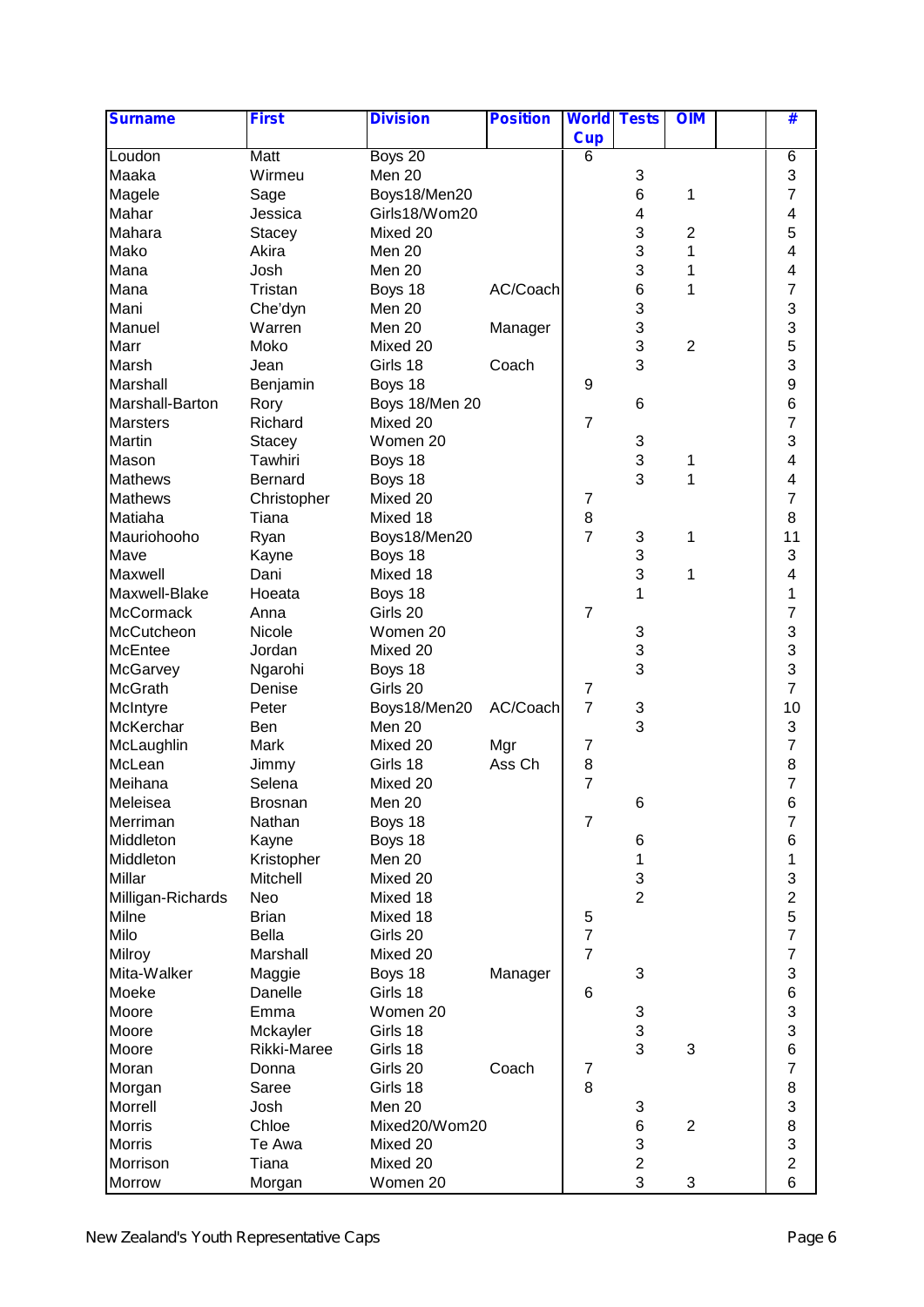| <b>Surname</b> | <b>First</b>           | <b>Division</b>        | <b>Position</b> | <b>World Tests</b> |                           | <b>OIM</b>     | #                       |  |
|----------------|------------------------|------------------------|-----------------|--------------------|---------------------------|----------------|-------------------------|--|
|                |                        |                        |                 | <b>Cup</b>         |                           |                |                         |  |
| Mortimer       | Framcine               | Girls 18               |                 | 8                  |                           |                | $\overline{8}$          |  |
| Morton         | <b>Bruce</b>           | Boys 18                | Manager         |                    | 3                         | 1              | 4                       |  |
| Morunga        | William                | Boys 20                |                 | $\overline{7}$     |                           |                | 7                       |  |
| Muagututia     | Chris                  | <b>Mixed 18/20</b>     | AC/Coach        | $\overline{7}$     | 3                         |                | 10                      |  |
| Muir           | Deanna                 | Women 20               |                 |                    | 3                         |                | 3                       |  |
| Muir-Tuuta     | Te Tuhi                | Men 20                 |                 |                    | 3                         |                | 3                       |  |
| Mura           | Roxette                | Girls 18               |                 |                    | 3                         | 3              | 6                       |  |
| Murray         | James                  | Mixed 20               |                 | $\overline{7}$     |                           |                | $\overline{7}$          |  |
| Murray         | Klay                   | Mixed 20               |                 |                    | 1                         |                | 1                       |  |
| Murray         | Sean                   | Men 20                 |                 |                    | $\overline{2}$            |                | $\overline{2}$          |  |
| Nathan         | Arahia                 | Girls 20               |                 | 6                  |                           |                | 6                       |  |
| Nathan         | Charmayne              | Girls 18               |                 |                    | $\ensuremath{\mathsf{3}}$ |                | 3                       |  |
| Nathan         | Maahia                 | Mixed 20               |                 |                    | 3                         | 2              | 5                       |  |
| Nathan         | <b>Micahel Patrick</b> | Boys 20                |                 | 7                  |                           |                | $\overline{7}$          |  |
| Nathan         | <b>Troy</b>            | Boys 18                |                 | 9                  |                           |                | 9                       |  |
| Nathan         | Wii                    | Men 20                 |                 |                    | 3                         |                | 3                       |  |
| Nathan-Wong    | Tyla                   | Girls 18               |                 |                    | 3                         |                | 3                       |  |
| Neilson        | Micholas               | Mixed 20               |                 | $\overline{7}$     |                           |                | $\overline{7}$          |  |
| Newman         | Jordan                 | Men 20                 |                 |                    | 3                         |                | 3                       |  |
| Ngawharau      | Clayton                | Men 20                 |                 |                    | 3                         |                | 3                       |  |
| Ngawini        | <b>Billy Patrick</b>   | Boys 20                |                 | $\overline{7}$     |                           |                | $\overline{7}$          |  |
| Ngawini        | Shaun                  | Mixed 20               |                 | $\overline{7}$     |                           |                | $\overline{7}$          |  |
| Nicol          | Lewis                  | Mixed 20               |                 |                    | 3                         |                | 3                       |  |
| Niu            | Raymond                | Mixed 18               |                 | $\mathbf 5$        |                           |                | 5                       |  |
| Nootai         | Aaron                  | Boys 18                |                 | $\overline{7}$     |                           |                | $\overline{7}$          |  |
| Norman-Bell    | Isla                   | Girls 18               |                 |                    | $\ensuremath{\mathsf{3}}$ |                | 3                       |  |
| O'Neill        | Olivia                 | Mixed 18               |                 |                    | $\overline{2}$            |                | $\overline{2}$          |  |
| O'Byrne        | Casey                  | Mixed 20               |                 | $\overline{7}$     |                           |                | $\overline{7}$          |  |
| O'Callaghan    | Courtney               | Girls 18               |                 |                    | 5                         |                | 5                       |  |
| Ohia           | Arepa                  | Boys 20                |                 | 6                  |                           |                | 6                       |  |
| Ono            | Yuki                   | Women 20               |                 |                    | 3                         |                | 3                       |  |
| Ormsby         | Pomare                 |                        |                 |                    | 3                         |                | 4                       |  |
|                |                        | Boys 18<br>Men 20      |                 |                    | 3                         | 1              | 3                       |  |
| Ormsby-White   | Jaymin                 |                        |                 |                    |                           |                | 6                       |  |
| Osborne        | Atawhai                | <b>Boys 18/Mix 20</b>  |                 |                    | 6                         | 1              |                         |  |
| Pahina<br>Pai  | Phillip                | Mixed18/Men20 AC/Coach |                 | 13<br>9            | 9                         |                | 23                      |  |
|                | Jeremiah               | Boys 18                |                 |                    |                           |                | $\boldsymbol{9}$        |  |
| Pamatatau      | <b>Brenda</b>          | Boys 18/Men 20 Manager |                 |                    | 6                         |                | 6                       |  |
| Pamatatau      | Connah                 | Boys 18/Men 20         |                 |                    | 6                         |                | 6                       |  |
| Parata         | <b>Blake</b>           | Men 20                 |                 |                    | 6                         |                | $6\phantom{1}6$         |  |
| Parsons        | Mase                   | Men 20                 |                 |                    | 3                         |                | 3                       |  |
| Patea          | Dom                    | Boys 18                | Coach           |                    | 3                         |                | 3                       |  |
| Paul           | Mahina                 | Girls 18               |                 |                    | $\ensuremath{\mathsf{3}}$ |                | 3                       |  |
| Paul           | Mererangi              | Girls 18               |                 |                    | 3                         |                | 3                       |  |
| Peawin         | Laura-Jean             | Men 20                 | Manager         |                    | 3                         |                | 3                       |  |
| Peawini        | Paora                  | Boys 18                | Coach           |                    | 3                         | 1              | $\overline{\mathbf{4}}$ |  |
| Peawini        | Paul                   | Men 20/Mix 20          | Coach           |                    | 6                         |                | $\,6$                   |  |
| Pedersen       | Hayden                 | Boys 18                |                 | 9                  |                           |                | $\boldsymbol{9}$        |  |
| Pelasio        | Kiana                  | Girls 18/Wom 20        |                 |                    | 5                         |                | 5                       |  |
| Pelasio        | Tyron                  | Boys 18                |                 |                    | 3                         |                | 3                       |  |
| Pene           | Hika                   | Men 20                 | Ass Coach       |                    | 3                         |                | 3                       |  |
| Pennell        | Kiera                  | Mix20/Girls18/Wom20    |                 |                    | $\boldsymbol{9}$          | $\overline{2}$ | 11                      |  |
| Pera           | Elizabeth              | Women 20               |                 |                    | 6                         |                | 6                       |  |
| Peters         | Rona                   | Girls 18               |                 | 6                  |                           |                | 6                       |  |
| Pewhairangi    | Apirana                | Boys 18                |                 |                    | 3                         | 1              | 4                       |  |
| Phillips       | Jaimee Felix           | Girls 18               |                 |                    | 3                         |                | 3                       |  |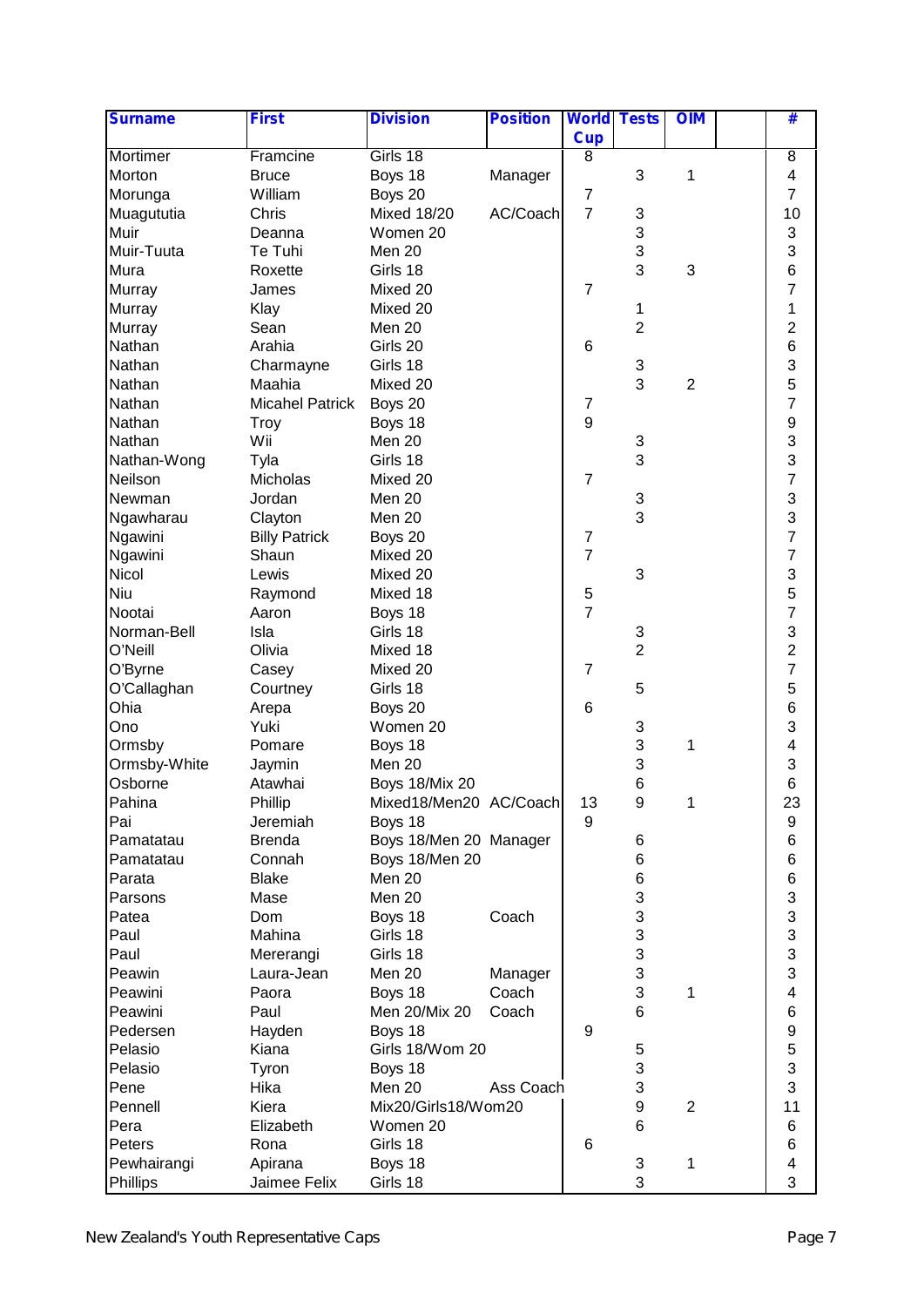| <b>Surname</b>      | <b>First</b>  | <b>Division</b>       | <b>Position</b> | <b>World Tests</b> |                | <b>OIM</b> | #                        |  |
|---------------------|---------------|-----------------------|-----------------|--------------------|----------------|------------|--------------------------|--|
|                     |               |                       |                 | <b>Cup</b>         |                |            |                          |  |
| <b>Phillips</b>     | Pua           | Girls 20              |                 |                    |                |            | 7                        |  |
| Pidduck             | Cassidy       | Girls 18              |                 | 6                  |                |            | 6                        |  |
| Pidduck             | Shay          | Girls 18              |                 | $\overline{6}$     |                |            | 6                        |  |
| Pirihi              | Bronwyn       | Mixed 18              |                 | 5                  |                |            | 5                        |  |
| Pomare              | Ivan          | Women 20              | Coach           |                    | 3              |            | 3                        |  |
| Pompey              | Lillian       | Women 20              |                 |                    | 3              | 3          | 6                        |  |
| Pone                | Victoria      | Girls 18              |                 |                    | 3              |            | 3                        |  |
| Pouri-Lane          | Risialeaana   | Girls 18              |                 |                    | $\overline{2}$ |            | $\overline{2}$           |  |
| Pritchard           | Caitlin       | Women 20              |                 |                    | 3              |            | 3                        |  |
| Proffit             | Robyn         | Girls18/Wom20 Coach   |                 | 14                 | 3              |            | 17                       |  |
| Puhipuhi            | Stephen       | Mixed 18              |                 | 5                  |                |            | 5                        |  |
| Puki                | Tane          | Mixed 18              |                 | 8                  |                |            | 8                        |  |
| Puriri              | Benji         | Boys 18               |                 |                    | 3              | 1          | 4                        |  |
| Puru                | Moses         | Men 20                |                 |                    | 1              |            | 1                        |  |
| Purukamu            | Hemoata       | Girls 20              |                 | $\overline{7}$     |                |            | $\overline{7}$           |  |
| Puterangi-Morgan    | Danyon        | Boys 18               |                 |                    | 3              |            | 3                        |  |
| Quedley             | Lydia         | Girls 18              |                 |                    | 3              |            | 3                        |  |
| Quinn               | Josh          | Men 20                |                 |                    | 3              |            | 3                        |  |
| Raea                | William       | Boys 18               |                 |                    | 3              |            | 3                        |  |
| Rahiri              | Sade          | Girls 18              |                 |                    | 3              |            | 3                        |  |
| Rangi               | Cain          | Mixed 18              |                 | 5                  |                |            | 5                        |  |
| Rangitaawa          | Jennifer      | Girls 20              |                 | 6                  |                |            | 6                        |  |
| Rangitaawa          | John          | Girls 20              | Coach           | $\,6$              |                |            | 6                        |  |
| Ranui               | Wiremu        | Boys 18               |                 | 9                  |                |            | 9                        |  |
| Rapana              | Kataraina     | Girls 18              |                 | 6                  |                |            | 6                        |  |
| Rapana              | <b>Nick</b>   | Boys 18               |                 |                    | 3              |            | 3                        |  |
| Ratahi              | Roger         | Mixed 20              |                 | $\overline{7}$     |                |            | $\overline{7}$           |  |
| Ratima              | Tori          | Women 20              |                 |                    | 3              |            | 3                        |  |
| Raynes              | <b>Billie</b> | Mixed18/Girls 18      |                 |                    | 6              |            | 6                        |  |
| Raynes              | Kymbillie     | Mixed 18              |                 |                    |                | 1          | 1                        |  |
| Redmond             | Frances       | Women 20              |                 |                    | 3              |            | 3                        |  |
| Redshaw             | Donna         | Girls18/Wom20         | Manager         |                    | 9              | 3          | 12                       |  |
| Reed                | Kayla         | Girls 18              |                 |                    | 3              |            | 3                        |  |
| Reed                | Luke          | Boys 18               |                 |                    | 3              |            | 3                        |  |
| Reedy               | Charles       | Boys 20               | Ass Ch          | $\overline{7}$     |                |            | $\overline{\mathcal{I}}$ |  |
| Reilly              | Garry         | Boys 18               |                 | $\overline{7}$     |                |            | 7                        |  |
| Reu                 | Jennifer Rose | Girls 18              |                 |                    | 1              |            | 1                        |  |
| Rhind               | Jyle          | Mixed 18              |                 | 8                  |                |            | 8                        |  |
| Rhind               | Teena         | Mix18/W20/M20 Manager |                 |                    | 9              |            | $\boldsymbol{9}$         |  |
| <b>Rhind-Rogers</b> | Jeremy        | Men 20                |                 |                    | 3              |            | 3                        |  |
| Rifle               | Wally         | Boys 20               | Coach           | 13                 |                |            | 13                       |  |
| Riki-Hamana         | Chey          | Boys 18               |                 |                    | 3              |            | 3                        |  |
| Ripia               | Pauline       | Girls 20              |                 | 6                  |                |            | 6                        |  |
| Ririnui-Sipa        | Dominic       | Mixed 18              |                 |                    | 3              |            | 3                        |  |
| Robinson            | Sam           | Men 20                |                 |                    | 3              | 1          | $\overline{\mathbf{4}}$  |  |
| Robinson            | Toni          | Men 20                | Manager         |                    | 3              | 1          | $\overline{\mathbf{4}}$  |  |
| Rogers              | Graham        | Mix20/Wom20           | AC/Coach        |                    | 6              |            | 6                        |  |
| Rogers-Rhind        | Jordan        | Mixed18/Wom20         |                 |                    | 6              | 1          | $\overline{7}$           |  |
| Rollinson           | Nathan        | Mixed 20              |                 |                    | 3              |            | 3                        |  |
| Ryder               | Mel           | Girls 18              | Manager         |                    | 3              |            | 3                        |  |
| Saili               | Alena         | Women 20              |                 |                    | 3              |            | 3                        |  |
| Sanele              | Robert        | Boys 18               |                 |                    | 3              |            | 3                        |  |
| Sargent             | Jayden        | Men 20                |                 |                    | 3              |            | 3                        |  |
| Savage              | Awhina        | Girls18/Wom20         |                 |                    | 6              | 3          | $\boldsymbol{9}$         |  |
|                     |               |                       |                 |                    |                |            |                          |  |
| Sefuiva             | Wesley        | Men 20                |                 |                    | 3              | 1          | $\overline{\mathbf{4}}$  |  |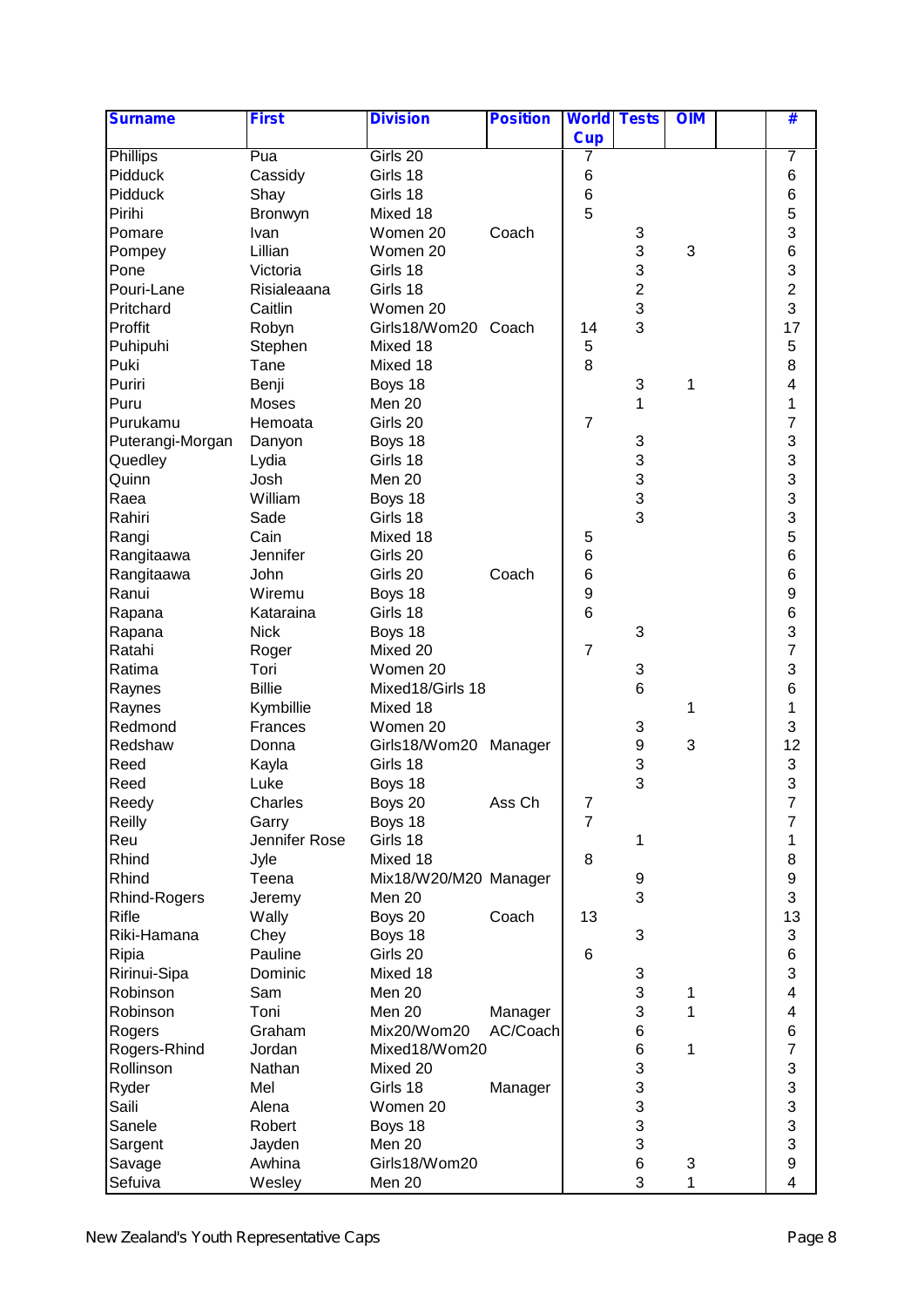| <b>Surname</b>    | <b>First</b>        | <b>Division</b> | <b>Position</b> | <b>World Tests</b> |                           | <b>OIM</b> | #                       |  |
|-------------------|---------------------|-----------------|-----------------|--------------------|---------------------------|------------|-------------------------|--|
|                   |                     |                 |                 | <b>Cup</b>         |                           |            |                         |  |
| Shankland         | Kylie               | Girls 20        |                 | 6                  |                           |            | $\overline{6}$          |  |
| Sharland          | Ellen               | Girls18/Wom20   |                 |                    | 6                         |            | 6                       |  |
| Shelford          | Lynette             | Women 20        |                 |                    | $\ensuremath{\mathsf{3}}$ |            | 3                       |  |
| Short-Wilcox      | Isabeau             | Mixed 20        |                 |                    | 3                         |            | 3                       |  |
| Silimaka          | Josilina            | Mixed 20        |                 | $\overline{7}$     |                           |            | $\overline{7}$          |  |
| Simeon            | Corey               | Mixed 20        |                 | $\overline{7}$     |                           |            | $\overline{7}$          |  |
| Sinclair          | Matt                | Boys 18         |                 |                    | 3                         |            | 3                       |  |
| <b>Sinites</b>    | Marc                | Girls 18        | Coach           |                    | 3                         | 3          | 6                       |  |
| Sionipulu         | Adrian              | Boys 20         |                 | 6                  |                           |            | 6                       |  |
| <b>Skinner</b>    | Carolyn             | Girls 18        | Mgr             | 14                 |                           |            | 14                      |  |
| Smart             | Chelsey             | Women 20        |                 |                    | 3                         |            | 3                       |  |
| Smeele            | Olivia              | Girls 18        |                 |                    | 3                         |            | 3                       |  |
| Smeele            | Rebecca             | Women 20        |                 |                    | 3                         | 3          | 6                       |  |
| Smith             | <b>Nick</b>         | Men 20          |                 |                    | 3                         |            | 3                       |  |
| Smith             | Sonny               | Boys 18         |                 |                    | 3                         |            | 3                       |  |
| Snelgrove         | Toby                | Boys 18         |                 |                    | $\overline{2}$            |            | $\overline{c}$          |  |
| Soloman           | Mathew              | Mixed 20        |                 | 7                  |                           |            | $\overline{7}$          |  |
| Soloman           | Nathan              | Mixed 20        |                 | $\overline{7}$     |                           |            | $\overline{7}$          |  |
| Solomona          | Leilani             | Girls 18        |                 |                    | $\ensuremath{\mathsf{3}}$ |            | 3                       |  |
|                   |                     | Women 20        |                 |                    | 1                         |            | $\mathbf 1$             |  |
| Soper<br>Stanton  | Samarra<br>Samantha | Women 20        |                 |                    | $\overline{\mathbf{c}}$   |            | $\overline{2}$          |  |
| <b>Steele</b>     |                     | Girls 18        |                 |                    | 3                         |            | 3                       |  |
|                   | Phoebe              |                 |                 |                    | 3                         |            | 3                       |  |
| Steinmetz         | Grace               | Girls 18        |                 |                    | 3                         |            | 3                       |  |
| Stephens          | Regan               | Girls 18        |                 |                    |                           |            |                         |  |
| Stephens-Daly     | Autumn              | Girls 18        |                 |                    | $\overline{2}$            |            | $\overline{2}$          |  |
| Stephenson        | Rachael             | Girls 18        |                 | 8                  |                           |            | 8<br>3                  |  |
| <b>Stevens</b>    | Dion                | Boys 18         |                 |                    | 3                         |            |                         |  |
| <b>Stevens</b>    | Will                | Boys18/Men20    |                 |                    | 6                         |            | 6                       |  |
| Stone             | Darrin              | Girls 20        | Ass Ch          | 7                  |                           |            | $\overline{7}$          |  |
| Stone             | Margo               | Girls 20        | Mgr             | $\overline{7}$     |                           |            | $\overline{7}$          |  |
| Stone             | Nadine              | Girls 20        |                 | $\overline{7}$     |                           |            | $\overline{7}$          |  |
| Stone             | Sam                 | Men 20          |                 |                    | 3                         | 1          | 4                       |  |
| Stone             | Shaquille           | Mix18/Boys18    |                 |                    | 6                         | 1          | $\overline{7}$          |  |
| Stratford         | Rachel              | Women 20        | Manager         |                    | 3                         |            | 3                       |  |
| Strong            | Nancy               | Boys 18         | Mgr             | 9                  |                           |            | 9                       |  |
| Sue               | Kristina            | Girls 18        |                 | 6                  |                           |            | 6                       |  |
| Sutherland        | Amy                 | Women 20        |                 |                    | 3                         | 3          | 6                       |  |
| Swain             | Chris               | Boys 18         |                 |                    | 3                         |            | 3                       |  |
| Symes             | Nathan              | Boys 18         |                 |                    | 3                         | 1          | $\overline{\mathbf{4}}$ |  |
| Tafatu            | Tamana              | Girls 20        |                 | 6                  |                           |            | $6\phantom{1}6$         |  |
| Tahuri            | Hemi                | Boys 20         |                 | 6                  |                           |            | $6\phantom{1}6$         |  |
| Tahuriorangi      | Te Toiroa           | Boys 18         |                 |                    | 3                         |            | 3                       |  |
| Tainui            | Chad                | Boys 18         |                 |                    | $\ensuremath{\mathsf{3}}$ | 1          | 4                       |  |
| Tainui-McIntyre   | Ariia               | Girls18/Wom20   |                 |                    | 9                         |            | 9                       |  |
| Tainui-McIntyre   | Tiaan               | Boys 18         |                 |                    | 3                         |            | 3                       |  |
| Tairakena         | Montessa            | Girls 18        |                 |                    | $\overline{2}$            |            | $\overline{c}$          |  |
| Takerei           | Wiremu              | Boys 20         |                 | 6                  |                           |            | 6                       |  |
| Talamahina        | Kaleb               | Mixed 18        |                 |                    | 3                         |            | 3                       |  |
| <b>Tallentire</b> | Penny               | Mixed 20        | Ass Ch          | $\overline{7}$     |                           |            | $\overline{7}$          |  |
| Tamati            | Ruhia               | Mixed 20        |                 |                    | 3                         |            | 3                       |  |
| Tamehana          | Taniko              | Women 20        |                 |                    | $\overline{c}$            |            | $\overline{c}$          |  |
| Tangaroa          | Marlin              | Women 20        |                 |                    | 3                         |            | 3                       |  |
| Tapsell           | Alexis              | Mixed 18        |                 | 8                  |                           |            | 8                       |  |
| Tarau             | Joseph              | Boys 18         |                 | $\overline{7}$     |                           |            | $\overline{7}$          |  |
| Tarau             | Tepa                | Boys 18         |                 | $\overline{7}$     |                           |            | $\overline{7}$          |  |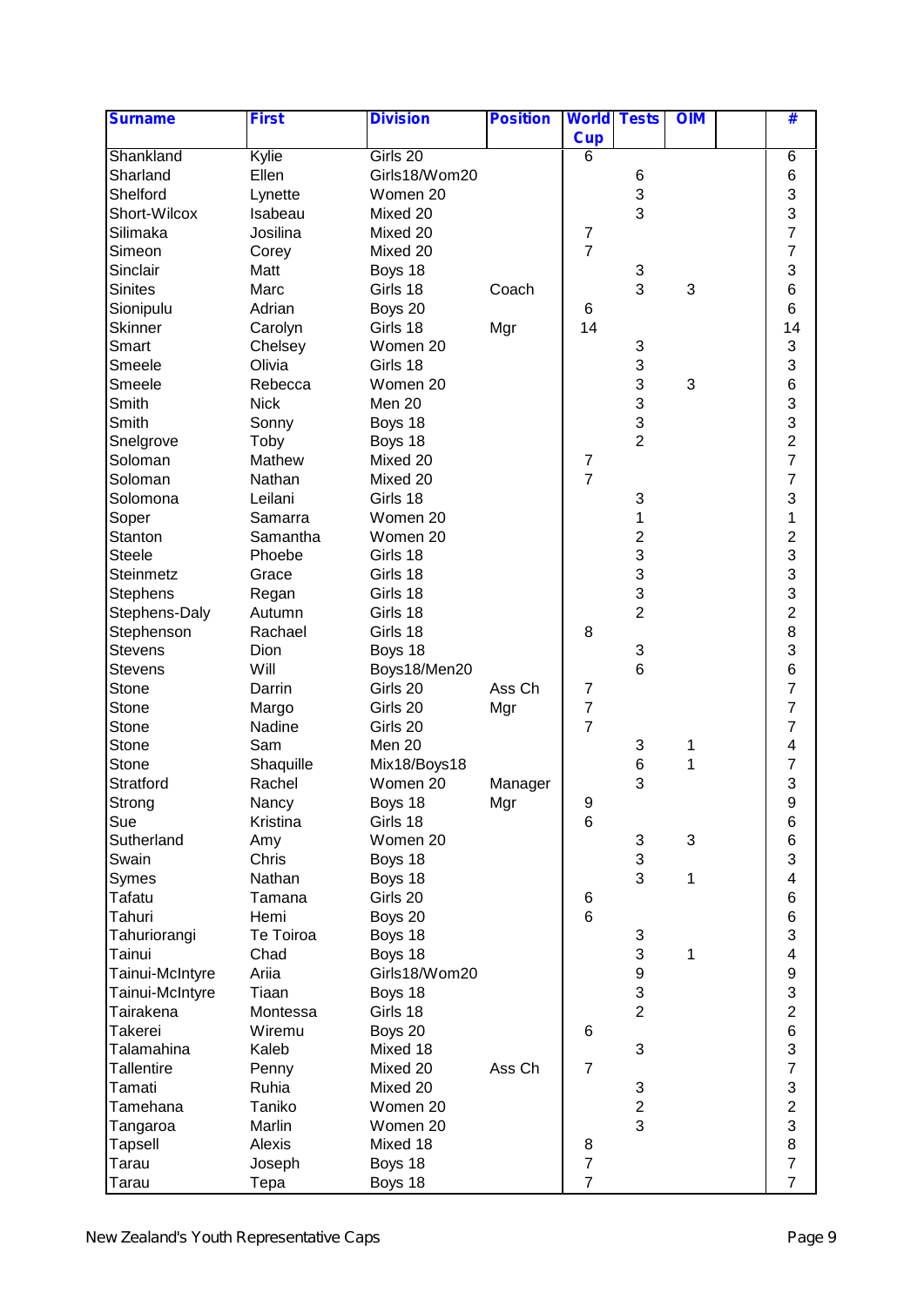| <b>Surname</b>        | <b>First</b>  | <b>Division</b>    | <b>Position</b> | <b>World Tests</b> |                | <b>OIM</b>     | #                       |  |
|-----------------------|---------------|--------------------|-----------------|--------------------|----------------|----------------|-------------------------|--|
|                       |               |                    |                 | <b>Cup</b>         |                |                |                         |  |
| Tarawhiti             | Shanelle      | Women 20           |                 |                    | $\overline{3}$ |                | 3                       |  |
| Tauiwi                | Jared         | Boys 18            |                 |                    | 3              |                | 3                       |  |
| Taurua                | Ngarui        | Girls 18           |                 |                    | 3              |                | 3                       |  |
| Tautari               | Jonsal        | Mixed 18           |                 |                    | 3              | 1              | $\overline{\mathbf{4}}$ |  |
| Taute                 | Codie         | Girls18/Wom20      |                 |                    | 6              |                | 6                       |  |
| <b>Taute-Collier</b>  | Tristan       | Men 20             |                 |                    | $\overline{2}$ |                | $\overline{c}$          |  |
| Taylor                | <b>Brock</b>  | Mixed18/Men20      |                 |                    | 6              | 1              | $\overline{7}$          |  |
| Taylor                | Ethan         | Boys 18            |                 |                    | 3              |                | 3                       |  |
| Taylor                | Joshua        | Boys 18            |                 |                    | 3              |                | 3                       |  |
| Taylor                | Shaquille     | Men 20             |                 |                    | 3              |                | 3                       |  |
| Te Aho                | Teirea        | Girls 18           |                 | 6                  |                |                | 6                       |  |
| Te Amo                | Joshua        | Mixed 18           |                 | 5                  |                |                | 5                       |  |
| Te Amo                | Te Ao Marama  | Women 20           |                 |                    | 3              | 3              | 6                       |  |
| Te Chaere Fox         | Leana         | Girls 20           |                 | 6                  |                |                | $6\phantom{1}6$         |  |
| Te Huia               | Jason         | Mixed 20           |                 |                    | 3              | $\overline{2}$ | 5                       |  |
| Te Pairi              | James         | Mixed 18           |                 |                    | 3              |                | 3                       |  |
| Te Tamaki             | Isaac         | Boys 18            |                 |                    | 3              |                | 3                       |  |
| Te Whare              | Marlia Lee    | Boys 20            |                 | $\overline{7}$     |                |                | $\overline{7}$          |  |
| Te Whetu              | Dylan         | Men 20             |                 |                    | 3              |                | 3                       |  |
| Teddy                 | Te Haurawhiti | Girls 18           |                 | 8                  |                |                | 8                       |  |
| Tekaha Hati           | Repeka        | Mixed 20           |                 | $\overline{7}$     |                |                | $\overline{7}$          |  |
| Telfer                |               | Mixed 18           |                 | 5                  |                |                | 5                       |  |
|                       | Wendy         | Women 20           |                 |                    |                |                | 3                       |  |
| Temara                | Hinerangi     | Men 20             |                 |                    | 3<br>3         |                | $\overline{\mathbf{4}}$ |  |
| Temara                | Jason         |                    |                 |                    | 3              | 1              | 3                       |  |
| Tetini                | Henry         | Mixed 18           |                 |                    | 3              |                |                         |  |
| Thompson              | Dennis        | Mixed 18           | Ass Coach       |                    |                |                | 3<br>5                  |  |
| Thompson              | Tutu          | Mixed 18           |                 | 5                  |                |                |                         |  |
| Thompson-Te Muur Jaye |               | Boys 18            |                 |                    | 3              |                | 3                       |  |
| Timoko                | Celine        | Women 20           |                 |                    | $\mathbf 2$    |                | $\overline{c}$          |  |
| Tipelu                | Talisua       | Girls 18           |                 |                    | $\,6$          | 3              | 9                       |  |
| Todd                  | Cameron       | Mixed 18           |                 |                    | 3              |                | 3                       |  |
| Togia                 | Janya         | Women 20           |                 |                    | 3              |                | 3                       |  |
| Togia                 | Liston        | Men 20             |                 |                    | 3              |                | $\frac{3}{3}$           |  |
| Tohiariki             | Hapimana      | Men 20             |                 |                    | 3              |                |                         |  |
| Tomuri                | Shanan        | Boys 18            |                 |                    | 3              |                | 3                       |  |
| ToOmaga               | Lambros       | Mixed 18           |                 | 8                  |                |                | 8                       |  |
| Townsend              | Mallory       | Girls 20           |                 | $\overline{7}$     |                |                | $\overline{7}$          |  |
| Tu'akalau             | Sonatane      | Men 20             |                 |                    | 3              |                | 3                       |  |
| Tuatea                | Henry         | Boys 18/Men 20     |                 |                    | 6              |                | $6\phantom{1}6$         |  |
| Tudehope              | Evelyn        | Girls 18           | Ass Ch          |                    | 3              | 3              | $\,6$                   |  |
| Tuhaka                | Lacey         | Men 20             |                 |                    | 3              |                | 3                       |  |
| Tuhura                | Canaan        | Mixed 18           |                 | 8                  |                |                | 8                       |  |
| Tupaea                | Jodie         | Girls 18           |                 | 6                  |                |                | 6                       |  |
| Tupaea                | Queenie       | Girls 18           |                 | 6                  |                |                | 6                       |  |
| Turley                | Amanda        | <b>Girls 18/20</b> |                 | 15                 |                |                | 15                      |  |
| Turley                | <b>Blair</b>  | Boys 20            |                 | 6                  |                |                | 6                       |  |
| Turnbull              | Dayna         | Women 20           | Play/Coach      |                    | 6              |                | $\,6$                   |  |
| <b>Turner</b>         | Amy           | Girls 18           |                 | 8                  |                |                | 8                       |  |
| Turner                | Tom           | Men 20             |                 |                    | 3              |                | 3                       |  |
| Tuuta                 | Tiaria        | Mixed 18           |                 | 8                  |                |                | 8                       |  |
| Utanga                | Anthony       | Boys 18            |                 |                    | 3              | 1              | $\overline{\mathbf{4}}$ |  |
| Van Vugt              | Leyhana       | Women 20           |                 |                    | 3              |                | 3                       |  |
| Van Vugt              | Rory          | Boys 18/Men 20     |                 |                    | 5              |                | 5                       |  |
| Virgona               | Greta         | Girls 18           |                 |                    | 3              |                | 3                       |  |
| Walker                | Isaac         | Boys 18            |                 |                    | 3              |                | 3                       |  |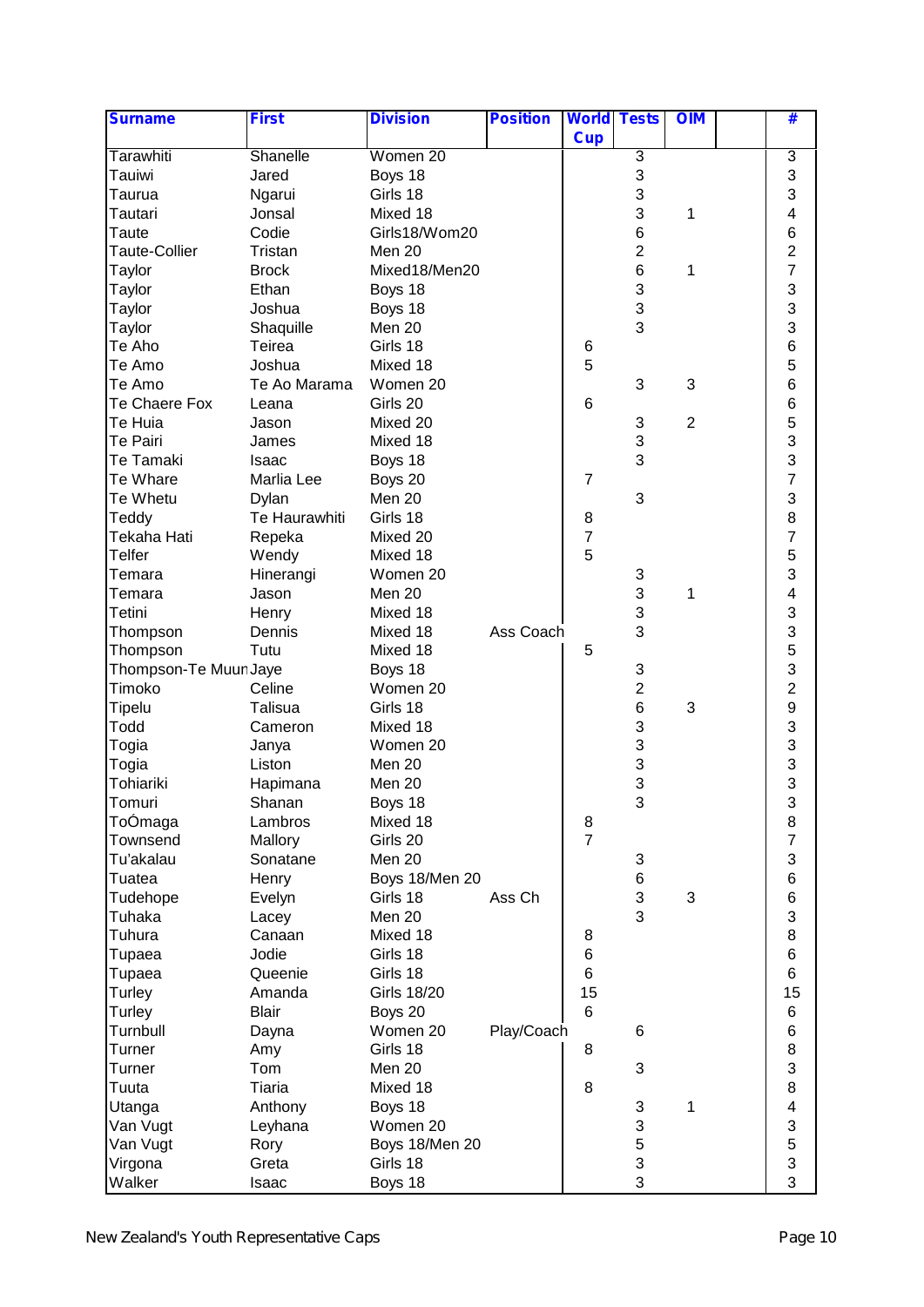| <b>Surname</b> | <b>First</b>  | <b>Division</b>      | <b>Position</b> | <b>World Tests</b> |                 | <b>OIM</b>              | #                         |
|----------------|---------------|----------------------|-----------------|--------------------|-----------------|-------------------------|---------------------------|
|                |               |                      |                 | <b>Cup</b>         |                 |                         |                           |
| Wallace        | Trent         | Boys 18              |                 |                    | $\overline{3}$  | 1                       | 4                         |
| Wanakore       | Paula         | Girls 18             | AC/Coach        |                    | 6               |                         | 6                         |
| Wanu           | Roxanne       | Girls 18             |                 | 8                  |                 |                         | 8                         |
| Ward           | Elizah        | Women 20             |                 |                    | 3               |                         | 3                         |
| Watene         | <b>Ihaka</b>  | Boys18/Men20         |                 |                    | $6\phantom{1}6$ |                         | 6                         |
| Watene         | Kahurangi     | Girls 18             |                 |                    | 3               | 3                       | 6                         |
| Watene         | Lorraine      | Mixed 18             | Mgr             | 13                 |                 |                         | 13                        |
| Watene         | Maia Jean     | Girls 18             |                 |                    | 3               |                         | 3                         |
| Watson         | Rolph         | Girls 18             | Coach/AC        |                    | $6\phantom{1}6$ |                         | 6                         |
| Webber         | Jordon        | Women 20             |                 |                    | 3               |                         | 3                         |
| Wells          | Shani         | Girls 18             |                 |                    |                 | 3                       | 3                         |
| Wells          | Shani         | Girls 18             |                 |                    | 3               |                         | 3                         |
| Wharewera      | Linda         | Girls 18             |                 | 8                  |                 |                         | 8                         |
| Wharewera      | Regan         | Mixed 18             |                 | 5                  |                 |                         | 5                         |
| Whata          | Tamamutu      | Mixed 20             |                 |                    | 3               |                         | 3                         |
| Whata          | Tu Manawapa   | Mixed 20             |                 |                    | 3               |                         | 3                         |
| Whenuaroa      | Shaun         | Mixed 18             | Coach           | 5                  |                 |                         | 5                         |
| Whitley        | Corrina       | Girls 18             |                 |                    | 3               |                         | 3                         |
| Whittaker      | John          | Boys 18              | Coach           | 9                  |                 |                         | 9                         |
| Whittaker      | Shelley       | Girls20/Boys 18      | Mgr             | 13                 |                 |                         | 13                        |
| Wickham-Manuel | <b>Tobias</b> | Boys 18              |                 |                    | 3               |                         | 3                         |
| Wickliffe      | Renee         | Girls 18             |                 | 6                  |                 |                         | 6                         |
| Wihapi         | Phillip       | Mixed 18             |                 | 8                  |                 |                         | 8                         |
| Wihapi         | Sasu          | Mixed 20             |                 |                    | 3               | $\overline{\mathbf{c}}$ | 5                         |
| Wihongi        | James         | Boys 18              |                 |                    | 3               | $\overline{1}$          | $\overline{\mathbf{4}}$   |
| Wikaire        | Erena         | Mixed 20             | Ass Coach       |                    | 3               |                         | 3                         |
| Williams       | Dean          | Mixed 20             |                 | 7                  |                 |                         | $\overline{7}$            |
| Williams       | Niall         | Girls18/Wom20        |                 | 6                  | 3               | 3                       | 12                        |
| Williams       | Ora           | Girls 18             |                 |                    | 3               |                         | 3                         |
| Williamson     | Chloe         | Women 20             |                 |                    | 3               |                         | 3                         |
| Willison       | Raiki         | Boys 18              |                 |                    | 3               |                         | 3                         |
| Winiata        | Paris         | Boys 18              |                 | 7                  |                 |                         | $\overline{7}$            |
| Winterburn     | <b>Stacey</b> | Mixed 20             |                 | $\overline{7}$     |                 |                         | $\overline{7}$            |
| Woodard        | Max           | Girls18/Wom20 Ass Ch |                 | 6                  | 3               |                         | 9                         |
| Woodham-Enosa  | Mikayla       | Girls 18             |                 |                    | 3               |                         | 3                         |
| Wright         | Annabelle     | Women 20             |                 |                    | 3               |                         | 3                         |
| Wright         | Te Wehi       | Men 20               |                 |                    | 6               |                         | 6                         |
| Wulf           | Antonio       | Boys 18              |                 |                    | 3               |                         | $\ensuremath{\mathsf{3}}$ |
| Young          | Sarah         | Girls 18             |                 |                    | 6               | 3                       | 9                         |
| Young          | Vanessa       | Girls 18             | Manager         |                    | 3               |                         | 3                         |
| Ziolo          | Ben           | Boys18/Men20         |                 |                    | 6               |                         | 6                         |
|                |               |                      |                 |                    |                 |                         |                           |
|                |               |                      |                 |                    |                 |                         |                           |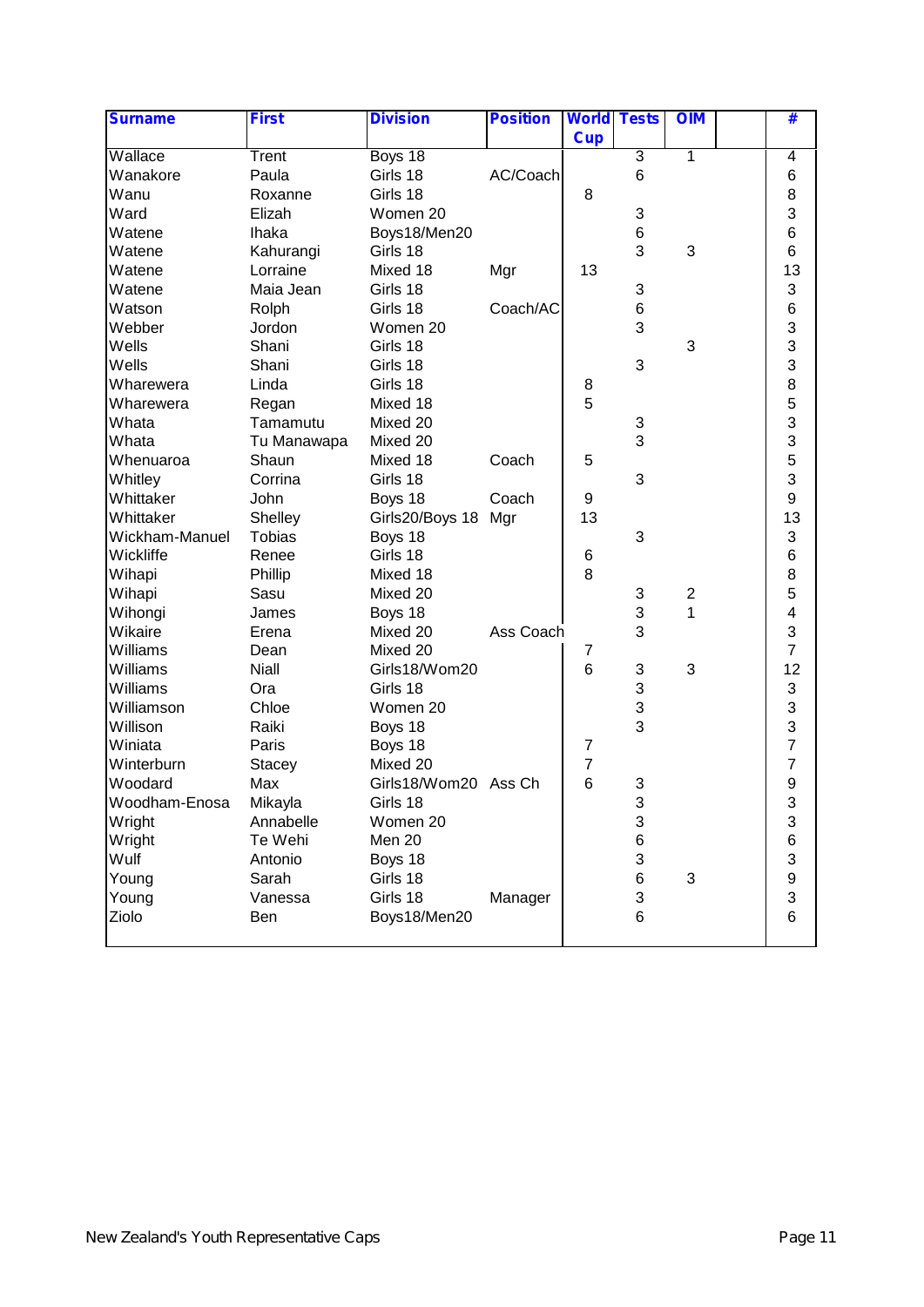## **New Zealand - Youth World Cup Caps**

2001 - Auckland, New Zealand 2005 - Sunshine Coast, Australia

| <b>Leading Youth World Caps</b> |          |                     | <b>Position World Tests</b> |   |   | <b>OIM</b> | #  |
|---------------------------------|----------|---------------------|-----------------------------|---|---|------------|----|
|                                 |          |                     |                             |   |   |            |    |
| Turley                          | Amanda   | <b>Girls 18/20</b>  |                             | 8 |   |            | 15 |
| Fox                             | Lester   | Girls 20            | Ac/Ch                       | 6 | 8 |            | 14 |
| Proffit                         | Robyn    | Girls 18            | Coach                       | 8 | 6 |            | 14 |
| <b>Skinner</b>                  | Carolyn  | Girls 18            | Mgr                         | 8 | 6 |            | 14 |
| Pahina                          | Philip   | Mixed 18            | Ac/Ch                       | 5 | 8 |            | 13 |
| Rifle                           | Wally    | Boys 20             | Coach                       |   | 6 |            | 13 |
| <b>Huch</b>                     | Ngatangi | Boys 20             | Mgr                         |   | 6 |            | 13 |
| Watene                          | Lorraine | Mixed 18            | Mgr                         | 5 | 8 |            | 13 |
| Whittaker                       | Shelley  | Girls20/Boys 18 Mgr |                             | 6 | 7 |            | 13 |
|                                 |          |                     |                             |   |   |            |    |

| <b>Surname</b>  | <b>First</b>         | <b>Division</b> | <b>Position</b> | 2001             | 2005             | $\overline{\textbf{t}}$                    |
|-----------------|----------------------|-----------------|-----------------|------------------|------------------|--------------------------------------------|
|                 |                      |                 |                 |                  |                  |                                            |
| Ahvan           | Patrick              | Boys 18         |                 |                  | $\overline{7}$   | $\overline{7}$                             |
| Aitchenson      | Jacinthe             | Girls 20        |                 | 6                |                  | 6                                          |
| Akavi           | John                 | Boys 18         |                 |                  | $\overline{7}$   | $\overline{7}$                             |
| Armstrong       | Levi                 | Boys 20         |                 |                  | $6\phantom{1}6$  | 6                                          |
| Ashwell         | Allanah              | Girls 20        |                 | 6                |                  | 6                                          |
| Barrett-Chase   | Liana                | Girls 20        |                 |                  | $\overline{7}$   | $\overline{7}$                             |
| <b>Bartlett</b> | Anarli               | Boys 20         |                 | $\overline{7}$   |                  | $\overline{7}$                             |
| <b>Bartlett</b> | Nui                  | Boys 18         |                 | 9                |                  | $\frac{9}{7}$                              |
| Bason           | David                | Boys 18         |                 |                  | $\overline{7}$   |                                            |
| Beldham         | Ross Kevin           | Boys 20         |                 | $\overline{7}$   |                  | $\overline{7}$                             |
| Berryman        | Potatau Tewh Boys 20 |                 |                 | $\overline{7}$   |                  | $\overline{7}$                             |
| Berryman        | Thomas Paul Boys 20  |                 |                 | $\overline{7}$   |                  | $\overline{7}$                             |
| Billing         | Charisse             | Girls 20        |                 |                  | $\overline{7}$   | $\overline{7}$                             |
| Bishop          | William              | Boys 18         |                 | $\boldsymbol{9}$ |                  | 9                                          |
| <b>Black</b>    | Armis                | Boys 18         |                 | 9                |                  | $\frac{9}{7}$                              |
| <b>Black</b>    | Whitiaua             | Boys 18         |                 |                  | $\overline{7}$   |                                            |
| <b>Blair</b>    | Helena               | Mixed 18        |                 |                  | 8                | $\begin{array}{c} 8 \\ 7 \end{array}$      |
| <b>Blakely</b>  | Lewis                | Mixed 20        |                 |                  | $\overline{7}$   |                                            |
| <b>Botica</b>   | Chante               | Mixed 18        |                 |                  | 8                |                                            |
| <b>Bradley</b>  | Katie                | Mixed 18        |                 | 5                |                  | $\begin{array}{c} 8 \\ 5 \\ 7 \end{array}$ |
| <b>Brand</b>    | Hannah               | Mixed 20        |                 |                  | $\overline{7}$   |                                            |
| <b>Brown</b>    | Sean                 | Mixed 20        |                 |                  | $\overline{7}$   | $\overline{7}$                             |
| <b>Butler</b>   | <b>Takiri</b>        | Mixed 20        |                 | $\overline{7}$   |                  | $\overline{7}$                             |
| Campbell        | David                | Boys 18         |                 |                  | $\overline{7}$   | $\overline{7}$                             |
| Carew           | Liam                 | Mixed 20        |                 | $\overline{7}$   |                  | $\overline{7}$                             |
| Chapman         | Elizabeth            | Mixed 18        |                 | 5                |                  | 5                                          |
| Connon          | Ripeka               | Girls 20        |                 | 6                |                  | 6                                          |
| Cook            | Alex                 | Girls 20        |                 |                  | $\overline{7}$   | $\overline{7}$                             |
| Cooper          | Tanira               | Boys 20         |                 |                  | $6\phantom{1}6$  | 6                                          |
| Copeland        | Natasha              | Girls 18        |                 | 8                |                  | 8                                          |
| Cordie          | Celeste              | Girls 18        |                 | 8                |                  | 8                                          |
| Cribb           | Alaana               | Girls 20        |                 | 6                |                  | 6                                          |
| Daly            | Mike                 | Mixed 20        | Coach           |                  | $\boldsymbol{7}$ | $\overline{7}$                             |
| Davis           | Heneti               | Girls 18        |                 |                  | $6\phantom{1}6$  | 6                                          |
| Davis           | Michael              | Boys 18         |                 | 9                |                  | 9                                          |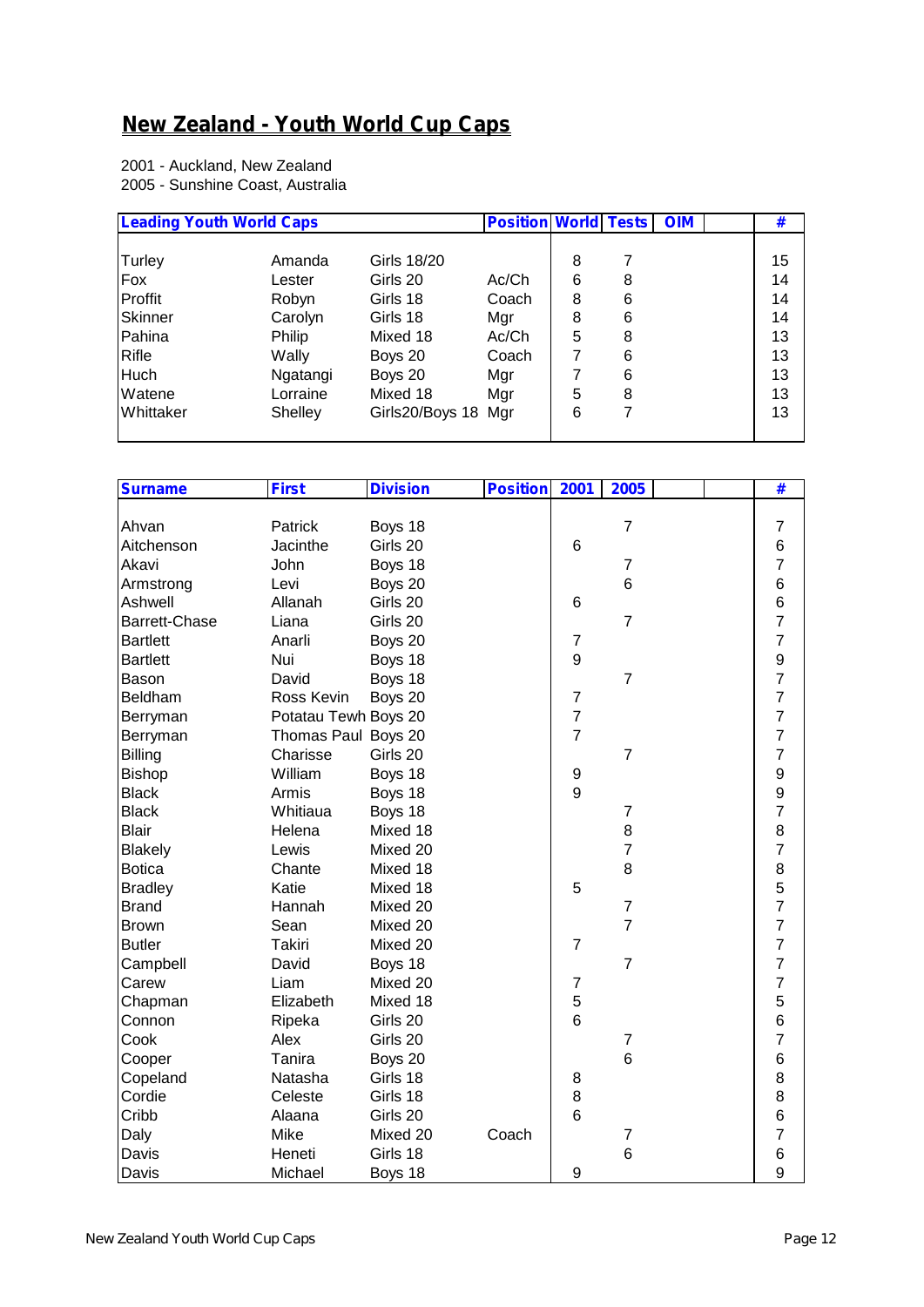| 9<br>Drumayne<br>Boys 18<br>9<br>$\overline{7}$<br>$\overline{7}$<br>Flex Edwin<br>Boys 20<br>Daymond<br>7<br>Daymond<br><b>Trask</b><br>Mixed 20<br>$\overline{7}$<br>5<br>5<br>Donaldson<br>Erica<br>Mixed 18<br>8<br>Dunn<br>Henry<br>Mixed 18<br>8<br>6<br>$\,6$<br>Easton<br>Girls 18<br>Carol<br>6<br>$\,6$<br>Edwards<br>Sonny<br>Boys 20<br>7<br>Enoka<br>$\overline{7}$<br>Rue Ben Jam Boys 20<br>8<br>Eriha<br>Toddy<br>Mixed 18<br>8<br>6<br>$\,6$<br>Evans<br>Chad<br>Boys 20<br>7<br>$\overline{7}$<br>Fleming<br>Hanah<br>Mixed 20<br>Ac/Ch<br>8<br>14<br>Fox<br>Girls 20<br>6<br>Lester<br>$\overline{7}$<br>$\overline{7}$<br>Graham<br>Boys 18<br>Mitamuna<br>7<br>$\overline{7}$<br>Mixed 20<br>Grant<br>Conal<br>6<br>$\,6$<br>Girls 18<br>Grant<br>Keisha<br>8<br>8<br>Hollie<br>Mixed 18<br>Gray<br>$\overline{7}$<br>Mixed 20<br>$\overline{7}$<br>Kelly<br>Gray<br>6<br>6<br>Greensill<br>Thomas<br>Boys 20<br>$\overline{7}$<br>7<br>Jamilah<br>Mixed 20<br>Gupwell<br>8<br>Girls 18<br>Hahipene<br>Kylie<br>8<br>8<br>8<br>Hales<br>Girls 18<br>Rebecca<br>9<br>9<br>Hall<br>Boys 18<br>Joshua<br>$\,6$<br>Hanita-Paki<br>$6\phantom{1}6$<br>Warakihi<br>Boys 20<br>5<br>Harris<br>Keelie<br>Mixed 18<br>5<br>8<br>Mixed 18<br>Hayward<br>Jayden<br>8<br>$\overline{7}$<br>$\overline{7}$<br>Charles<br>Herekotukutuku<br>Mixed 20<br>$\overline{7}$<br>Mixed 20<br>Coach<br>Hiroti<br>Rangi<br>7<br>8<br>8<br><b>Hitchens</b><br>Danielle<br>Girls 18<br>Ass Ch<br>6<br>Hoani<br>Cally<br>Boys 20<br>6<br>7<br>$\overline{7}$<br>Hokai<br>Girls 20<br>Robyna<br>8<br>Girls 18<br>8<br>Hooper<br>Rebecca<br>$\overline{7}$<br>$\overline{7}$<br>Horlock<br>Rikki Albert<br>Boys 20<br>$\overline{7}$<br>Hotham<br>Coach<br>Nigel<br>Boys 18<br>7<br>$\overline{7}$<br>6<br>13<br>Boys 20<br>Manager<br>Ngatangi<br>$\overline{7}$<br>$\overline{7}$<br>Mixed 20<br>Pam<br>Manager<br>$\overline{7}$<br>Jarden-Osburne<br>Girls 20<br>7<br>Moana<br>6<br>6<br>Boys 20<br>Lani<br>$\boldsymbol{7}$<br>Bruce Henare Boys 20<br>$\overline{7}$<br>$\boldsymbol{9}$<br>$\boldsymbol{9}$<br>Ass Ch<br><b>Brownie</b><br>Boys 18<br>$\boldsymbol{9}$<br>$\boldsymbol{9}$<br>Hayden<br>Boys 18<br>$\,6$<br>6<br>Anita<br>Girls 20<br>$\overline{7}$<br>Elise<br>Mixed 20<br>$\overline{7}$<br>$\boldsymbol{9}$<br>Kylie<br>Boys 18<br>9<br>5<br>5<br>William<br>Mixed 18<br>8<br>Mixed 18<br>Ass Ch<br>8<br>Tony<br>6<br>Sarah<br>Girls 20<br>6<br>6<br>John<br>$6\phantom{1}6$<br>Boys 20<br>6<br>Girls 20<br>Amy<br>6<br>$\boldsymbol{9}$<br>9<br>Win<br>Boys 18<br>$\overline{7}$<br>Girls 20<br>7<br>Kaya<br>6<br>Girls 20<br>Logopati<br>Vicki<br>6<br>6<br>Loudon<br>Matt<br>Boys 20<br>6<br>$\boldsymbol{9}$<br>Marshall<br>Boys 18<br>9<br>Benjamin<br>$\overline{7}$<br>$\overline{7}$<br><b>Marsters</b><br>Richard<br>Mixed 20<br>$\overline{7}$<br><b>Mathews</b><br>Christopher<br>Mixed 20<br>$\overline{7}$ | <b>Surname</b> | <b>First</b> | <b>Division</b> | <b>Position</b> | 2001 | 2005 |  | # |
|---------------------------------------------------------------------------------------------------------------------------------------------------------------------------------------------------------------------------------------------------------------------------------------------------------------------------------------------------------------------------------------------------------------------------------------------------------------------------------------------------------------------------------------------------------------------------------------------------------------------------------------------------------------------------------------------------------------------------------------------------------------------------------------------------------------------------------------------------------------------------------------------------------------------------------------------------------------------------------------------------------------------------------------------------------------------------------------------------------------------------------------------------------------------------------------------------------------------------------------------------------------------------------------------------------------------------------------------------------------------------------------------------------------------------------------------------------------------------------------------------------------------------------------------------------------------------------------------------------------------------------------------------------------------------------------------------------------------------------------------------------------------------------------------------------------------------------------------------------------------------------------------------------------------------------------------------------------------------------------------------------------------------------------------------------------------------------------------------------------------------------------------------------------------------------------------------------------------------------------------------------------------------------------------------------------------------------------------------------------------------------------------------------------------------------------------------------------------------------------------------------------------------------------------------------------------------------------------------------------------------------------------------------------------------------------------------------------------------------------------------------------------------------------------------------------------------------------------------------------------------------------------------------------------------------------------|----------------|--------------|-----------------|-----------------|------|------|--|---|
|                                                                                                                                                                                                                                                                                                                                                                                                                                                                                                                                                                                                                                                                                                                                                                                                                                                                                                                                                                                                                                                                                                                                                                                                                                                                                                                                                                                                                                                                                                                                                                                                                                                                                                                                                                                                                                                                                                                                                                                                                                                                                                                                                                                                                                                                                                                                                                                                                                                                                                                                                                                                                                                                                                                                                                                                                                                                                                                                             | Dayberg-Muir   |              |                 |                 |      |      |  |   |
|                                                                                                                                                                                                                                                                                                                                                                                                                                                                                                                                                                                                                                                                                                                                                                                                                                                                                                                                                                                                                                                                                                                                                                                                                                                                                                                                                                                                                                                                                                                                                                                                                                                                                                                                                                                                                                                                                                                                                                                                                                                                                                                                                                                                                                                                                                                                                                                                                                                                                                                                                                                                                                                                                                                                                                                                                                                                                                                                             |                |              |                 |                 |      |      |  |   |
|                                                                                                                                                                                                                                                                                                                                                                                                                                                                                                                                                                                                                                                                                                                                                                                                                                                                                                                                                                                                                                                                                                                                                                                                                                                                                                                                                                                                                                                                                                                                                                                                                                                                                                                                                                                                                                                                                                                                                                                                                                                                                                                                                                                                                                                                                                                                                                                                                                                                                                                                                                                                                                                                                                                                                                                                                                                                                                                                             |                |              |                 |                 |      |      |  |   |
|                                                                                                                                                                                                                                                                                                                                                                                                                                                                                                                                                                                                                                                                                                                                                                                                                                                                                                                                                                                                                                                                                                                                                                                                                                                                                                                                                                                                                                                                                                                                                                                                                                                                                                                                                                                                                                                                                                                                                                                                                                                                                                                                                                                                                                                                                                                                                                                                                                                                                                                                                                                                                                                                                                                                                                                                                                                                                                                                             |                |              |                 |                 |      |      |  |   |
|                                                                                                                                                                                                                                                                                                                                                                                                                                                                                                                                                                                                                                                                                                                                                                                                                                                                                                                                                                                                                                                                                                                                                                                                                                                                                                                                                                                                                                                                                                                                                                                                                                                                                                                                                                                                                                                                                                                                                                                                                                                                                                                                                                                                                                                                                                                                                                                                                                                                                                                                                                                                                                                                                                                                                                                                                                                                                                                                             |                |              |                 |                 |      |      |  |   |
|                                                                                                                                                                                                                                                                                                                                                                                                                                                                                                                                                                                                                                                                                                                                                                                                                                                                                                                                                                                                                                                                                                                                                                                                                                                                                                                                                                                                                                                                                                                                                                                                                                                                                                                                                                                                                                                                                                                                                                                                                                                                                                                                                                                                                                                                                                                                                                                                                                                                                                                                                                                                                                                                                                                                                                                                                                                                                                                                             |                |              |                 |                 |      |      |  |   |
|                                                                                                                                                                                                                                                                                                                                                                                                                                                                                                                                                                                                                                                                                                                                                                                                                                                                                                                                                                                                                                                                                                                                                                                                                                                                                                                                                                                                                                                                                                                                                                                                                                                                                                                                                                                                                                                                                                                                                                                                                                                                                                                                                                                                                                                                                                                                                                                                                                                                                                                                                                                                                                                                                                                                                                                                                                                                                                                                             |                |              |                 |                 |      |      |  |   |
|                                                                                                                                                                                                                                                                                                                                                                                                                                                                                                                                                                                                                                                                                                                                                                                                                                                                                                                                                                                                                                                                                                                                                                                                                                                                                                                                                                                                                                                                                                                                                                                                                                                                                                                                                                                                                                                                                                                                                                                                                                                                                                                                                                                                                                                                                                                                                                                                                                                                                                                                                                                                                                                                                                                                                                                                                                                                                                                                             |                |              |                 |                 |      |      |  |   |
|                                                                                                                                                                                                                                                                                                                                                                                                                                                                                                                                                                                                                                                                                                                                                                                                                                                                                                                                                                                                                                                                                                                                                                                                                                                                                                                                                                                                                                                                                                                                                                                                                                                                                                                                                                                                                                                                                                                                                                                                                                                                                                                                                                                                                                                                                                                                                                                                                                                                                                                                                                                                                                                                                                                                                                                                                                                                                                                                             |                |              |                 |                 |      |      |  |   |
|                                                                                                                                                                                                                                                                                                                                                                                                                                                                                                                                                                                                                                                                                                                                                                                                                                                                                                                                                                                                                                                                                                                                                                                                                                                                                                                                                                                                                                                                                                                                                                                                                                                                                                                                                                                                                                                                                                                                                                                                                                                                                                                                                                                                                                                                                                                                                                                                                                                                                                                                                                                                                                                                                                                                                                                                                                                                                                                                             |                |              |                 |                 |      |      |  |   |
|                                                                                                                                                                                                                                                                                                                                                                                                                                                                                                                                                                                                                                                                                                                                                                                                                                                                                                                                                                                                                                                                                                                                                                                                                                                                                                                                                                                                                                                                                                                                                                                                                                                                                                                                                                                                                                                                                                                                                                                                                                                                                                                                                                                                                                                                                                                                                                                                                                                                                                                                                                                                                                                                                                                                                                                                                                                                                                                                             |                |              |                 |                 |      |      |  |   |
|                                                                                                                                                                                                                                                                                                                                                                                                                                                                                                                                                                                                                                                                                                                                                                                                                                                                                                                                                                                                                                                                                                                                                                                                                                                                                                                                                                                                                                                                                                                                                                                                                                                                                                                                                                                                                                                                                                                                                                                                                                                                                                                                                                                                                                                                                                                                                                                                                                                                                                                                                                                                                                                                                                                                                                                                                                                                                                                                             |                |              |                 |                 |      |      |  |   |
|                                                                                                                                                                                                                                                                                                                                                                                                                                                                                                                                                                                                                                                                                                                                                                                                                                                                                                                                                                                                                                                                                                                                                                                                                                                                                                                                                                                                                                                                                                                                                                                                                                                                                                                                                                                                                                                                                                                                                                                                                                                                                                                                                                                                                                                                                                                                                                                                                                                                                                                                                                                                                                                                                                                                                                                                                                                                                                                                             |                |              |                 |                 |      |      |  |   |
|                                                                                                                                                                                                                                                                                                                                                                                                                                                                                                                                                                                                                                                                                                                                                                                                                                                                                                                                                                                                                                                                                                                                                                                                                                                                                                                                                                                                                                                                                                                                                                                                                                                                                                                                                                                                                                                                                                                                                                                                                                                                                                                                                                                                                                                                                                                                                                                                                                                                                                                                                                                                                                                                                                                                                                                                                                                                                                                                             |                |              |                 |                 |      |      |  |   |
|                                                                                                                                                                                                                                                                                                                                                                                                                                                                                                                                                                                                                                                                                                                                                                                                                                                                                                                                                                                                                                                                                                                                                                                                                                                                                                                                                                                                                                                                                                                                                                                                                                                                                                                                                                                                                                                                                                                                                                                                                                                                                                                                                                                                                                                                                                                                                                                                                                                                                                                                                                                                                                                                                                                                                                                                                                                                                                                                             |                |              |                 |                 |      |      |  |   |
|                                                                                                                                                                                                                                                                                                                                                                                                                                                                                                                                                                                                                                                                                                                                                                                                                                                                                                                                                                                                                                                                                                                                                                                                                                                                                                                                                                                                                                                                                                                                                                                                                                                                                                                                                                                                                                                                                                                                                                                                                                                                                                                                                                                                                                                                                                                                                                                                                                                                                                                                                                                                                                                                                                                                                                                                                                                                                                                                             |                |              |                 |                 |      |      |  |   |
|                                                                                                                                                                                                                                                                                                                                                                                                                                                                                                                                                                                                                                                                                                                                                                                                                                                                                                                                                                                                                                                                                                                                                                                                                                                                                                                                                                                                                                                                                                                                                                                                                                                                                                                                                                                                                                                                                                                                                                                                                                                                                                                                                                                                                                                                                                                                                                                                                                                                                                                                                                                                                                                                                                                                                                                                                                                                                                                                             |                |              |                 |                 |      |      |  |   |
|                                                                                                                                                                                                                                                                                                                                                                                                                                                                                                                                                                                                                                                                                                                                                                                                                                                                                                                                                                                                                                                                                                                                                                                                                                                                                                                                                                                                                                                                                                                                                                                                                                                                                                                                                                                                                                                                                                                                                                                                                                                                                                                                                                                                                                                                                                                                                                                                                                                                                                                                                                                                                                                                                                                                                                                                                                                                                                                                             |                |              |                 |                 |      |      |  |   |
|                                                                                                                                                                                                                                                                                                                                                                                                                                                                                                                                                                                                                                                                                                                                                                                                                                                                                                                                                                                                                                                                                                                                                                                                                                                                                                                                                                                                                                                                                                                                                                                                                                                                                                                                                                                                                                                                                                                                                                                                                                                                                                                                                                                                                                                                                                                                                                                                                                                                                                                                                                                                                                                                                                                                                                                                                                                                                                                                             |                |              |                 |                 |      |      |  |   |
|                                                                                                                                                                                                                                                                                                                                                                                                                                                                                                                                                                                                                                                                                                                                                                                                                                                                                                                                                                                                                                                                                                                                                                                                                                                                                                                                                                                                                                                                                                                                                                                                                                                                                                                                                                                                                                                                                                                                                                                                                                                                                                                                                                                                                                                                                                                                                                                                                                                                                                                                                                                                                                                                                                                                                                                                                                                                                                                                             |                |              |                 |                 |      |      |  |   |
|                                                                                                                                                                                                                                                                                                                                                                                                                                                                                                                                                                                                                                                                                                                                                                                                                                                                                                                                                                                                                                                                                                                                                                                                                                                                                                                                                                                                                                                                                                                                                                                                                                                                                                                                                                                                                                                                                                                                                                                                                                                                                                                                                                                                                                                                                                                                                                                                                                                                                                                                                                                                                                                                                                                                                                                                                                                                                                                                             |                |              |                 |                 |      |      |  |   |
|                                                                                                                                                                                                                                                                                                                                                                                                                                                                                                                                                                                                                                                                                                                                                                                                                                                                                                                                                                                                                                                                                                                                                                                                                                                                                                                                                                                                                                                                                                                                                                                                                                                                                                                                                                                                                                                                                                                                                                                                                                                                                                                                                                                                                                                                                                                                                                                                                                                                                                                                                                                                                                                                                                                                                                                                                                                                                                                                             |                |              |                 |                 |      |      |  |   |
|                                                                                                                                                                                                                                                                                                                                                                                                                                                                                                                                                                                                                                                                                                                                                                                                                                                                                                                                                                                                                                                                                                                                                                                                                                                                                                                                                                                                                                                                                                                                                                                                                                                                                                                                                                                                                                                                                                                                                                                                                                                                                                                                                                                                                                                                                                                                                                                                                                                                                                                                                                                                                                                                                                                                                                                                                                                                                                                                             |                |              |                 |                 |      |      |  |   |
|                                                                                                                                                                                                                                                                                                                                                                                                                                                                                                                                                                                                                                                                                                                                                                                                                                                                                                                                                                                                                                                                                                                                                                                                                                                                                                                                                                                                                                                                                                                                                                                                                                                                                                                                                                                                                                                                                                                                                                                                                                                                                                                                                                                                                                                                                                                                                                                                                                                                                                                                                                                                                                                                                                                                                                                                                                                                                                                                             |                |              |                 |                 |      |      |  |   |
|                                                                                                                                                                                                                                                                                                                                                                                                                                                                                                                                                                                                                                                                                                                                                                                                                                                                                                                                                                                                                                                                                                                                                                                                                                                                                                                                                                                                                                                                                                                                                                                                                                                                                                                                                                                                                                                                                                                                                                                                                                                                                                                                                                                                                                                                                                                                                                                                                                                                                                                                                                                                                                                                                                                                                                                                                                                                                                                                             |                |              |                 |                 |      |      |  |   |
|                                                                                                                                                                                                                                                                                                                                                                                                                                                                                                                                                                                                                                                                                                                                                                                                                                                                                                                                                                                                                                                                                                                                                                                                                                                                                                                                                                                                                                                                                                                                                                                                                                                                                                                                                                                                                                                                                                                                                                                                                                                                                                                                                                                                                                                                                                                                                                                                                                                                                                                                                                                                                                                                                                                                                                                                                                                                                                                                             |                |              |                 |                 |      |      |  |   |
|                                                                                                                                                                                                                                                                                                                                                                                                                                                                                                                                                                                                                                                                                                                                                                                                                                                                                                                                                                                                                                                                                                                                                                                                                                                                                                                                                                                                                                                                                                                                                                                                                                                                                                                                                                                                                                                                                                                                                                                                                                                                                                                                                                                                                                                                                                                                                                                                                                                                                                                                                                                                                                                                                                                                                                                                                                                                                                                                             |                |              |                 |                 |      |      |  |   |
|                                                                                                                                                                                                                                                                                                                                                                                                                                                                                                                                                                                                                                                                                                                                                                                                                                                                                                                                                                                                                                                                                                                                                                                                                                                                                                                                                                                                                                                                                                                                                                                                                                                                                                                                                                                                                                                                                                                                                                                                                                                                                                                                                                                                                                                                                                                                                                                                                                                                                                                                                                                                                                                                                                                                                                                                                                                                                                                                             |                |              |                 |                 |      |      |  |   |
|                                                                                                                                                                                                                                                                                                                                                                                                                                                                                                                                                                                                                                                                                                                                                                                                                                                                                                                                                                                                                                                                                                                                                                                                                                                                                                                                                                                                                                                                                                                                                                                                                                                                                                                                                                                                                                                                                                                                                                                                                                                                                                                                                                                                                                                                                                                                                                                                                                                                                                                                                                                                                                                                                                                                                                                                                                                                                                                                             |                |              |                 |                 |      |      |  |   |
|                                                                                                                                                                                                                                                                                                                                                                                                                                                                                                                                                                                                                                                                                                                                                                                                                                                                                                                                                                                                                                                                                                                                                                                                                                                                                                                                                                                                                                                                                                                                                                                                                                                                                                                                                                                                                                                                                                                                                                                                                                                                                                                                                                                                                                                                                                                                                                                                                                                                                                                                                                                                                                                                                                                                                                                                                                                                                                                                             |                |              |                 |                 |      |      |  |   |
|                                                                                                                                                                                                                                                                                                                                                                                                                                                                                                                                                                                                                                                                                                                                                                                                                                                                                                                                                                                                                                                                                                                                                                                                                                                                                                                                                                                                                                                                                                                                                                                                                                                                                                                                                                                                                                                                                                                                                                                                                                                                                                                                                                                                                                                                                                                                                                                                                                                                                                                                                                                                                                                                                                                                                                                                                                                                                                                                             |                |              |                 |                 |      |      |  |   |
|                                                                                                                                                                                                                                                                                                                                                                                                                                                                                                                                                                                                                                                                                                                                                                                                                                                                                                                                                                                                                                                                                                                                                                                                                                                                                                                                                                                                                                                                                                                                                                                                                                                                                                                                                                                                                                                                                                                                                                                                                                                                                                                                                                                                                                                                                                                                                                                                                                                                                                                                                                                                                                                                                                                                                                                                                                                                                                                                             |                |              |                 |                 |      |      |  |   |
|                                                                                                                                                                                                                                                                                                                                                                                                                                                                                                                                                                                                                                                                                                                                                                                                                                                                                                                                                                                                                                                                                                                                                                                                                                                                                                                                                                                                                                                                                                                                                                                                                                                                                                                                                                                                                                                                                                                                                                                                                                                                                                                                                                                                                                                                                                                                                                                                                                                                                                                                                                                                                                                                                                                                                                                                                                                                                                                                             |                |              |                 |                 |      |      |  |   |
|                                                                                                                                                                                                                                                                                                                                                                                                                                                                                                                                                                                                                                                                                                                                                                                                                                                                                                                                                                                                                                                                                                                                                                                                                                                                                                                                                                                                                                                                                                                                                                                                                                                                                                                                                                                                                                                                                                                                                                                                                                                                                                                                                                                                                                                                                                                                                                                                                                                                                                                                                                                                                                                                                                                                                                                                                                                                                                                                             |                |              |                 |                 |      |      |  |   |
|                                                                                                                                                                                                                                                                                                                                                                                                                                                                                                                                                                                                                                                                                                                                                                                                                                                                                                                                                                                                                                                                                                                                                                                                                                                                                                                                                                                                                                                                                                                                                                                                                                                                                                                                                                                                                                                                                                                                                                                                                                                                                                                                                                                                                                                                                                                                                                                                                                                                                                                                                                                                                                                                                                                                                                                                                                                                                                                                             | Huch           |              |                 |                 |      |      |  |   |
|                                                                                                                                                                                                                                                                                                                                                                                                                                                                                                                                                                                                                                                                                                                                                                                                                                                                                                                                                                                                                                                                                                                                                                                                                                                                                                                                                                                                                                                                                                                                                                                                                                                                                                                                                                                                                                                                                                                                                                                                                                                                                                                                                                                                                                                                                                                                                                                                                                                                                                                                                                                                                                                                                                                                                                                                                                                                                                                                             | Hyde           |              |                 |                 |      |      |  |   |
|                                                                                                                                                                                                                                                                                                                                                                                                                                                                                                                                                                                                                                                                                                                                                                                                                                                                                                                                                                                                                                                                                                                                                                                                                                                                                                                                                                                                                                                                                                                                                                                                                                                                                                                                                                                                                                                                                                                                                                                                                                                                                                                                                                                                                                                                                                                                                                                                                                                                                                                                                                                                                                                                                                                                                                                                                                                                                                                                             |                |              |                 |                 |      |      |  |   |
|                                                                                                                                                                                                                                                                                                                                                                                                                                                                                                                                                                                                                                                                                                                                                                                                                                                                                                                                                                                                                                                                                                                                                                                                                                                                                                                                                                                                                                                                                                                                                                                                                                                                                                                                                                                                                                                                                                                                                                                                                                                                                                                                                                                                                                                                                                                                                                                                                                                                                                                                                                                                                                                                                                                                                                                                                                                                                                                                             | Kaiwai         |              |                 |                 |      |      |  |   |
|                                                                                                                                                                                                                                                                                                                                                                                                                                                                                                                                                                                                                                                                                                                                                                                                                                                                                                                                                                                                                                                                                                                                                                                                                                                                                                                                                                                                                                                                                                                                                                                                                                                                                                                                                                                                                                                                                                                                                                                                                                                                                                                                                                                                                                                                                                                                                                                                                                                                                                                                                                                                                                                                                                                                                                                                                                                                                                                                             | Kake           |              |                 |                 |      |      |  |   |
|                                                                                                                                                                                                                                                                                                                                                                                                                                                                                                                                                                                                                                                                                                                                                                                                                                                                                                                                                                                                                                                                                                                                                                                                                                                                                                                                                                                                                                                                                                                                                                                                                                                                                                                                                                                                                                                                                                                                                                                                                                                                                                                                                                                                                                                                                                                                                                                                                                                                                                                                                                                                                                                                                                                                                                                                                                                                                                                                             | Kapua          |              |                 |                 |      |      |  |   |
|                                                                                                                                                                                                                                                                                                                                                                                                                                                                                                                                                                                                                                                                                                                                                                                                                                                                                                                                                                                                                                                                                                                                                                                                                                                                                                                                                                                                                                                                                                                                                                                                                                                                                                                                                                                                                                                                                                                                                                                                                                                                                                                                                                                                                                                                                                                                                                                                                                                                                                                                                                                                                                                                                                                                                                                                                                                                                                                                             | Karena         |              |                 |                 |      |      |  |   |
|                                                                                                                                                                                                                                                                                                                                                                                                                                                                                                                                                                                                                                                                                                                                                                                                                                                                                                                                                                                                                                                                                                                                                                                                                                                                                                                                                                                                                                                                                                                                                                                                                                                                                                                                                                                                                                                                                                                                                                                                                                                                                                                                                                                                                                                                                                                                                                                                                                                                                                                                                                                                                                                                                                                                                                                                                                                                                                                                             | Kerrigan       |              |                 |                 |      |      |  |   |
|                                                                                                                                                                                                                                                                                                                                                                                                                                                                                                                                                                                                                                                                                                                                                                                                                                                                                                                                                                                                                                                                                                                                                                                                                                                                                                                                                                                                                                                                                                                                                                                                                                                                                                                                                                                                                                                                                                                                                                                                                                                                                                                                                                                                                                                                                                                                                                                                                                                                                                                                                                                                                                                                                                                                                                                                                                                                                                                                             | Kerrisk        |              |                 |                 |      |      |  |   |
|                                                                                                                                                                                                                                                                                                                                                                                                                                                                                                                                                                                                                                                                                                                                                                                                                                                                                                                                                                                                                                                                                                                                                                                                                                                                                                                                                                                                                                                                                                                                                                                                                                                                                                                                                                                                                                                                                                                                                                                                                                                                                                                                                                                                                                                                                                                                                                                                                                                                                                                                                                                                                                                                                                                                                                                                                                                                                                                                             | King           |              |                 |                 |      |      |  |   |
|                                                                                                                                                                                                                                                                                                                                                                                                                                                                                                                                                                                                                                                                                                                                                                                                                                                                                                                                                                                                                                                                                                                                                                                                                                                                                                                                                                                                                                                                                                                                                                                                                                                                                                                                                                                                                                                                                                                                                                                                                                                                                                                                                                                                                                                                                                                                                                                                                                                                                                                                                                                                                                                                                                                                                                                                                                                                                                                                             | Kotua          |              |                 |                 |      |      |  |   |
|                                                                                                                                                                                                                                                                                                                                                                                                                                                                                                                                                                                                                                                                                                                                                                                                                                                                                                                                                                                                                                                                                                                                                                                                                                                                                                                                                                                                                                                                                                                                                                                                                                                                                                                                                                                                                                                                                                                                                                                                                                                                                                                                                                                                                                                                                                                                                                                                                                                                                                                                                                                                                                                                                                                                                                                                                                                                                                                                             | Lagahetau      |              |                 |                 |      |      |  |   |
|                                                                                                                                                                                                                                                                                                                                                                                                                                                                                                                                                                                                                                                                                                                                                                                                                                                                                                                                                                                                                                                                                                                                                                                                                                                                                                                                                                                                                                                                                                                                                                                                                                                                                                                                                                                                                                                                                                                                                                                                                                                                                                                                                                                                                                                                                                                                                                                                                                                                                                                                                                                                                                                                                                                                                                                                                                                                                                                                             | Leaf           |              |                 |                 |      |      |  |   |
|                                                                                                                                                                                                                                                                                                                                                                                                                                                                                                                                                                                                                                                                                                                                                                                                                                                                                                                                                                                                                                                                                                                                                                                                                                                                                                                                                                                                                                                                                                                                                                                                                                                                                                                                                                                                                                                                                                                                                                                                                                                                                                                                                                                                                                                                                                                                                                                                                                                                                                                                                                                                                                                                                                                                                                                                                                                                                                                                             | Leota          |              |                 |                 |      |      |  |   |
|                                                                                                                                                                                                                                                                                                                                                                                                                                                                                                                                                                                                                                                                                                                                                                                                                                                                                                                                                                                                                                                                                                                                                                                                                                                                                                                                                                                                                                                                                                                                                                                                                                                                                                                                                                                                                                                                                                                                                                                                                                                                                                                                                                                                                                                                                                                                                                                                                                                                                                                                                                                                                                                                                                                                                                                                                                                                                                                                             | Levi           |              |                 |                 |      |      |  |   |
|                                                                                                                                                                                                                                                                                                                                                                                                                                                                                                                                                                                                                                                                                                                                                                                                                                                                                                                                                                                                                                                                                                                                                                                                                                                                                                                                                                                                                                                                                                                                                                                                                                                                                                                                                                                                                                                                                                                                                                                                                                                                                                                                                                                                                                                                                                                                                                                                                                                                                                                                                                                                                                                                                                                                                                                                                                                                                                                                             | Lim            |              |                 |                 |      |      |  |   |
|                                                                                                                                                                                                                                                                                                                                                                                                                                                                                                                                                                                                                                                                                                                                                                                                                                                                                                                                                                                                                                                                                                                                                                                                                                                                                                                                                                                                                                                                                                                                                                                                                                                                                                                                                                                                                                                                                                                                                                                                                                                                                                                                                                                                                                                                                                                                                                                                                                                                                                                                                                                                                                                                                                                                                                                                                                                                                                                                             | Little         |              |                 |                 |      |      |  |   |
|                                                                                                                                                                                                                                                                                                                                                                                                                                                                                                                                                                                                                                                                                                                                                                                                                                                                                                                                                                                                                                                                                                                                                                                                                                                                                                                                                                                                                                                                                                                                                                                                                                                                                                                                                                                                                                                                                                                                                                                                                                                                                                                                                                                                                                                                                                                                                                                                                                                                                                                                                                                                                                                                                                                                                                                                                                                                                                                                             |                |              |                 |                 |      |      |  |   |
|                                                                                                                                                                                                                                                                                                                                                                                                                                                                                                                                                                                                                                                                                                                                                                                                                                                                                                                                                                                                                                                                                                                                                                                                                                                                                                                                                                                                                                                                                                                                                                                                                                                                                                                                                                                                                                                                                                                                                                                                                                                                                                                                                                                                                                                                                                                                                                                                                                                                                                                                                                                                                                                                                                                                                                                                                                                                                                                                             |                |              |                 |                 |      |      |  |   |
|                                                                                                                                                                                                                                                                                                                                                                                                                                                                                                                                                                                                                                                                                                                                                                                                                                                                                                                                                                                                                                                                                                                                                                                                                                                                                                                                                                                                                                                                                                                                                                                                                                                                                                                                                                                                                                                                                                                                                                                                                                                                                                                                                                                                                                                                                                                                                                                                                                                                                                                                                                                                                                                                                                                                                                                                                                                                                                                                             |                |              |                 |                 |      |      |  |   |
|                                                                                                                                                                                                                                                                                                                                                                                                                                                                                                                                                                                                                                                                                                                                                                                                                                                                                                                                                                                                                                                                                                                                                                                                                                                                                                                                                                                                                                                                                                                                                                                                                                                                                                                                                                                                                                                                                                                                                                                                                                                                                                                                                                                                                                                                                                                                                                                                                                                                                                                                                                                                                                                                                                                                                                                                                                                                                                                                             |                |              |                 |                 |      |      |  |   |
|                                                                                                                                                                                                                                                                                                                                                                                                                                                                                                                                                                                                                                                                                                                                                                                                                                                                                                                                                                                                                                                                                                                                                                                                                                                                                                                                                                                                                                                                                                                                                                                                                                                                                                                                                                                                                                                                                                                                                                                                                                                                                                                                                                                                                                                                                                                                                                                                                                                                                                                                                                                                                                                                                                                                                                                                                                                                                                                                             |                |              |                 |                 |      |      |  |   |
|                                                                                                                                                                                                                                                                                                                                                                                                                                                                                                                                                                                                                                                                                                                                                                                                                                                                                                                                                                                                                                                                                                                                                                                                                                                                                                                                                                                                                                                                                                                                                                                                                                                                                                                                                                                                                                                                                                                                                                                                                                                                                                                                                                                                                                                                                                                                                                                                                                                                                                                                                                                                                                                                                                                                                                                                                                                                                                                                             | Matiaha        | Tiana        | Mixed 18        |                 |      | 8    |  | 8 |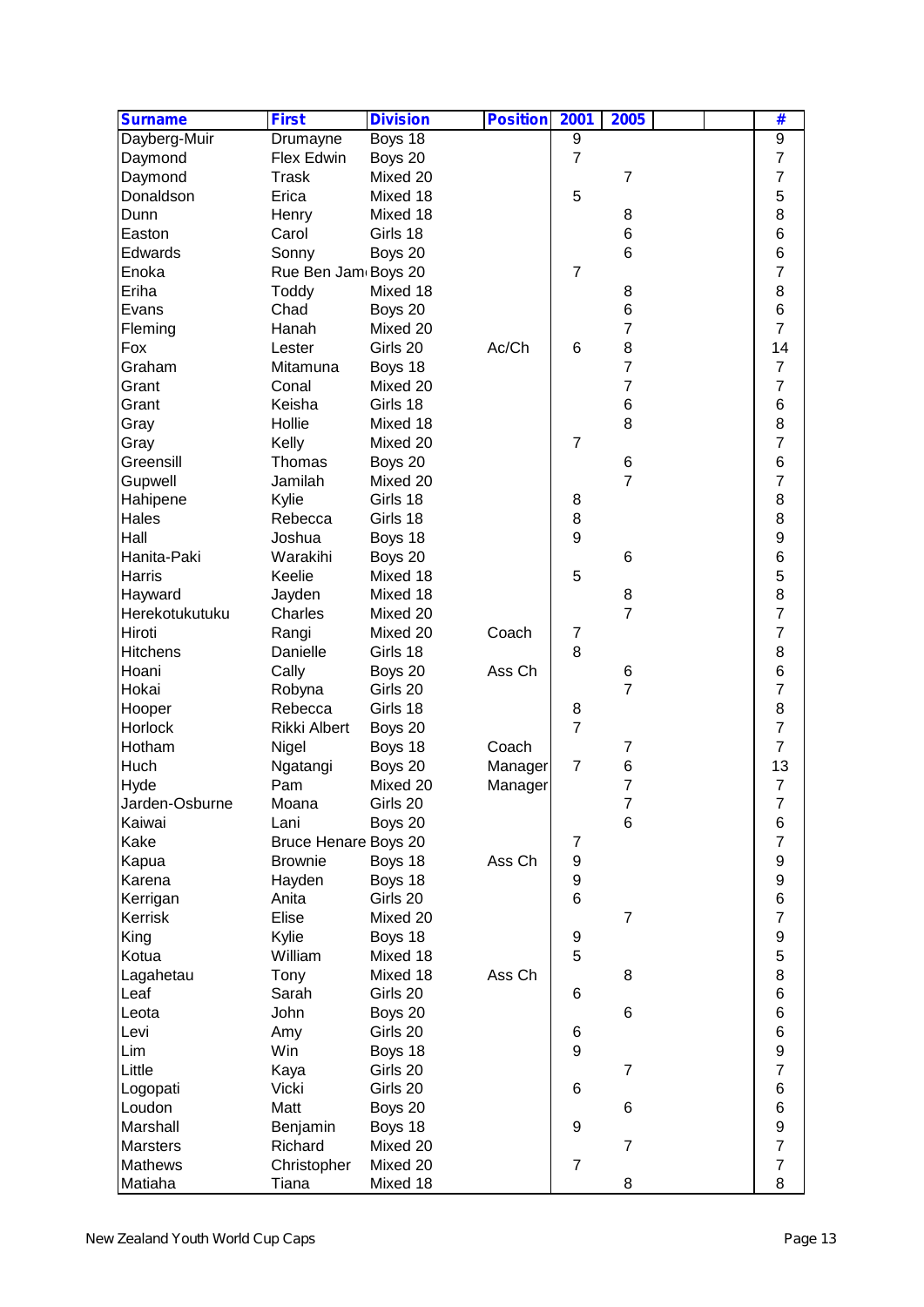| <b>Surname</b>   | <b>First</b>           | <b>Division</b> | <b>Position</b> | 2001                             | 2005            | #                   |
|------------------|------------------------|-----------------|-----------------|----------------------------------|-----------------|---------------------|
| Mauriohooho      | Ryan                   | Boys 18         |                 |                                  | 7               | $\overline{7}$      |
| <b>McCormack</b> | Anna                   | Girls 20        |                 |                                  | $\overline{7}$  | $\overline{7}$      |
| <b>McGrath</b>   | Denise                 | Girls 20        |                 |                                  | $\overline{7}$  | $\overline{7}$      |
| McIntyre         | Peter                  | Boys 18         | Ass Ch          |                                  | $\overline{7}$  | $\overline{7}$      |
| McLaughlin       | Mark                   | Mixed 20        | Manager         | 7                                |                 | $\overline{7}$      |
| McLean           | Jimmy                  | Girls 18        | Ass Ch          | $\,8\,$                          |                 | 8                   |
| Meihana          | Selena                 | Mixed 20        |                 | $\overline{7}$                   |                 | 7                   |
| Merriman         | Nathan                 | Boys 18         |                 |                                  | $\overline{7}$  | $\overline{7}$      |
| Milne            | <b>Brian</b>           | Mixed 18        |                 | 5                                |                 | 5                   |
| Milo             | <b>Bella</b>           | Girls 20        |                 |                                  | $\overline{7}$  | 7                   |
| Milroy           | Marshall               | Mixed 20        |                 | $\overline{7}$                   |                 | $\overline{7}$      |
| Moeke            | Danelle                | Girls 18        |                 |                                  | 6               | 6                   |
| Moran            | Donna                  | Girls 20        | Coach           |                                  | $\overline{7}$  | $\overline{7}$      |
|                  | Saree                  | Girls 18        |                 |                                  |                 | 8                   |
| Morgan           |                        |                 |                 | 8                                |                 |                     |
| Mortimer         | Framcine               | Girls 18        |                 | $\bf 8$<br>$\overline{7}$        |                 | 8                   |
| Morunga          | William                | Boys 20         |                 |                                  |                 | $\overline{7}$      |
| Muagututia       | Chris                  | Mixed 20        | Ass Ch          |                                  | 7               | $\overline{7}$      |
| Murray           | James                  | Mixed 20        |                 |                                  | $\overline{7}$  | $\overline{7}$      |
| Nathan           | Arahia                 | Girls 20        |                 | 6                                |                 | $\,6$               |
| Nathan           | Micahel Patric Boys 20 |                 |                 | $\overline{7}$                   |                 | $\overline{7}$      |
| Nathan           | Troy                   | Boys 18         |                 | $\boldsymbol{9}$                 |                 | $\boldsymbol{9}$    |
| Neilson          | Micholas               | Mixed 20        |                 | $\overline{7}$                   |                 | $\overline{7}$      |
| Ngawini          | <b>Billy Patrick</b>   | Boys 20         |                 | $\overline{7}$                   |                 | $\overline{7}$      |
| Ngawini          | Shaun                  | Mixed 20        |                 |                                  | $\overline{7}$  | $\overline{7}$      |
| Niu              | Raymond                | Mixed 18        |                 | 5                                |                 | 5                   |
| Nootai           | Aaron                  | Boys 18         |                 |                                  | $\overline{7}$  | $\overline{7}$      |
| O'Byrne          | Casey                  | Mixed 20        |                 | $\overline{7}$                   |                 | $\overline{7}$      |
| Ohia             | Arepa                  | Boys 20         |                 |                                  | 6               | 6                   |
| Pahina           | Philip                 | Mixed 18        | Ac/Ch           | 5                                | 8               | 13                  |
| Pai              | Jeremiah               | Boys 18         |                 | $\boldsymbol{9}$                 |                 | 9                   |
| Pedersen         | Hayden                 | Boys 18         |                 | 9                                |                 | 9                   |
| Peters           | Rona                   | Girls 18        |                 |                                  | 6               | 6                   |
| Phillips         | Pua                    | Girls 20        |                 |                                  | 7               | 7                   |
| Pidduck          | Cassidy                | Girls 18        |                 |                                  | 6               | 6                   |
| Pidduck          | Shay                   | Girls 18        |                 |                                  | 6               | 6                   |
| Pirihi           | Bronwyn                | Mixed 18        |                 | 5                                |                 | 5                   |
| Proffit          | Robyn                  | Girls 18        | Coach           | 8                                | 6               | 14                  |
| Puhipuhi         | Stephen                | Mixed 18        |                 | 5                                |                 | $\mathbf 5$         |
| Puki             | Tane                   | Mixed 18        |                 |                                  | 8               | 8                   |
| Purukamu         | Hemoata                | Girls 20        |                 |                                  | $\overline{7}$  | $\overline{7}$      |
| Rangi            | Cain                   | Mixed 18        |                 | 5                                |                 | 5                   |
| Rangitaawa       | Jennifer               | Girls 20        |                 | 6                                |                 | $\,6$               |
| Rangitaawa       | John                   | Girls 20        | Coach           | 6                                |                 | $\,6$               |
| Ranui            | Wiremu                 |                 |                 | 9                                |                 | $\boldsymbol{9}$    |
|                  |                        | Boys 18         |                 |                                  |                 |                     |
| Rapana           | Kataraina              | Girls 18        |                 |                                  | $6\phantom{1}6$ | 6<br>$\overline{7}$ |
| Ratahi           | Roger                  | Mixed 20        |                 | $\overline{7}$<br>$\overline{7}$ |                 |                     |
| Reedy            | Charles                | Boys 20         | Ass Ch          |                                  |                 | $\overline{7}$      |
| Reilly           | Garry                  | Boys 18         |                 |                                  | 7               | $\overline{7}$      |
| Rhind            | Jyle                   | Mixed 18        |                 |                                  | 8               | 8                   |
| Rifle            | Wally                  | Boys 20         | Coach           | 7                                | $6\phantom{1}6$ | 13                  |
| Ripia            | Pauline                | Girls 20        |                 | 6                                |                 | 6                   |
| Shankland        | Kylie                  | Girls 20        |                 | 6                                |                 | 6                   |
| Silimaka         | Josilina               | Mixed 20        |                 | $\overline{7}$                   |                 | $\overline{7}$      |
| Simeon           | Corey                  | Mixed 20        |                 | $\overline{7}$                   |                 | $\overline{7}$      |
| Sionipulu        | Adrian                 | Boys 20         |                 |                                  | 6               | 6                   |
| Skinner          | Carolyn                | Girls 18        | Manager         | 8                                | 6               | 14                  |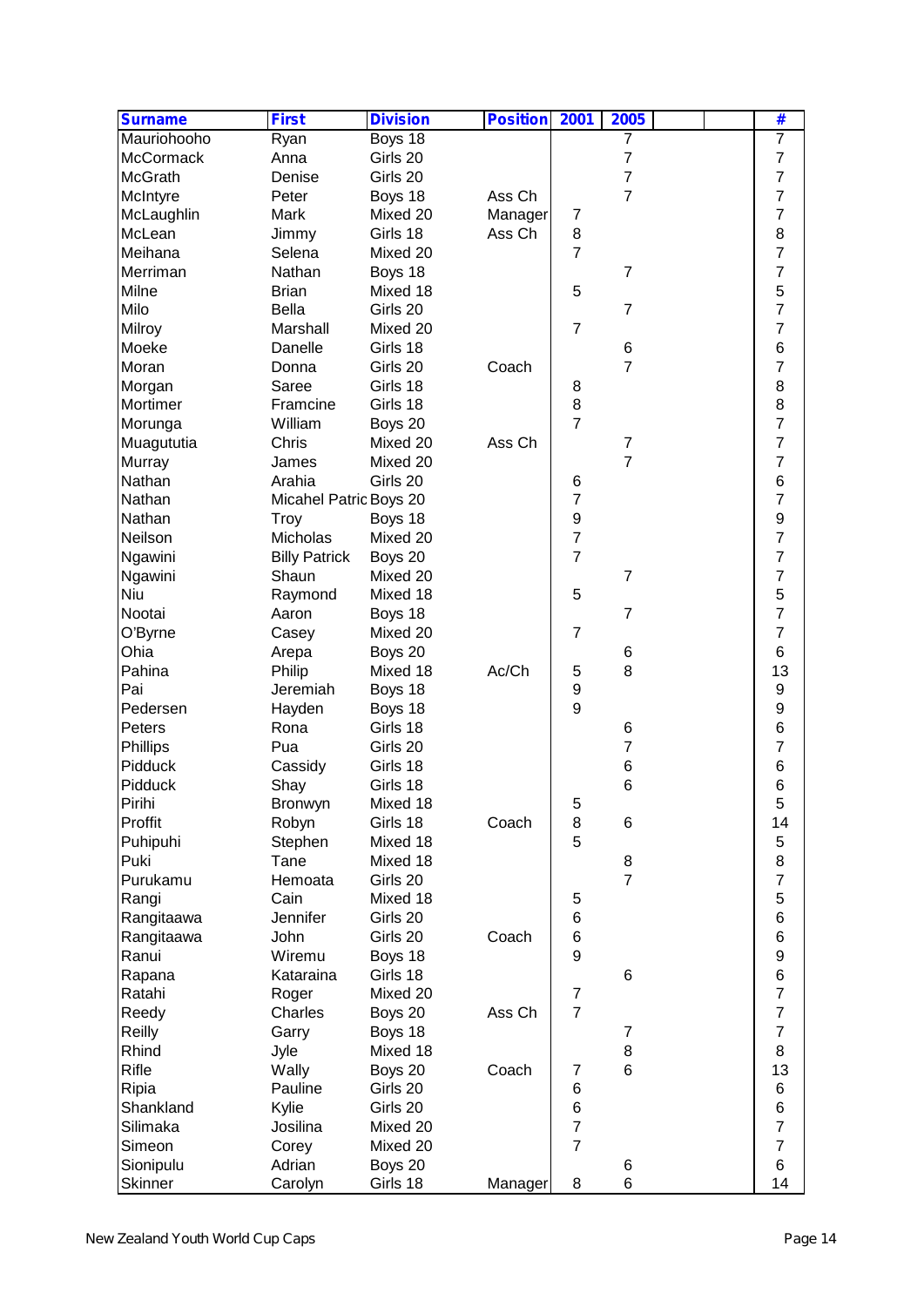| <b>Surname</b>    | <b>First</b>           | <b>Division</b>         | <b>Position</b> | 2001             | 2005                              |  | #                   |
|-------------------|------------------------|-------------------------|-----------------|------------------|-----------------------------------|--|---------------------|
| Soloman           | Mathew                 | Mixed 20                |                 | 7                |                                   |  | $\overline{7}$      |
| Soloman           | Nathan                 | Mixed 20                |                 | $\overline{7}$   |                                   |  | $\overline{7}$      |
| Stephenson        | Rachael                | Girls 18                |                 | 8                |                                   |  | 8                   |
| Stone             | Darrin                 | Girls 20                | Ass Ch          |                  | 7                                 |  | $\overline{7}$      |
| Stone             | Margo                  | Girls 20                | Manager         |                  | $\overline{7}$                    |  | $\overline{7}$      |
| Stone             | Nadine                 | Girls 20                |                 |                  | 7                                 |  | 7                   |
| Strong            | Nancy                  | Boys 18                 | Manager         | 9                |                                   |  | $\boldsymbol{9}$    |
| Sue               | Kristina               | Girls 18                |                 |                  | 6                                 |  | 6                   |
| Tafatu            | Tamana                 | Girls 20                |                 | 6                |                                   |  | 6                   |
| Tahuri            | Hemi                   | Boys 20                 |                 |                  | 6                                 |  | 6                   |
| <b>Takerei</b>    | Wiremu                 | Boys 20                 |                 |                  | 6                                 |  | 6                   |
| <b>Tallentire</b> | Penny                  | Mixed 20                | Ass Ch          | $\overline{7}$   |                                   |  | $\overline{7}$      |
| <b>Tapsell</b>    | Alexis                 | Mixed 18                |                 |                  | 8                                 |  | 8                   |
| Tarau             | Joseph                 | Boys 18                 |                 |                  | $\overline{7}$                    |  | $\overline{7}$      |
| Tarau             | Tepa                   | Boys 18                 |                 |                  | $\overline{7}$                    |  | $\overline{7}$      |
| Te Aho            | Teirea                 | Girls 18                |                 |                  | $6\phantom{1}6$                   |  | $\,6$               |
| Te Amo            | Joshua                 | Mixed 18                |                 | 5                |                                   |  | 5                   |
| Te Chaere Fox     | Leana                  | Girls 20                |                 | $\,6$            |                                   |  | 6                   |
| Te Whare          | Marlia Lee             | Boys 20                 |                 | $\overline{7}$   |                                   |  | $\overline{7}$      |
| Teddy             | Te Haurawhiti Girls 18 |                         |                 | 8                |                                   |  | 8                   |
| Tekaha Hati       | Repeka                 | Mixed 20                |                 | $\overline{7}$   |                                   |  | $\overline{7}$      |
| <b>Telfer</b>     | Wendy                  | Mixed 18                |                 | $\mathbf 5$      |                                   |  | 5                   |
| Thompson          | Tutu                   | Mixed 18                |                 | 5                |                                   |  | 5                   |
| ToÓmaga           | Lambros                | Mixed 18                |                 |                  | 8                                 |  | 8                   |
| Townsend          | Mallory                | Girls 20                |                 |                  | $\overline{7}$                    |  | $\overline{7}$      |
| Tuhura            | Canaan                 | Mixed 18                |                 |                  | 8                                 |  | 8                   |
| Tupaea            | Jodie                  | Girls 18                |                 |                  | 6                                 |  | 6                   |
| Tupaea            | Queenie                | Girls 18                |                 |                  | $\,6$                             |  | 6                   |
| Turley            | Amanda                 | <b>Girls 18/20</b>      |                 | 8                | 7                                 |  | 15                  |
| Turley            | <b>Blair</b>           | Boys 20                 |                 |                  | 6                                 |  | 6                   |
| Turner            |                        | Girls 18                |                 | 8                |                                   |  | 8                   |
| Tuuta             | Amy<br>Tiaria          | Mixed 18                |                 |                  | 8                                 |  | 8                   |
| Wanu              |                        |                         |                 |                  |                                   |  | 8                   |
| Watene            | Roxanne<br>Lorraine    | Girls 18<br>Mixed 18    |                 | 8<br>$\mathbf 5$ | 8                                 |  | 13                  |
|                   |                        | Girls 18                | Manager         | 8                |                                   |  | 8                   |
| Wharewera         | Linda                  |                         |                 |                  |                                   |  |                     |
| Wharewera         | Regan                  | Mixed 18                |                 | 5                |                                   |  | 5<br>5              |
| Whenuaroa         | Shaun                  | Mixed 18                | Coach           | 5                |                                   |  |                     |
| Whittaker         | John                   | Boys 18                 | Coach           | 9                |                                   |  | $\boldsymbol{9}$    |
| Whittaker         | Shelley                | Girls20/Boys 18 Manager |                 | 6                | $\overline{7}$                    |  | 13                  |
| Wickliffe         | Renee                  | Girls 18                |                 |                  | $\,6$                             |  | 6                   |
| Wihapi            | Phillip                | Mixed 18                |                 |                  | 8                                 |  | 8                   |
| Williams          | Dean                   | Mixed 20                |                 |                  | $\overline{7}$                    |  | $\overline{7}$      |
| Williams          | Niall                  | Girls 18                |                 |                  | $\,6$                             |  | $\,6$               |
| Winiata           | Paris                  | Boys 18                 |                 |                  | $\overline{7}$                    |  | $\overline{7}$      |
| Winterburn        | <b>Stacey</b>          | Mixed 20                |                 |                  | $\overline{7}$<br>$6\phantom{1}6$ |  | $\overline{7}$<br>6 |
| Woodard           | Max                    | Girls 18                | Ass Ch          |                  |                                   |  |                     |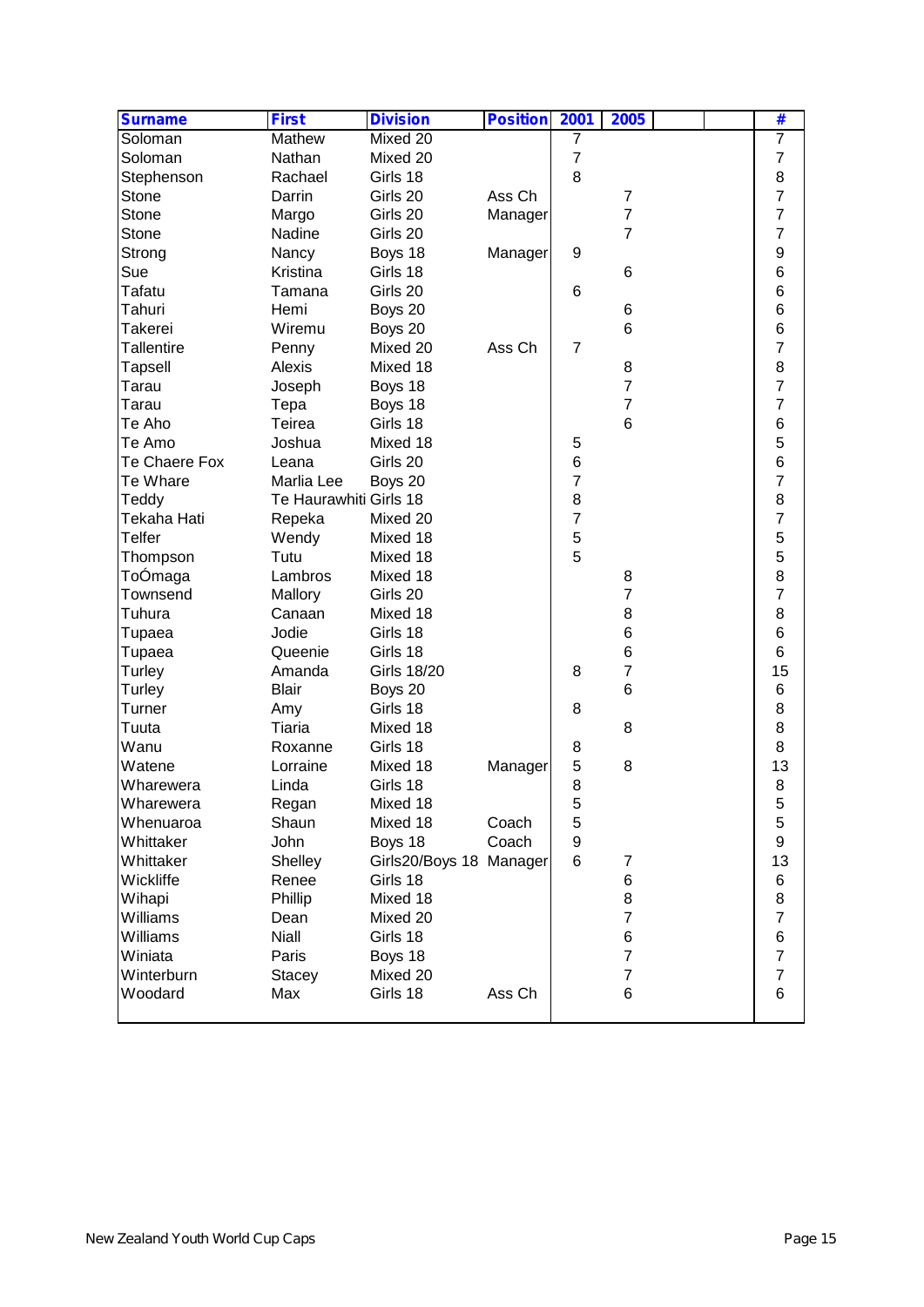#### **New Zealand - Youth Test Caps**

**1991** - Gold Coast v New Zealand **2009** - Auckland, New Zealand<br>**1992** - NZ v New Zealand **2011** - Australia v New Zealand

- 
- 
- 
- 
- **2002 -** Rarotonga, Cook Islands
- **2004** Christchurch, New Zealand

- **1992** NZ v New Zealand **2011 -** Australia v New Zealand Canberra, Australia
- **1998** Auckland v New Zealand **2013** Australia v New Zealand Auckland, NZ
- **1999** Canberra & Yass v New Zealand **2015 -** Australia v New Zealand Cronulla, Australia
	- **2017 Australia v New Zealand Auckland NZ**

| <b>Leading Youth Test Caps</b> |         |                         | <b>Position</b> |   |   |   | 2009   2011   2013   2015   2017 |   | # |
|--------------------------------|---------|-------------------------|-----------------|---|---|---|----------------------------------|---|---|
| Tainui-McIntyre                | Ariia   | Girls18/Wom20           |                 |   |   | 3 | 3                                |   | 9 |
| Hanham                         | Claudia | Girls18/Wom20           |                 |   | 3 | 3 | 3                                |   | 9 |
| Redshaw                        | Donna   | Grl18/W20/Mx20 Manager  |                 |   |   | 3 | 3                                | 3 | 9 |
| Pennell                        | Kiera   | Mix20/Girls18/Wom20     |                 | 3 |   | 3 |                                  |   | 9 |
| Cavanagh                       | Michael | Boys18/Men20 Play/Ch/AC |                 | 3 | 3 |   |                                  | 3 | 9 |
| Bentley                        | Peter   | Boys18/Men20 AC/Coach   |                 | 3 | 3 | 3 |                                  |   | 9 |
| Pahina                         | Phillip | Mixed18/Men20 AC/Coach  |                 | 3 |   | 3 | 3                                |   | 9 |
| Rhind                          | Teena   | Mix18/W20/M20 Manager   |                 |   | 3 |   | 3                                |   | 9 |
|                                |         |                         |                 |   |   |   |                                  |   |   |

| <b>Surname</b>    | <b>First</b>    | <b>Division</b> | <b>Position</b> | 2009 | 2011 | 2013 2015 2017 |                |                | #                       |
|-------------------|-----------------|-----------------|-----------------|------|------|----------------|----------------|----------------|-------------------------|
|                   |                 |                 |                 |      |      |                |                |                |                         |
| Albert-Jahnke     | George          | Mixed 20        | Coach           | 3    |      |                |                |                | 3                       |
| Ale               | Jonathon        | Mixed18/Men20   |                 | 3    | 3    |                |                |                | 6                       |
| Alley             | Chelsea         | Girls 18        |                 |      | 3    |                |                |                | 3                       |
| Anderson          | Hamish          | Boys 18         |                 |      | 3    |                |                |                | 3                       |
| Anderson-Pitman   | Racquel         | Girls 18/Wom 20 |                 | 3    | 3    |                |                |                | 6                       |
| Antonievic        | Tay-a           | Girls 18/Wom 20 |                 |      |      |                | 3              | 3              | 6                       |
| Asafo-Tavita      | Savarna         | Mixed 20        |                 |      |      |                |                | 3              | 3                       |
| Aupouri           | Mohi            | Boys 18         |                 | 3    |      |                |                |                | 3                       |
| <b>Babb</b>       | Sam             | Men 20          |                 |      |      |                | 3              |                | 3                       |
| <b>Bartlett</b>   | Madison         | Girls 18        |                 |      | 3    |                |                |                | 3                       |
| <b>Barton</b>     | Riane           | Girls18/Wom20   |                 | 3    | 3    |                |                |                | 6                       |
| <b>Beattie</b>    | Mikaere         | Boys 18         |                 |      |      | 3              |                |                | 3                       |
| Bell              | Rhonda          | Mixed 20        | Manager         | 3    |      |                |                |                | 3                       |
| Bell              | Shaun           | Mixed 18        |                 | 3    |      |                |                |                | 3                       |
| <b>Bentley</b>    | Peter           | Boys18/Men20    | AC/Coach        | 3    | 3    | 3              |                |                | 9                       |
| <b>Berry</b>      | Greg            | Men 20          | Ass Ch          | 3    |      |                |                |                | 3                       |
| Berryman          | Aliesha         | Women 20        |                 | 3    |      |                |                |                | 3                       |
| Berryman          | Kelsey          | Girls 18        |                 | 3    |      |                |                |                | 3                       |
| <b>Bester</b>     | Anien           | Women 20        |                 | 3    |      |                |                |                | 3                       |
| Bignall-Tupara    | Jordan          | Mixed 20        |                 |      |      |                |                | 3              | 3                       |
| <b>Birch</b>      | Tyler           | Women 20        |                 |      |      |                | $\overline{2}$ |                | $\overline{c}$          |
| <b>Birchfield</b> | <b>Nick</b>     | Men 20          |                 |      | 3    |                |                |                | 3                       |
| <b>Black</b>      | Whitiaua        | Boys 18         | Coach           |      |      |                |                | 3              | 3                       |
| <b>Boult</b>      | Adam            | Mixed 18        |                 |      |      |                |                | 3              | 3                       |
| Bowen             | Jade            | Women 20        |                 |      |      |                |                | $\overline{2}$ | $\overline{\mathbf{c}}$ |
| <b>Brahne</b>     | Lara            | Mixed 18        |                 | 3    |      |                |                |                | 3                       |
| <b>Brazier</b>    | Kelly           | Mixed 20        |                 | 3    |      |                |                |                | 3                       |
| <b>Brock</b>      | Kaillin (Katie) | Women 20        |                 |      |      |                | 3              |                | 3                       |
| <b>Buchanan</b>   | Melissa         | Women 20        |                 | 3    |      |                |                |                | 3                       |
| <b>Bunce</b>      | Frank Jordan    | Boys 18         |                 |      |      | 3              |                |                | 3                       |
| <b>Burden</b>     | Damian          | Mixed 18        | Coach           |      |      |                |                | 3              | 3                       |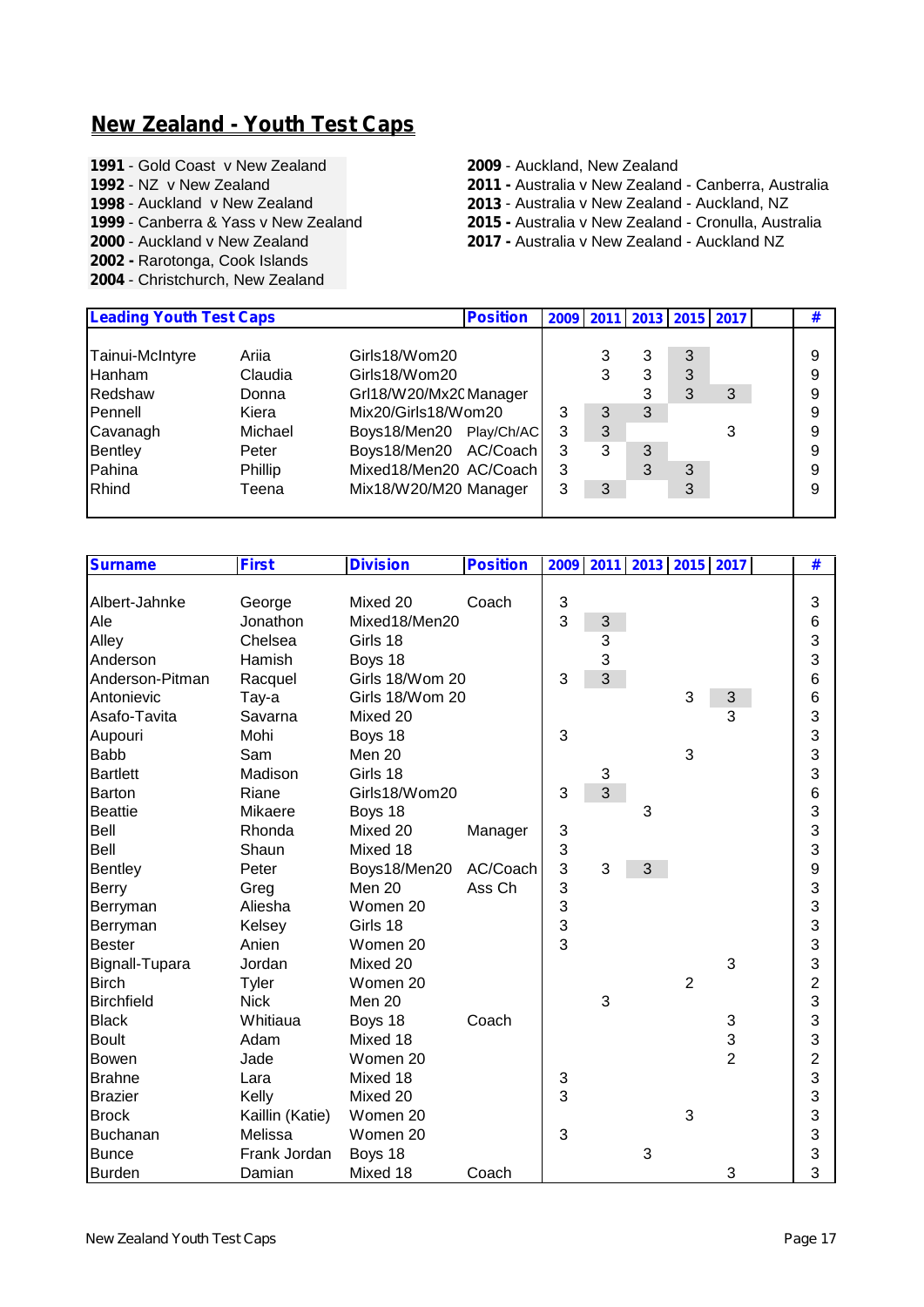| <b>Surname</b>   | <b>First</b>    | <b>Division</b> | <b>Position</b> | 2009 | 2011 |                           |                | 2013 2015 2017 | #                         |  |
|------------------|-----------------|-----------------|-----------------|------|------|---------------------------|----------------|----------------|---------------------------|--|
| <b>Burton</b>    | Samantha        | Girls 18        |                 | 3    |      |                           |                |                | $\overline{3}$            |  |
| <b>Busbridge</b> | Alice           | Women 20        |                 |      |      |                           | 3              |                | 3                         |  |
| <b>Busby</b>     | Michael         | Men 20          |                 |      |      | 3                         |                |                | 3                         |  |
| Cameron          | Melanie         | Women 20        |                 |      |      |                           | 3              |                | 3                         |  |
| Campbell         | Catherine       | Mixed 18        | Manager         |      |      |                           |                | 3              | 3                         |  |
| Campbell         | Roydon          | Men 20          |                 |      | 3    |                           |                |                | 3                         |  |
| Campbell         | Te Hauora       | Boys 18         |                 |      |      |                           | $\overline{2}$ |                | $\overline{c}$            |  |
| Cardie           | Candis          | Women 20        |                 | 3    |      |                           |                |                | 3                         |  |
| Cassin           | Daley           | Boys 18         |                 |      |      |                           |                | 3              | 3                         |  |
| Cato             | Jonathan        | Men 20          |                 |      |      |                           | 3              |                | 3                         |  |
|                  | Michael         | Boys18/Men20    |                 | 3    | 3    |                           |                | 3              | 9                         |  |
| Cavanagh         |                 |                 | Play/Ch/AC      |      |      |                           |                |                |                           |  |
| Christian        | <b>Brad</b>     | Men 20          |                 | 3    |      |                           |                |                | 3                         |  |
| Christie         | Tony            | Men 20          |                 |      |      | 3                         |                |                | 3                         |  |
| Clarke           | Jenna           | Mixed 20        |                 | 3    |      |                           |                |                | 3                         |  |
| Clark-Manaahi    | Te Rewhiti      | Mixed 20        |                 | 3    |      |                           |                |                | 3                         |  |
| Coates           | <b>Brittany</b> | Women 20        |                 |      |      | 3                         |                |                | 3                         |  |
| Connell          | <b>Brenton</b>  | Men 20          |                 | 3    |      |                           |                |                | 3                         |  |
| Cook             | Kalyn           | Mixed 18        |                 |      |      |                           |                | $\overline{c}$ | $\overline{c}$            |  |
| Corrigan         | Josh            | Boys 18         |                 |      |      |                           |                | 3              | 3                         |  |
| Cox              | Caitlyn         | Mixed 18        |                 |      |      |                           |                | $\overline{c}$ | $\overline{c}$            |  |
| Crean            | Tairoa          | Boys 18         |                 |      |      |                           |                | 3              | 3                         |  |
| Crombie          | Niki            | Girls18/Wom20   |                 |      |      | 3                         | 3              |                | 6                         |  |
| Curtis           | Fran            | Women 20        | Manager         | 3    |      |                           |                |                | 3                         |  |
| Darlington       | Damian          | Boys 18         |                 |      |      |                           | 3              |                | 3                         |  |
| Davidson         | Rebecca         | Women 20        |                 |      |      |                           |                | 3              | 3                         |  |
| Davies           | Charlotte       | Women 20        |                 | 3    |      |                           |                |                | 3                         |  |
| <b>Davies</b>    | Tiwi            | Boys 18         |                 |      | 3    |                           |                |                | 3                         |  |
| Davis            | Charlotte       | Girls18/Wom20   |                 |      | 3    | 3                         |                |                | 6                         |  |
| Davis            | Malcolm         | Women 20        | Coach           |      |      | 3                         |                |                | 3                         |  |
| Davis            | Marama          | Girls 18        |                 |      | 3    |                           |                |                | 3                         |  |
|                  |                 |                 |                 |      |      |                           |                |                |                           |  |
| Davis            | Paul            | Men 20          |                 | 3    |      |                           |                |                | 3                         |  |
| Day              | Kate            | Women 20        |                 |      |      |                           | 3              |                | 3                         |  |
| Demant           | Kiritapu        | Girls 18        |                 |      |      | $\frac{3}{3}$             |                |                | 3                         |  |
| Demant           | Ruahei          | Girls 18        |                 |      |      |                           |                |                | 3                         |  |
| Drummond         | Jessica         | Girls 18        |                 | 3    |      |                           |                |                | 3                         |  |
| Drummond         | Nicole          | Girls 18        |                 |      |      |                           | 3              |                | 3                         |  |
| Duff             | Josh            | Boys 18         |                 |      |      |                           |                | 3              | $\ensuremath{\mathsf{3}}$ |  |
| Dunlop-Hogan     | Ashley          | Mixed 20        |                 | 3    |      |                           |                |                | 3                         |  |
| <b>Dyer</b>      | Greg            | Boys 18         |                 |      |      | $\ensuremath{\mathsf{3}}$ |                |                | 3                         |  |
| <b>Dyer</b>      | Lisa            | Women 20        |                 |      | 3    | 3                         |                |                | 6                         |  |
| Eade             | Scott           | Boys 18         |                 |      | 3    |                           |                |                | 3                         |  |
| Edmonds          | Grant           | Girls 18        | Coach           | 3    |      |                           |                |                | 3                         |  |
| Engler           | Cassandra       | Girls 18        |                 |      |      |                           | 3              |                | 3                         |  |
| Enosa            | Abel            | Men 20          |                 |      |      | 3                         |                |                | 3                         |  |
| Ephraims         | Jackson         | Boys 18         |                 |      |      |                           |                | $\overline{2}$ | $\overline{c}$            |  |
| Erueti           | Calin           | Men 20          |                 | 3    |      |                           |                |                | 3                         |  |
| Evison           | Maisie          | Women 20        |                 |      |      |                           |                | 3              | 3                         |  |
| Eyles            | Ngawai          | Women 20        |                 |      |      | 3                         |                |                | 3                         |  |
| Faithful         | Sarah           | Women 20        |                 |      |      |                           | 3              |                | 3                         |  |
| Faulks           | Jessica         | Girls 18        |                 |      |      |                           |                | 1              | $\mathbf 1$               |  |
|                  |                 |                 |                 |      |      |                           |                |                |                           |  |
| Fitzpatrick      | <b>Theresa</b>  | Girls 18        |                 |      |      | 3<br>$\overline{3}$       |                |                | 3                         |  |
| Fiu              | Junior          | Women 20        | Ass Ch          |      |      |                           |                |                | 3                         |  |
| Fiveash          | Aaron           | Men 20          |                 |      |      |                           |                | 3              | 3                         |  |
| Flavell          | Tamika          | Women 20        |                 |      |      |                           |                | 3              | 3                         |  |
| Flutey           | Kendall         | Girls 18        |                 | 3    |      |                           |                |                | 3                         |  |
| Foster           | Taylar          | Girls 18        |                 |      |      |                           | 3              |                | 3                         |  |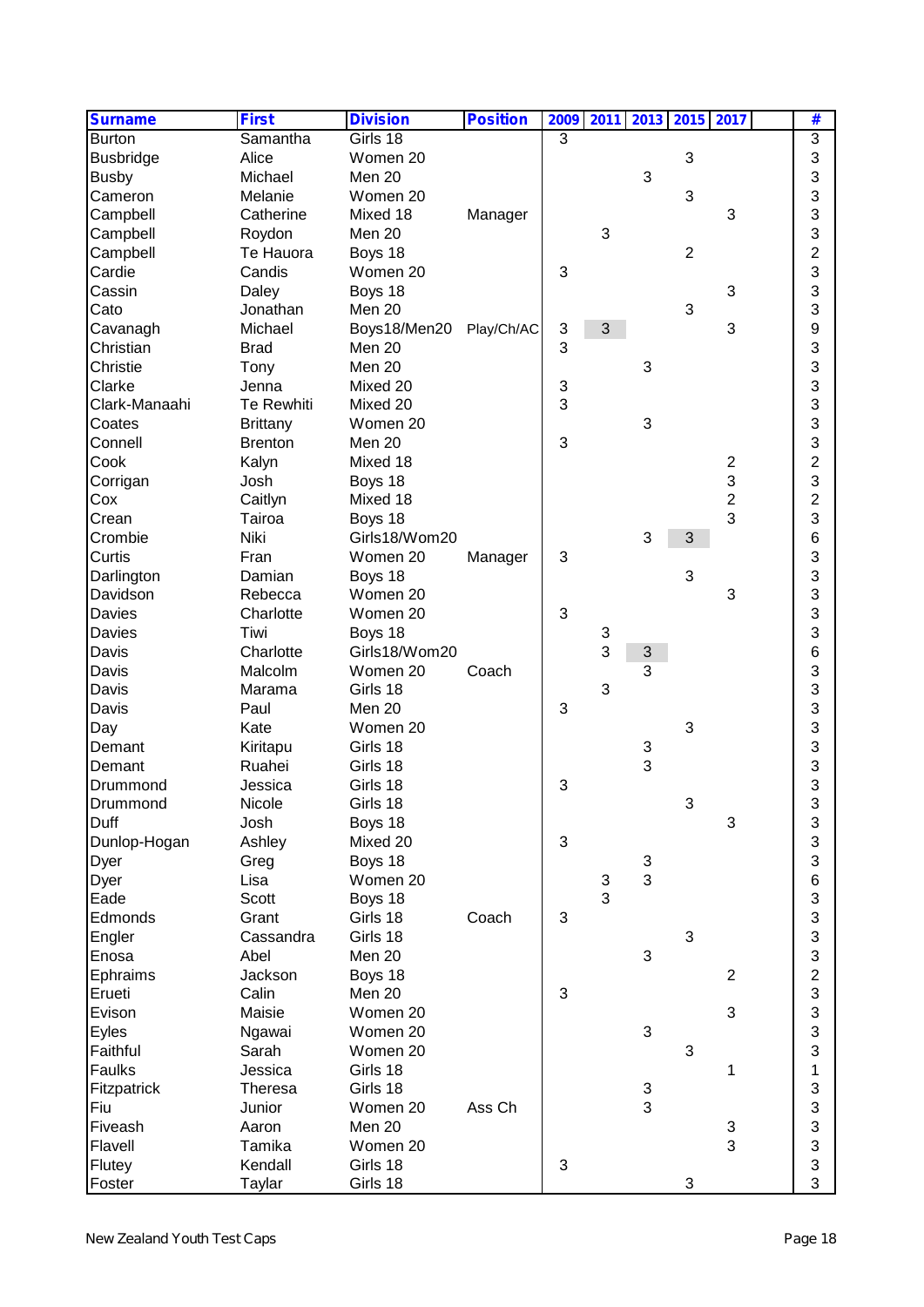| <b>Surname</b>                           | <b>First</b>                             | <b>Division</b>                                               | <b>Position</b> |                           |   | 2009 2011 2013 2015 2017 |                |                          | #                                                      |  |
|------------------------------------------|------------------------------------------|---------------------------------------------------------------|-----------------|---------------------------|---|--------------------------|----------------|--------------------------|--------------------------------------------------------|--|
| $\overline{F_{OX}}$                      | Leana                                    | Women 20                                                      | Ass Coach       |                           |   |                          |                | 3                        | 3                                                      |  |
| Fox                                      | Tane                                     | Men 20                                                        |                 |                           |   |                          | $\overline{2}$ |                          | 2                                                      |  |
| Francois                                 | Shannon                                  | Girls 18                                                      |                 | 3                         |   |                          |                |                          | 3                                                      |  |
| Fraser                                   | Alana                                    | Girls 18                                                      |                 |                           |   |                          | 3              |                          | 3                                                      |  |
| Fraser                                   | Sydney                                   | Girls 18                                                      |                 |                           |   |                          | 3              |                          | 3                                                      |  |
| Gibbons                                  | Karen                                    | Boys 18                                                       | Manager         | 3                         |   |                          |                |                          | 3                                                      |  |
| Gibbons                                  | Ryan                                     | Boys 18                                                       |                 | 3                         |   |                          |                |                          | 3                                                      |  |
| Gordon                                   | Jacob                                    | Boys 18                                                       |                 |                           |   |                          |                | 3                        | 3                                                      |  |
| Grace                                    | Destiny                                  | Girls 18                                                      |                 |                           |   | 3                        |                |                          | 3                                                      |  |
| Graham                                   | Mitamuna                                 | Men 20                                                        |                 | 3                         |   |                          |                |                          | 3                                                      |  |
| Grant                                    | Jordan                                   | Girls18/Wom20                                                 |                 | 3                         | 3 |                          |                |                          | 6                                                      |  |
| Gray                                     | Deija Daniela                            | Mixed 18                                                      |                 |                           |   |                          |                | 3                        | 3                                                      |  |
| Greig                                    | Vaine                                    | Mixed18/Wom20                                                 |                 | 3                         | 3 |                          |                |                          | 6                                                      |  |
|                                          | Wairakau                                 | Girls 18                                                      |                 |                           | 3 |                          |                |                          | 3                                                      |  |
| Greig                                    |                                          |                                                               |                 |                           |   |                          |                |                          |                                                        |  |
| Griffiths                                | Aroha                                    | Mixed 20                                                      |                 | 3                         |   |                          |                |                          | 3                                                      |  |
| Gunn                                     | Sarah                                    | Mixed 18                                                      |                 | $\ensuremath{\mathsf{3}}$ |   |                          |                |                          | 3                                                      |  |
| Guthrie                                  | Tama                                     | Men 20                                                        |                 | 3                         |   |                          |                |                          | 3                                                      |  |
| Guthrie                                  | Tivoli                                   | Men 20/Boys 18                                                |                 | 3                         | 3 |                          |                |                          | 6                                                      |  |
| Hall                                     | <b>Bryan</b>                             | Boys 18                                                       |                 | 3                         |   |                          |                |                          | 3                                                      |  |
| Hamilton                                 | William                                  | Men 20                                                        |                 |                           |   |                          | 3              |                          | 3                                                      |  |
| Hanham                                   | Claudia                                  | Girls18/Wom20                                                 |                 |                           | 3 | 3                        | 3              |                          | 9                                                      |  |
| Hanham                                   | Elizabeth                                | Women 20                                                      | Manager         |                           |   | 3                        |                |                          | 3                                                      |  |
| Harmer                                   | Luc                                      | Men 20                                                        |                 |                           |   |                          | 3              |                          | 3                                                      |  |
| Harris                                   | Keegan                                   | Mixed 18                                                      |                 |                           |   |                          |                | 3                        | 3                                                      |  |
| Harvey                                   | Hauriri                                  | Boys 18                                                       |                 |                           |   |                          | $\overline{2}$ |                          | $\overline{c}$                                         |  |
| Haugh                                    | Mackenzie                                | Boys18/Men20                                                  |                 |                           |   | 3                        | 3              |                          | 6                                                      |  |
| Haugh                                    | Taylor                                   | Boys 18/Men 20                                                |                 |                           |   |                          | 3              | 3                        | 6                                                      |  |
| Hawira                                   | Arahi                                    | Men 20                                                        |                 |                           |   | 3                        |                |                          | 3                                                      |  |
| Hemopo                                   | Michaela                                 | Girls 18                                                      |                 |                           | 3 |                          |                |                          | 3                                                      |  |
| Hendry                                   | James                                    | Mixed 18                                                      |                 | 3                         |   |                          |                |                          | 3                                                      |  |
| Henry                                    | Jerome                                   | Mixed 18                                                      |                 | 3                         |   |                          |                |                          | 3                                                      |  |
| Hodgson                                  | Miranda                                  | Mixed 18                                                      |                 |                           |   |                          |                | 3                        | 3                                                      |  |
| Hodson                                   | Mark                                     | Mixed 20                                                      |                 | 3                         |   |                          |                |                          | 3                                                      |  |
| Hohepa                                   | Chyna                                    | Women 20                                                      |                 | 3                         |   |                          |                |                          | 3                                                      |  |
| Holmes                                   | Kylie                                    | Mixed 20                                                      |                 | 3                         |   |                          |                |                          | 3                                                      |  |
|                                          | Patricia                                 | Women 20                                                      |                 |                           |   |                          |                | ર                        | R                                                      |  |
| Hopcroft<br>Hotene                       |                                          | Mixed 20                                                      |                 |                           |   |                          |                |                          | 3                                                      |  |
| Hotham                                   | Atawhai                                  | Girls 18                                                      |                 |                           |   |                          |                | 3<br>3                   |                                                        |  |
|                                          | Jazmin                                   |                                                               |                 |                           |   |                          |                |                          | 3                                                      |  |
| Houltham                                 | Kimo                                     | Mixed 20                                                      |                 | 3                         |   |                          |                |                          | 3                                                      |  |
| Howe                                     | Storm                                    | Men 20                                                        |                 |                           |   |                          | 3              |                          | 3                                                      |  |
| Hunt                                     | Mitchell                                 | Boys 18                                                       |                 |                           |   | 3                        |                |                          | 3                                                      |  |
| Hunter                                   | Eleanor (Nel)                            | Women 20                                                      |                 |                           |   |                          | $\overline{2}$ |                          | $\overline{2}$                                         |  |
| leremia                                  | Ariona                                   | Women 20                                                      |                 |                           |   |                          |                |                          | 1                                                      |  |
| Jackson                                  | Te Ate                                   | Mixed18/Men20                                                 |                 | 3                         | 3 |                          |                |                          | 6                                                      |  |
| Joe                                      |                                          |                                                               |                 |                           |   |                          |                |                          |                                                        |  |
| Johnson                                  | Tyson                                    | Men 20                                                        |                 |                           |   | $\sqrt{3}$               |                |                          |                                                        |  |
| Johnson                                  | Vernon                                   | Men 20                                                        |                 |                           |   |                          | $\overline{2}$ |                          |                                                        |  |
| Johnston                                 | Abbey                                    | Girls 18                                                      |                 |                           |   |                          |                | 3                        | 3                                                      |  |
| Johnston                                 | Kane                                     | Boys 18                                                       |                 |                           |   |                          |                |                          | $\overline{2}$                                         |  |
| Johnstone                                | Holly                                    | Women 20                                                      |                 |                           |   |                          | 3              |                          | 3                                                      |  |
| Johnstone                                | Shelly                                   | Girls 18                                                      |                 |                           |   |                          | 3              |                          |                                                        |  |
|                                          | Ifor                                     |                                                               |                 |                           |   |                          |                | 3                        |                                                        |  |
|                                          |                                          |                                                               |                 |                           |   |                          |                |                          |                                                        |  |
|                                          |                                          |                                                               |                 |                           |   |                          |                |                          |                                                        |  |
|                                          |                                          |                                                               |                 |                           |   |                          |                |                          |                                                        |  |
|                                          |                                          |                                                               |                 |                           |   |                          |                |                          |                                                        |  |
| Jones<br>Joyce<br>Kake<br>Kara<br>Kautai | Kylie<br>Kyle<br>Eldon<br>Natasha<br>Tim | Women 20<br>Boys 18<br>Men 20<br>Men 20<br>Girls 18<br>Men 20 | Manager         | 3<br>3<br>3               | 3 |                          |                | $\overline{2}$<br>3<br>3 | 3<br>3<br>$\overline{c}$<br>6<br>3<br>3<br>3<br>3<br>3 |  |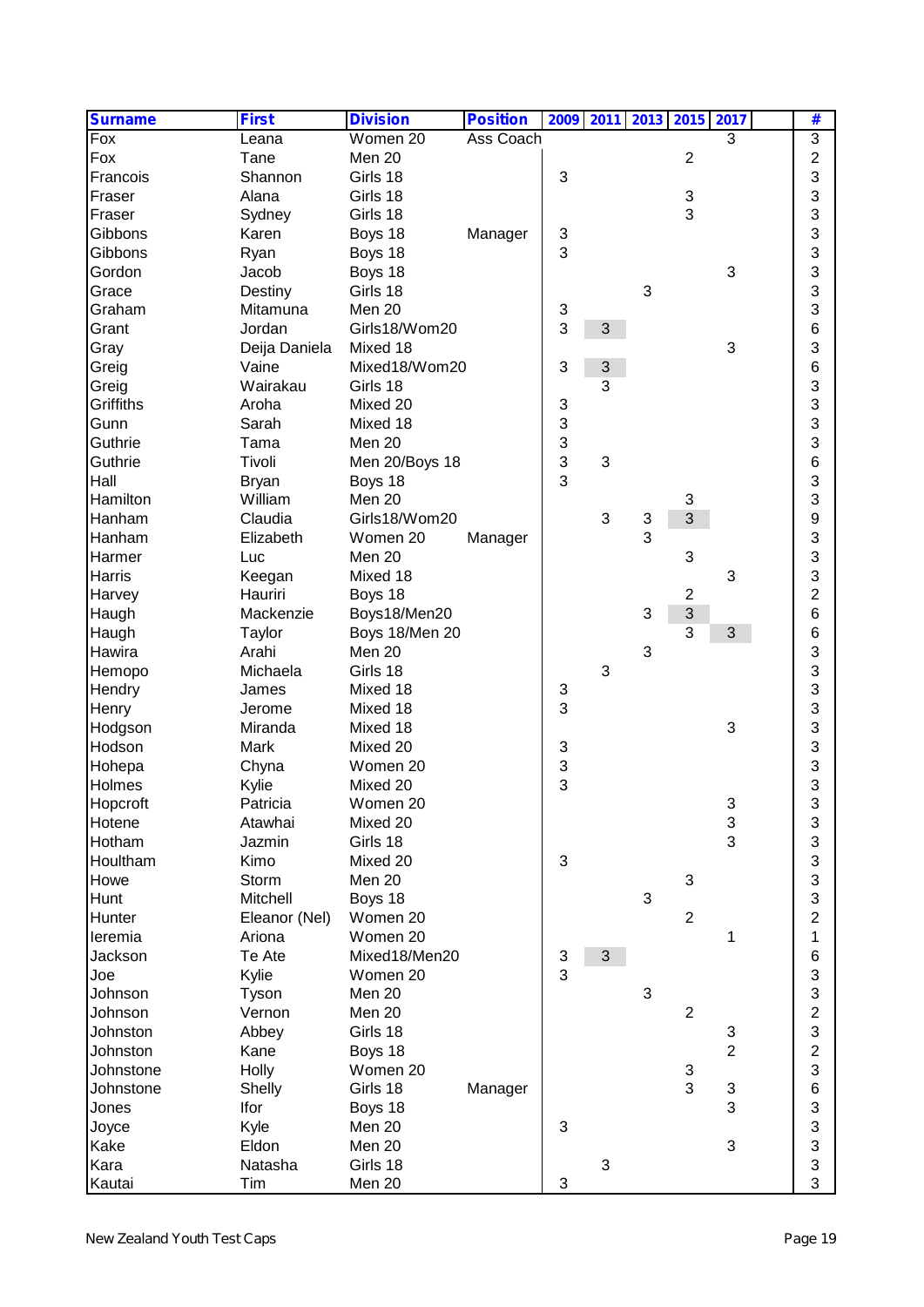| <b>Surname</b>    | <b>First</b>     | <b>Division</b>      | <b>Position</b> | 2009 |            | 2011 2013 2015 2017 |        |                | #              |  |
|-------------------|------------------|----------------------|-----------------|------|------------|---------------------|--------|----------------|----------------|--|
| Keeys             | Cameron          | Mixed 18             |                 |      |            |                     |        |                | 1              |  |
| Keith             | Leonie           | Girls18/Wom20        |                 | 3    | 3          |                     |        |                | 6              |  |
| Kolose            | Jaymie           | Girls 18             |                 |      |            |                     |        | 3              | 3              |  |
| Kooman            | <b>Brad</b>      | Mixed 18             |                 |      |            |                     |        | 3              | 3              |  |
| Kurukaanga        | Pokaiaua         | Men 20               |                 |      |            |                     |        | 3              | 3              |  |
| Lang              | Tiare            | Women 20             |                 |      |            |                     |        | 3              | 3              |  |
| Latta             | Mikayla          | Mixed 20             |                 |      |            |                     |        | $\overline{c}$ | 2              |  |
| Laupepe           | Jayden           | Boys 18              |                 |      |            |                     |        | 3              | 3              |  |
| Lee               | Hayley           | Girls 18             |                 |      |            |                     | 3      |                | 3              |  |
| Leger             | Orbyn            | Boys 18              |                 |      |            |                     | 3      |                | 3              |  |
| Leota             | Josh             | Mixed 18             |                 | 3    |            |                     |        |                | 3              |  |
| Leota             | Maggie           | Women 20             |                 | 3    |            |                     |        |                | 3              |  |
| Lightfoot         | Nicole           | Women 20             |                 | 3    |            |                     |        |                | 3              |  |
| Lim               | Jimmy            | Men 20               |                 |      | 3          |                     |        |                | 3              |  |
| Lindsay           | Michael          | Boys 18              | Manager         |      |            |                     |        | 3              | 3              |  |
| Lines-Tohiariki   | Hapimana         | Boys 18              |                 |      | 3          |                     |        |                | 3              |  |
| Logan             | James            | Boys 18              |                 |      |            |                     | 1      |                | 1              |  |
| Loloselo          | Tarkyn           | Boys 18              |                 |      |            |                     |        | 3              | 3              |  |
| Lott              | Courtney         | Mixed 18             |                 |      |            |                     |        | 3              | 3              |  |
| Maaka             | Wirmeu           | Men 20               |                 |      | $\sqrt{3}$ |                     |        |                | 3              |  |
| Magele            | Sage             | Boys18/Men20         |                 | 3    | 3          |                     |        |                | 6              |  |
| Mahar             | Jessica          | Girls18/Wom20        |                 |      |            | 3                   | 1      |                | 4              |  |
| Mahara            | <b>Stacey</b>    | Mixed 20             |                 | 3    |            |                     |        |                | 3              |  |
| Mako              | Akira            | Men 20               |                 | 3    |            |                     |        |                | 3              |  |
| Mana              | Josh             | Men 20               |                 | 3    |            |                     |        |                | 3              |  |
| Mana              | Tristan          | Boys 18              | AC/Coach        |      |            | 3                   | 3      |                | 6              |  |
| Mani              | Che'dyn          | Men 20               |                 |      |            |                     | 3      |                | 3              |  |
| Manuel            | Warren           | Men 20               | Manager         | 3    |            |                     |        |                | 3              |  |
| Marr              | Moko             | Mixed 20             |                 | 3    |            |                     |        |                | 3              |  |
| Marsh             | Jean             | Girls 18             | Coach           |      |            |                     |        | 3              | 3              |  |
| Marshall-Barton   | Rory             | Boys 18/Men 20       |                 |      |            |                     | 3      | 3              | 6              |  |
| Martin            | <b>Stacey</b>    | Women 20             |                 |      | 3          |                     |        |                | 3              |  |
| Mason             | Tawhiri          | Boys 18              |                 | 3    |            |                     |        |                | 3              |  |
| <b>Mathews</b>    | <b>Bernard</b>   | Boys 18              |                 | 3    |            |                     |        |                | 3              |  |
| Mauriohooho       |                  | Men 20               |                 | 3    |            |                     |        |                | 3              |  |
|                   | Ryan             |                      |                 |      |            |                     |        | ว              | <b>Q</b>       |  |
| Mave<br>Maxwell   | Kayne            | Boys 18<br>Mixed 18  |                 | 3    |            |                     |        |                | ں<br>3         |  |
| Maxwell-Blake     | Dani<br>Hoeata   |                      |                 |      |            |                     |        |                |                |  |
|                   |                  | Boys 18              |                 |      |            |                     | 1<br>3 |                | 1              |  |
| McCutcheon        | Nicole<br>Jordan | Women 20<br>Mixed 20 |                 |      |            |                     |        | 3              | 3<br>3         |  |
| McEntee           |                  |                      |                 |      |            |                     | 3      |                | 3              |  |
| McGarvey          | Ngarohi          | Boys 18              |                 |      |            |                     |        |                |                |  |
| McIntyre          | Peter            | Men 20               | Coach           | 3    |            |                     |        |                | 3              |  |
| McKerchar         | Ben              | Men 20               |                 |      |            | 3                   |        |                | 3              |  |
| Meleisea          | <b>Brosnan</b>   | Men 20               |                 |      |            |                     | 3      | 3              | 6              |  |
| Middleton         | Kayne            | Boys 18              |                 |      | 3          | 3                   |        |                | 6              |  |
| Middleton         | Kristopher       | Men 20               |                 |      |            |                     |        | 1              | 1              |  |
| Millar            | Mitchell         | Mixed 20             |                 |      |            |                     |        | 3              | 3              |  |
| Milligan-Richards | Neo              | Mixed 18             |                 |      |            |                     |        | $\overline{2}$ | $\overline{2}$ |  |
| Mita-Walker       | Maggie           | Boys 18              | Manager         |      | 3          |                     |        |                | 3              |  |
| Moore             | Emma             | Women 20             |                 |      |            | 3                   |        |                | 3              |  |
| Moore             | Mckayler         | Girls 18             |                 |      |            |                     |        | 3              | 3              |  |
| Moore             | Rikki-Maree      | Girls 18             |                 | 3    |            |                     |        |                | 3              |  |
| Morrell           | Josh             | Men 20               |                 |      |            |                     | 3      |                | 3              |  |
| <b>Morris</b>     | Chloe            | Mixed20/Wom20        |                 | 3    | 3          |                     |        |                | 6              |  |
| <b>Morris</b>     | Te Awa           | Mixed 20             |                 |      |            |                     |        | 3              | 3              |  |
| Morrison          | Tiana            | Mixed 20             |                 |      |            |                     |        | $\overline{2}$ | $\overline{2}$ |  |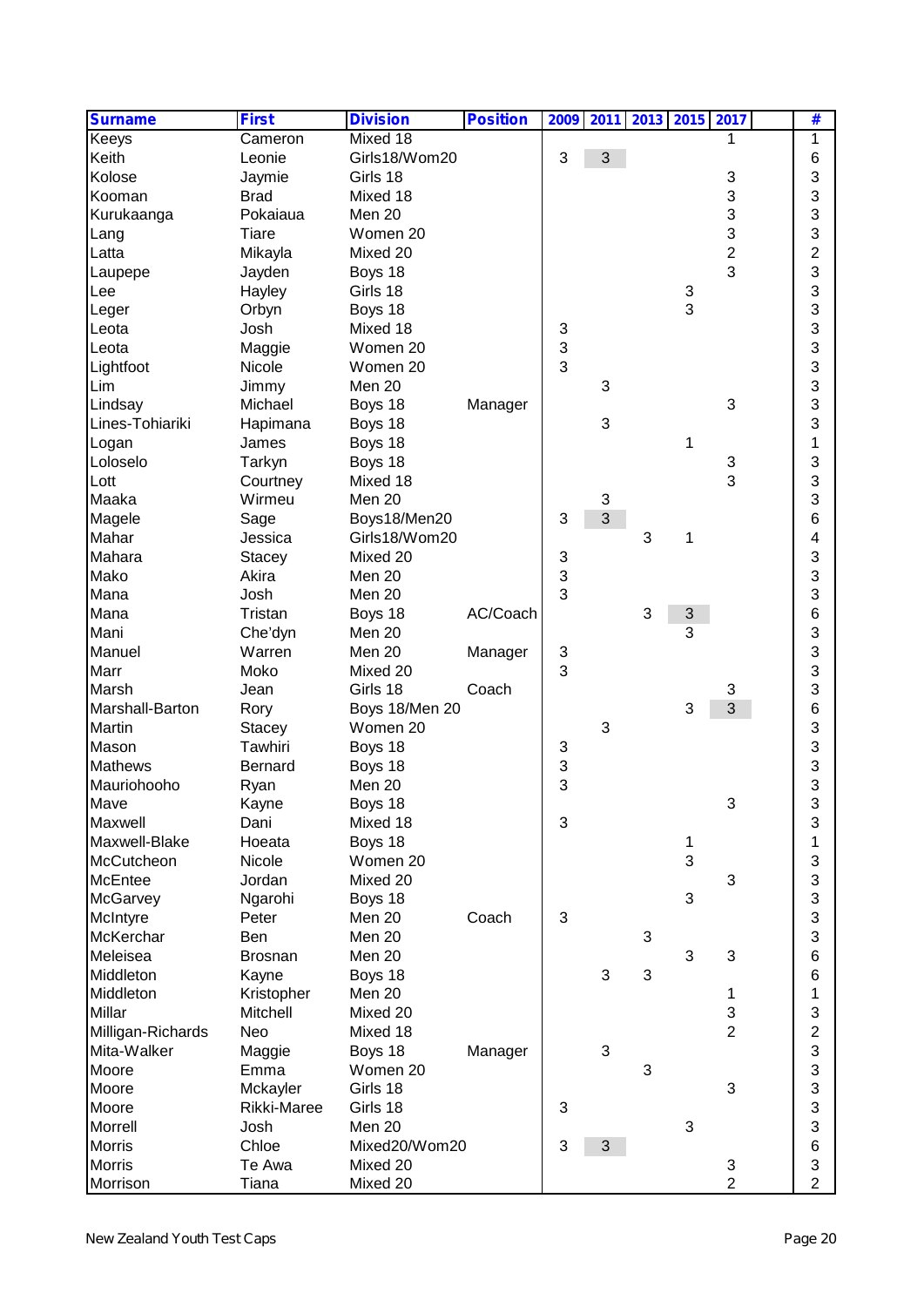| <b>Surname</b>   | <b>First</b>  | <b>Division</b>        | <b>Position</b> | 2009 | 2011 |   |                | 2013 2015 2017 | #              |
|------------------|---------------|------------------------|-----------------|------|------|---|----------------|----------------|----------------|
| Morrow           | Morgan        | Women 20               |                 | 3    |      |   |                |                | 3              |
| Morton           | <b>Bruce</b>  | Boys 18                | Manager         |      |      | 3 |                |                | 3              |
| Muagulutia       | Chris         | Mixed 18               | Coach           | 3    |      |   |                |                | 3              |
| Muir             | Deanna        | Women 20               |                 |      |      |   | 3              |                | 3              |
| Muir-Tuuta       | Te Tuhi       | Men 20                 |                 |      |      |   |                | 3              | 3              |
| Mura             | Roxette       | Girls 18               |                 | 3    |      |   |                |                | 3              |
| <b>Murray</b>    | Klay          | Mixed 20               |                 |      |      |   |                | 1              | 1              |
| Murray           | Sean          | Men 20                 |                 |      |      |   | $\overline{2}$ |                | $\overline{2}$ |
| Nathan           | Charmayne     | Girls 18               |                 |      |      | 3 |                |                | 3              |
| Nathan           | Maahia        | Mixed 20               |                 | 3    |      |   |                |                | 3              |
| Nathan           | Wii           | Men 20                 |                 |      | 3    |   |                |                | 3              |
| Nathan-Wong      | Tyla          | Girls 18               |                 |      | 3    |   |                |                | 3              |
| Newman           | Jordan        | Men 20                 |                 |      |      |   | 3              |                | 3              |
| Ngawharau        | Clayton       | Men 20                 |                 |      | 3    |   |                |                | 3              |
| Nicol            | Lewis         | Mixed 20               |                 |      |      |   |                | 3              | 3              |
| Norman-Bell      | Isla          | Girls 18               |                 |      |      |   |                | 3              | 3              |
| O'Neill          | Olivia        | Mixed 18               |                 |      |      |   |                | $\overline{2}$ | $\overline{2}$ |
| O'Callaghan      | Courtney      | Girls 18               |                 |      |      | 3 | $\overline{2}$ |                | 5              |
| Ono              | Yuki          | Women 20               |                 |      |      | 3 |                |                | 3              |
| Ormsby           | Pomare        | Boys 18                |                 | 3    |      |   |                |                | 3              |
| Ormsby-White     | Jaymin        | Men 20                 |                 |      | 3    |   |                |                | 3              |
| Osborne          | Atawhai       | <b>Boys 18/Mix 20</b>  |                 |      |      |   | 3              | 3              | 6              |
| Pahina           | Phillip       | Mixed18/Men20 AC/Coach |                 | 3    |      | 3 | $\mathfrak{S}$ |                | 9              |
| Pamatatau        | <b>Brenda</b> | Boys 18/Men 20 Manager |                 |      |      |   | 3              | 3              | 6              |
| Pamatatau        | Connah        | Boys 18/Men 20         |                 |      |      |   | 3              | 3              | 6              |
| Parata           | <b>Blake</b>  | Men 20                 |                 |      | 3    | 3 |                |                | 6              |
| Parsons          | Mase          | Men 20                 |                 |      |      |   |                | 3              | 3              |
| Patea            | Dom           |                        | Coach           | 3    |      |   |                |                | 3              |
| Paul             | Mahina        | Boys 18<br>Girls 18    |                 |      |      |   |                | 3              | 3              |
| Paul             |               |                        |                 |      |      |   | 3              |                |                |
|                  | Mererangi     | Girls 18               |                 |      |      |   |                |                | 3              |
| Peawin           | Laura-Jean    | Men 20                 | Manager         |      | 3    |   |                |                | 3              |
| Peawini          | Paora         | Boys 18                | Coach           |      |      | 3 |                |                | 3              |
| Peawini          | Paul          | Men 20/Mix 20          | Coach           |      | 3    |   |                | 3              | 6              |
| Pelasio          | Kiana         | Girls 18/Wom 20        |                 |      |      |   | $\overline{2}$ | 3              | 5              |
| Pelasio          | Tyron         | Boys 18                |                 |      |      | 3 |                |                | 3              |
| Pene             | Hika          | Men 20                 | Ass Coach       |      |      |   |                |                | 3              |
| Pennell          | Kiera         | Mix20/Girls18/Wom20    |                 | 3    | 3    | 3 |                |                | 9              |
| Pera             | Elizabeth     | Women 20               |                 |      | 3    | 3 |                |                | 6              |
| Pewhairangi      | Apirana       | Boys 18                |                 | 3    |      |   |                |                | 3              |
| Phillips         | Jaimee Felix  | Girls 18               |                 |      |      |   |                | 3              | 3              |
| Pomare           | Ivan          | Women 20               | Coach           |      |      |   | 3              |                | 3              |
| Pompey           | Lillian       | Women 20               |                 | 3    |      |   |                |                | 3              |
| Pone             | Victoria      | Girls 18               |                 |      |      |   |                | 3              | 3              |
| Pouri-Lane       | Risialeaana   | Girls 18               |                 |      |      |   |                | $\overline{2}$ | $\overline{2}$ |
| Pritchard        | Caitlin       | Women 20               |                 |      |      |   |                | 3              | 3              |
| Proffit          | Robyn         | Women 20               | Coach           | 3    |      |   |                |                | 3              |
| Puriri           | Benji         | Boys 18                |                 | 3    |      |   |                |                | 3              |
| Puru             | Moses         | Men 20                 |                 |      |      |   |                | 1              | 1              |
| Puterangi-Morgan | Danyon        | Boys 18                |                 |      |      |   | 3              |                | 3              |
| Quedley          | Lydia         | Girls 18               |                 |      |      |   |                | 3              | 3              |
| Quinn            | Josh          | Men 20                 |                 |      |      |   |                | 3              | 3              |
| Raea             | William       | Boys 18                |                 |      |      | 3 |                |                | 3              |
| Rahiri           | Sade          | Girls 18               |                 |      |      |   | 3              |                | 3              |
| Rapana           | <b>Nick</b>   | Boys 18                |                 |      | 3    |   |                |                | 3              |
| Ratima           | Tori          | Women 20               |                 |      |      | 3 |                |                | 3              |
| Raynes           | <b>Billie</b> | Mixed18/Girls 18       |                 | 3    | 3    |   |                |                | 6              |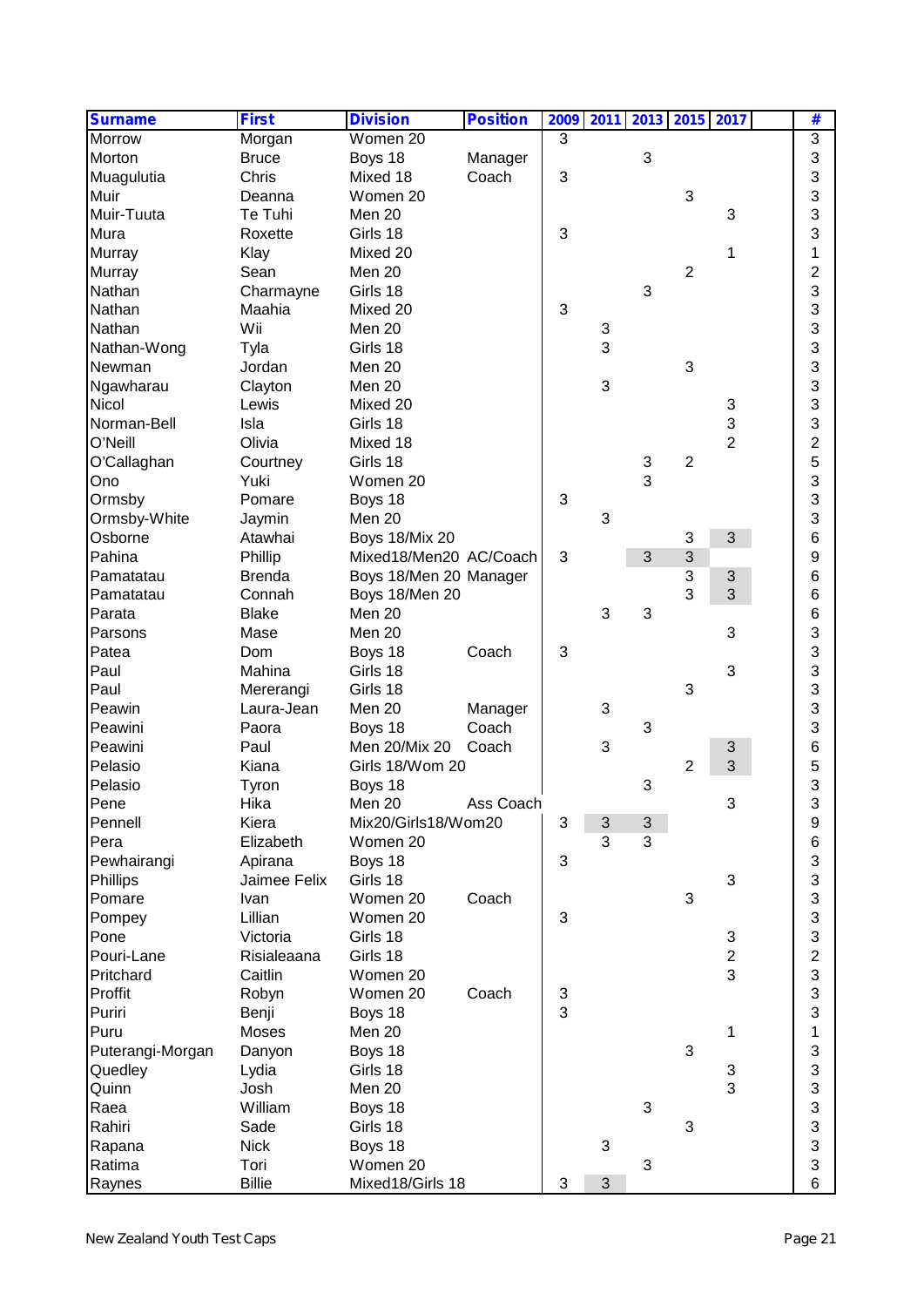| <b>Surname</b>  | <b>First</b>  | <b>Division</b>        | <b>Position</b> |   | 2009 2011 |   | 2013 2015 2017 |                         | #                |  |
|-----------------|---------------|------------------------|-----------------|---|-----------|---|----------------|-------------------------|------------------|--|
| Redmond         | Frances       | Women 20               |                 |   |           |   |                | 3                       | $\overline{3}$   |  |
| Redshaw         | Donna         | Grl18/W20/Mx20 Manager |                 |   |           | 3 | 3              | $\overline{3}$          | 9                |  |
| Reed            | Kayla         | Girls 18               |                 |   |           |   | 3              |                         | 3                |  |
| Reed            | Luke          | Boys 18                |                 |   |           | 3 |                |                         | 3                |  |
| Reu             | Jennifer Rose | Girls 18               |                 |   |           |   |                | 1                       | 1                |  |
| Rhind           | Teena         | Mix18/W20/M20 Manager  |                 | 3 | 3         |   | 3              |                         | 9                |  |
| Rhind-Rogers    | Jeremy        | Men 20                 |                 |   |           |   |                | 3                       | 3                |  |
| Riki-Hamana     | Chey          | Boys 18                |                 |   |           |   | 3              |                         | 3                |  |
| Ririnui-Sipa    | Dominic       | Mixed 18               |                 |   |           |   |                | 3                       | 3                |  |
| Robinson        | Sam           | Men 20                 |                 | 3 |           |   |                |                         | 3                |  |
| Robinson        | Toni          | Men 20                 | Manager         |   |           | 3 |                |                         | 3                |  |
| Rogers          | Graham        | Mix20/Wom20            | AC/Coach        | 3 | 3         |   |                |                         | 6                |  |
| Rogers-Rhind    | Jordan        | Mixed18/Wom20          |                 | 3 | 3         |   |                |                         | 6                |  |
| Rollinson       | Nathan        | Mixed 20               |                 |   |           |   |                | 3                       | 3                |  |
| Ryder           | Mel           | Girls 18               | Manager         |   | 3         |   |                |                         | 3                |  |
| Saili           | Alena         | Women 20               |                 |   |           |   |                | 3                       | 3                |  |
| Sanele          | Robert        | Boys 18                |                 |   | 3         |   |                |                         | 3                |  |
| Sargent         | Jayden        | Men 20                 |                 |   |           |   |                | 3                       | 3                |  |
| Savage          | Awhina        | Girls18/Wom20          |                 | 3 | 3         |   |                |                         | 6                |  |
| Sefuiva         | Wesley        | Men 20                 |                 | 3 |           |   |                |                         | 3                |  |
| Sharland        | Ellen         | Girls18/Wom20          |                 |   | 3         | 3 |                |                         | 6                |  |
| Shelford        | Lynette       | Women 20               |                 |   | 3         |   |                |                         | 3                |  |
| Short-Wilcox    | Isabeau       | Mixed 20               |                 |   |           |   |                | 3                       | 3                |  |
| Sinclair        | Matt          | Boys 18                |                 |   | 3         |   |                |                         | 3                |  |
| <b>Sinites</b>  | Marc          | Girls 18               | Coach           |   |           | 3 |                |                         | 3                |  |
| Smart           | Chelsey       | Women 20               |                 |   | 3         |   |                |                         | 3                |  |
| Smeele          | Olivia        | Girls 18               |                 |   | 3         |   |                |                         | 3                |  |
| Smeele          | Rebecca       | Women 20               |                 | 3 |           |   |                |                         | 3                |  |
| Smith           | <b>Nick</b>   | Men 20                 |                 |   | 3         |   |                |                         | 3                |  |
| Smith           | Sonny         | Boys 18                |                 |   | 3         |   |                |                         | 3                |  |
| Snelgrove       | Toby          | Boys 18                |                 |   |           |   |                | $\overline{\mathbf{c}}$ | $\overline{c}$   |  |
| Solomona        | Leilani       | Girls 18               |                 |   |           |   |                | 3                       | 3                |  |
| Soper           | Samarra       | Women 20               |                 |   |           |   | 1              |                         | 1                |  |
| Stanton         | Samantha      | Women 20               |                 |   |           |   |                | $\overline{2}$          | 2                |  |
| <b>Steele</b>   | Phoebe        | Girls 18               |                 |   |           |   | 3              |                         | 3                |  |
| Steinmetz       | Grace         | Girls 18               |                 |   |           |   | C              |                         | $\mathbf{z}$     |  |
| <b>Stephens</b> | Regan         | Girls 18               |                 |   |           |   |                | 3                       | ں<br>3           |  |
| Stephens-Daly   | Autumn        | Girls 18               |                 |   |           |   | $\overline{2}$ |                         | 2                |  |
| <b>Stevens</b>  | Dion          | Boys 18                |                 |   | 3         |   |                |                         | 3                |  |
| <b>Stevens</b>  | Will          | Boys18/Men20           |                 |   | 3         | 3 |                |                         | 6                |  |
| Stone           | Sam           | Men 20                 |                 | 3 |           |   |                |                         | 3                |  |
| Stone           | Shaquille     | Mix18/Boys18           |                 | 3 | 3         |   |                |                         | 6                |  |
| Stratford       | Rachel        | Women 20               | Manager         |   |           |   |                | 3                       | 3                |  |
| Sutherland      | Amy           | Women 20               |                 | 3 |           |   |                |                         | 3                |  |
| Swain           | Chris         | Boys 18                |                 |   | 3         |   |                |                         | 3                |  |
| Symes           | Nathan        | Boys 18                |                 | 3 |           |   |                |                         | 3                |  |
| Tahuriorangi    | Te Toiroa     | Boys 18                |                 |   |           | 3 |                |                         | 3                |  |
| Tainui          | Chad          | Boys 18                |                 | 3 |           |   |                |                         | 3                |  |
| Tainui-McIntyre | Ariia         | Girls18/Wom20          |                 |   | 3         | 3 | 3              |                         | $\boldsymbol{9}$ |  |
| Tainui-McIntyre | Tiaan         | Boys 18                |                 |   |           |   |                | 3                       | 3                |  |
| Tairakena       | Montessa      | Girls 18               |                 |   |           |   |                | $\overline{2}$          | $\overline{c}$   |  |
| Talamahina      | Kaleb         | Mixed 18               |                 |   |           |   |                | 3                       | 3                |  |
| Tamati          | Ruhia         | Mixed 20               |                 |   |           |   |                | 3                       | 3                |  |
| Tamehana        | Taniko        | Women 20               |                 |   |           |   |                | $\overline{2}$          | $\overline{2}$   |  |
| Tangaroa        | Marlin        | Women 20               |                 |   |           | 3 |                |                         | 3                |  |
| Tarawhiti       | Shanelle      | Women 20               |                 |   |           |   |                | 3                       | 3                |  |
|                 |               |                        |                 |   |           |   |                |                         |                  |  |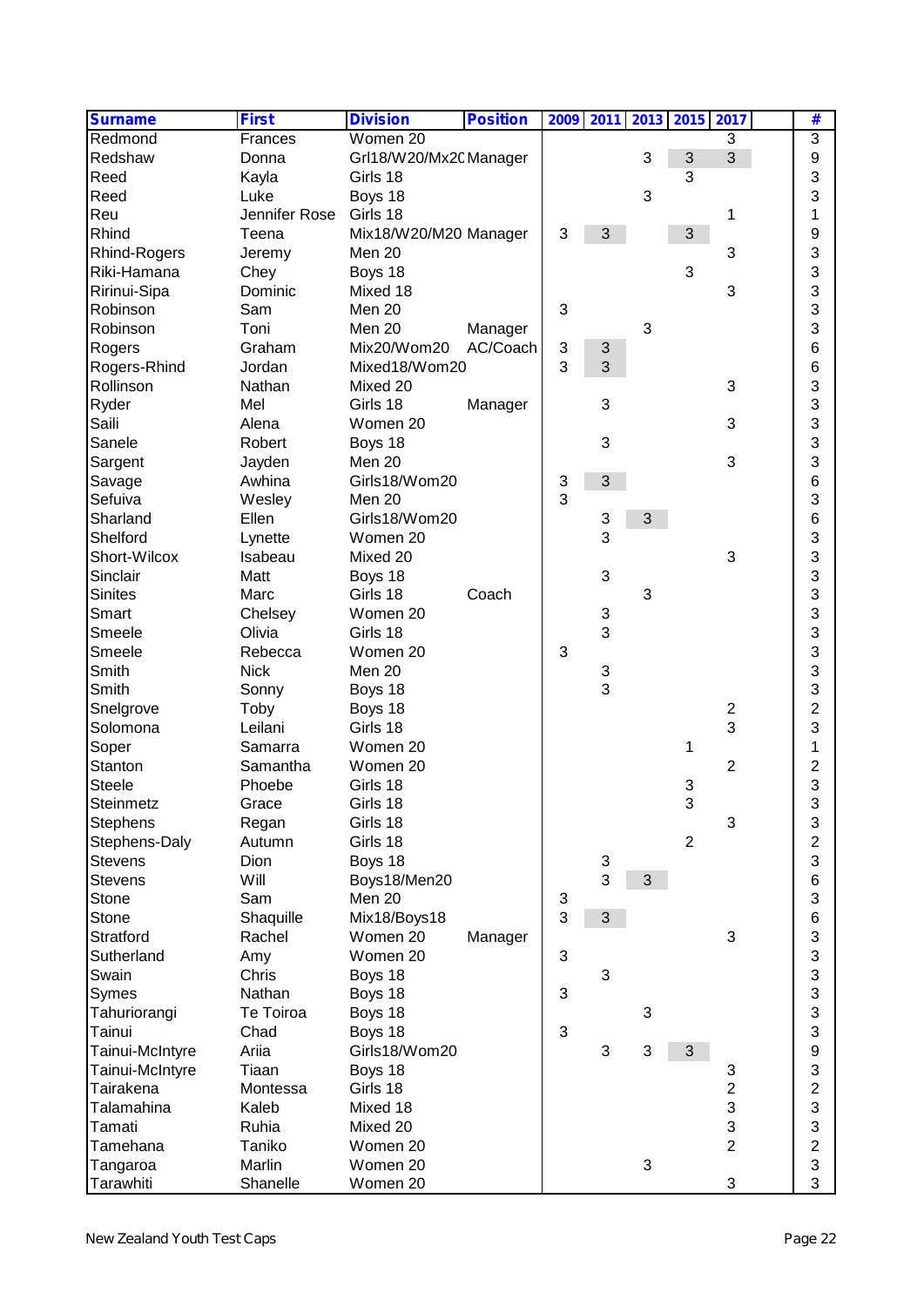| <b>Surname</b>         | <b>First</b>          | <b>Division</b>            | <b>Position</b> |   | 2009 2011 |        | 2013 2015 2017 |                | #                 |  |
|------------------------|-----------------------|----------------------------|-----------------|---|-----------|--------|----------------|----------------|-------------------|--|
| Tauiwi                 | Jared                 | Boys 18                    |                 |   |           | 3      |                |                | $\overline{3}$    |  |
| Taurua                 | Ngarui                | Girls 18                   |                 |   |           | 3      |                |                | 3                 |  |
| Tautari                | Jonsal                | Mixed 18                   |                 | 3 |           |        |                |                | 3                 |  |
| Taute                  | Codie                 | Girls18/Wom20              |                 |   |           | 3      | 3              |                | 6                 |  |
| <b>Taute-Collier</b>   | Tristan               | Men 20                     |                 |   |           |        |                | $\overline{2}$ | 2                 |  |
| Taylor                 | <b>Brock</b>          | Mixed18/Men20              |                 | 3 | 3         |        |                |                | 6                 |  |
| Taylor                 | Ethan                 | Boys 18                    |                 |   |           | 3      |                |                | 3                 |  |
| Taylor                 | Joshua                | Boys 18                    |                 |   |           |        | 3              |                | 3                 |  |
| Taylor                 | Shaquille             | Men 20                     |                 |   |           |        | 3              |                | 3                 |  |
| Te Amo                 | Te Ao Marama Women 20 |                            |                 | 3 |           |        |                |                | 3                 |  |
| Te Huia                | Jason                 | Mixed 20                   |                 | 3 |           |        |                |                | 3                 |  |
| Te Pairi               | James                 | Mixed 18                   |                 |   |           |        |                | 3              | 3                 |  |
| Te Tamaki              | Isaac                 | Boys 18                    |                 |   |           | 3      |                |                | 3                 |  |
| Te Whetu               | Dylan                 | Men 20                     |                 |   |           | 3      |                |                | 3                 |  |
| Temara                 | Hinerangi             | Women 20                   |                 |   | 3         |        |                |                | 3                 |  |
| Temara                 | Jason                 | Men 20                     |                 | 3 |           |        |                |                | 3                 |  |
| Tetini                 | Henry                 | Mixed 18                   |                 |   |           |        |                | 3              | 3                 |  |
| Thompson               | Dennis                | Mixed 18                   | Ass Coach       |   |           |        |                | 3              | 3                 |  |
| Thompson-Te Muunu Jaye |                       | Boys 18                    |                 |   |           | 3      |                |                | 3                 |  |
| Timoko                 | Celine                | Women 20                   |                 |   |           |        |                | $\overline{2}$ | $\overline{c}$    |  |
| <b>Tipelu</b>          | Talisua               | Girls 18                   |                 | 3 | 3         |        |                |                | 6                 |  |
| Todd                   | Cameron               | Mixed 18                   |                 |   |           |        |                | 3              | 3                 |  |
| Togia                  | Janya                 | Women 20                   |                 |   |           | 3      |                |                | 3                 |  |
| Togia                  | Liston                | Men 20                     |                 |   | 3         |        |                |                | 3                 |  |
| Tohiariki              | Hapimana              | Men 20                     |                 |   |           | 3      |                |                | 3                 |  |
| Tomuri                 | Shanan                | Boys 18                    |                 |   |           |        | 3              |                | 3                 |  |
| Tu'akalau              | Sonatane              | Men 20                     |                 |   |           | 3      |                |                | 3                 |  |
| Tuatea                 |                       |                            |                 |   | 3         | 3      |                |                |                   |  |
|                        | Henry                 | Boys 18/Men 20<br>Girls 18 | Ass Ch          |   |           |        |                |                | 6<br>3            |  |
| Tudehope<br>Tuhaka     | Evelyn                | Men 20                     |                 |   |           | 3<br>3 |                |                | 3                 |  |
|                        | Lacey                 |                            |                 |   | 3         |        |                |                |                   |  |
| Turnbull               | Dayna                 | Women 20<br>Men 20         | Play/Coach      |   |           | 3      |                | 3              | 6                 |  |
| Turner                 | Tom                   |                            |                 |   |           |        |                |                | 3                 |  |
| Utanga                 | Anthony               | Boys 18<br>Women 20        |                 | 3 |           |        |                |                | 3                 |  |
| Van Vugt               | Leyhana               |                            |                 |   |           | 3      |                |                | 3                 |  |
| Van Vugt               | Rory                  | Boys 18/Men 20             |                 |   |           |        | 3              | 2              | 5<br>$\mathbf{z}$ |  |
| Virgona                | Greta                 | Girls 18                   |                 |   |           | 3      |                |                | ں                 |  |
| Walker                 | Isaac                 | Boys 18                    |                 |   |           | 3      |                |                | 3                 |  |
| Wallace                | Trent                 | Boys 18                    |                 | 3 |           |        |                |                | 3                 |  |
| Wanakore               | Paula                 | Girls 18                   | AC/Coach        | 3 | 3         |        |                |                | $\,6$             |  |
| Ward                   | Elizah                | Women 20                   |                 |   |           | 3      |                |                | 3                 |  |
| Watene                 | <b>Ihaka</b>          | Boys18/Men20               |                 |   | 3         | 3      |                |                | 6                 |  |
| Watene                 | Kahurangi             | Girls 18                   |                 | 3 |           |        |                |                | 3                 |  |
| Watene                 | Maia Jean             | Girls 18                   |                 |   |           | 3      |                |                | 3                 |  |
| Watson                 | Rolph                 | Girls 18                   | Coach/AC        |   |           |        | 3              | 3              | 6                 |  |
| Webber                 | Jordon                | Women 20                   |                 |   | 3         |        |                |                | 3                 |  |
| Wells                  | Shani                 | Girls 18                   |                 | 3 |           |        |                |                | 3                 |  |
| Whata                  | Tamamutu              | Mixed 20                   |                 |   |           |        |                | 3              | 3                 |  |
| Whata                  | Tu Manawapa           | Mixed 20                   |                 |   |           |        |                | 3              | 3                 |  |
| Whitley                | Corrina               | Girls 18                   |                 |   |           | 3      |                |                | 3                 |  |
| Wickham-Manuel         | <b>Tobias</b>         | Boys 18                    |                 |   |           |        |                | 3              | 3                 |  |
| Wihapi                 | Sasu                  | Mixed 20                   |                 | 3 |           |        |                |                | 3                 |  |
| Wihongi                | James                 | Boys 18                    |                 | 3 |           |        |                |                | 3                 |  |
| Wikaire                | Erena                 | Mixed 20                   | Ass Coach       |   |           |        |                | 3              | 3                 |  |
| Williams               | <b>Niall</b>          | Women 20                   |                 | 3 |           |        |                |                | 3                 |  |
| Williams               | Ora                   | Girls 18                   |                 |   |           |        |                | 3              | 3                 |  |
| Williamson             | Chloe                 | Women 20                   |                 |   |           | 3      |                |                | 3                 |  |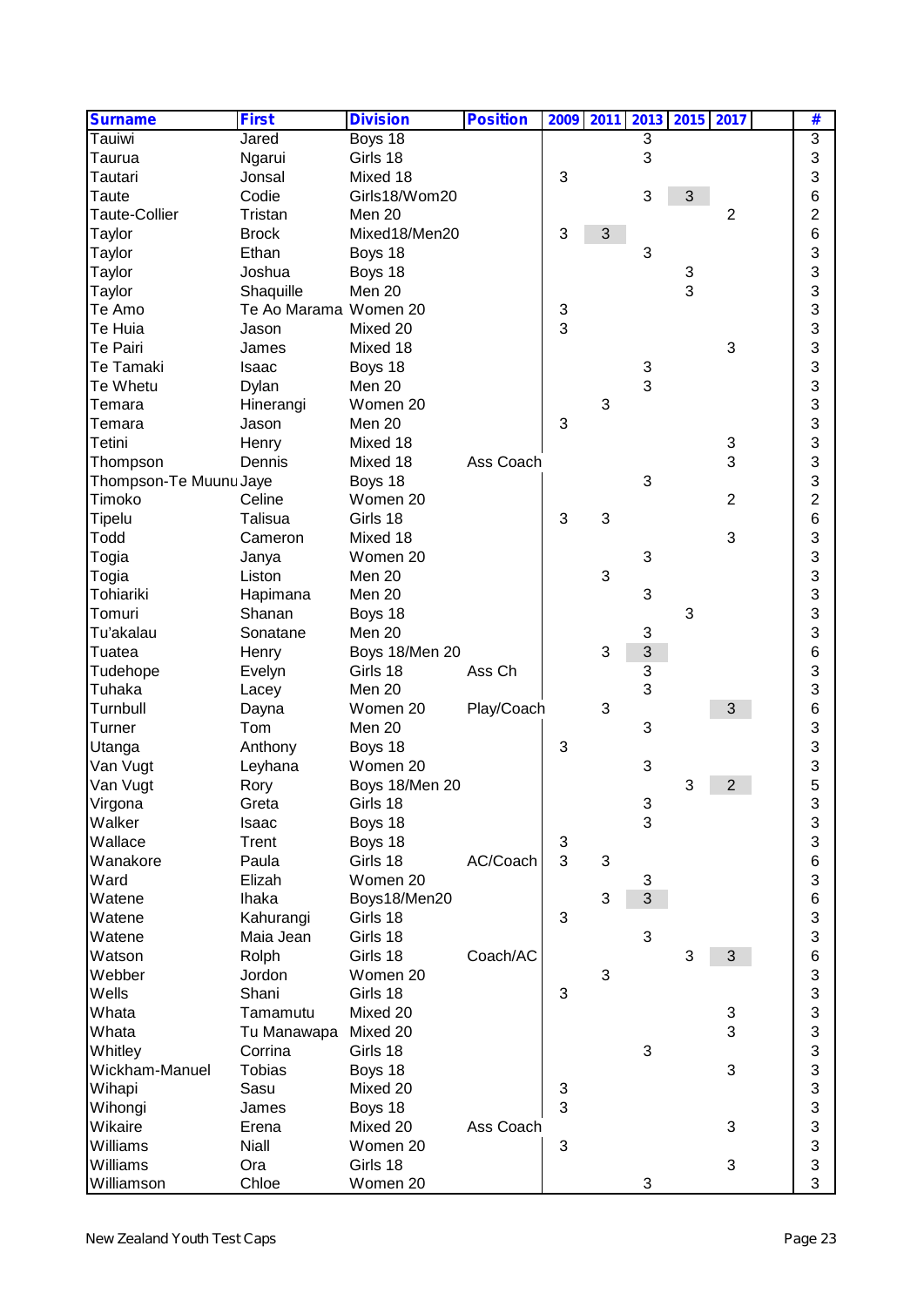| <b>Surname</b> | <b>First</b> | <b>Division</b> | <b>Position</b> | 2009 2011 |   | 2013 2015 2017 |   |   | # |
|----------------|--------------|-----------------|-----------------|-----------|---|----------------|---|---|---|
| Willison       | Raiki        | Boys 18         |                 |           |   |                |   | 3 | 3 |
| Woodard        | Max          | Women 20        | Ass Ch          | 3         |   |                |   |   | 3 |
| Woodham-Enosa  | Mikayla      | Girls 18        |                 |           |   | 3              |   |   | 3 |
| Wright         | Annabelle    | Women 20        |                 |           |   | 3              |   |   | 3 |
| Wright         | Te Wehi      | Men 20          |                 |           | 3 | 3              |   |   | 6 |
| Wulf           | Antonio      | Boys 18         |                 |           |   |                |   | 3 | 3 |
| Young          | Sarah        | Girls 18        |                 |           | 3 |                |   |   | 6 |
| Young          | Vanessa      | Girls 18        | Manager         | 3         |   |                |   |   | 3 |
| Ziolo          | Ben          | Boys18/Men20    |                 |           |   | 3              | 3 |   | 6 |
|                |              |                 |                 |           |   |                |   |   |   |

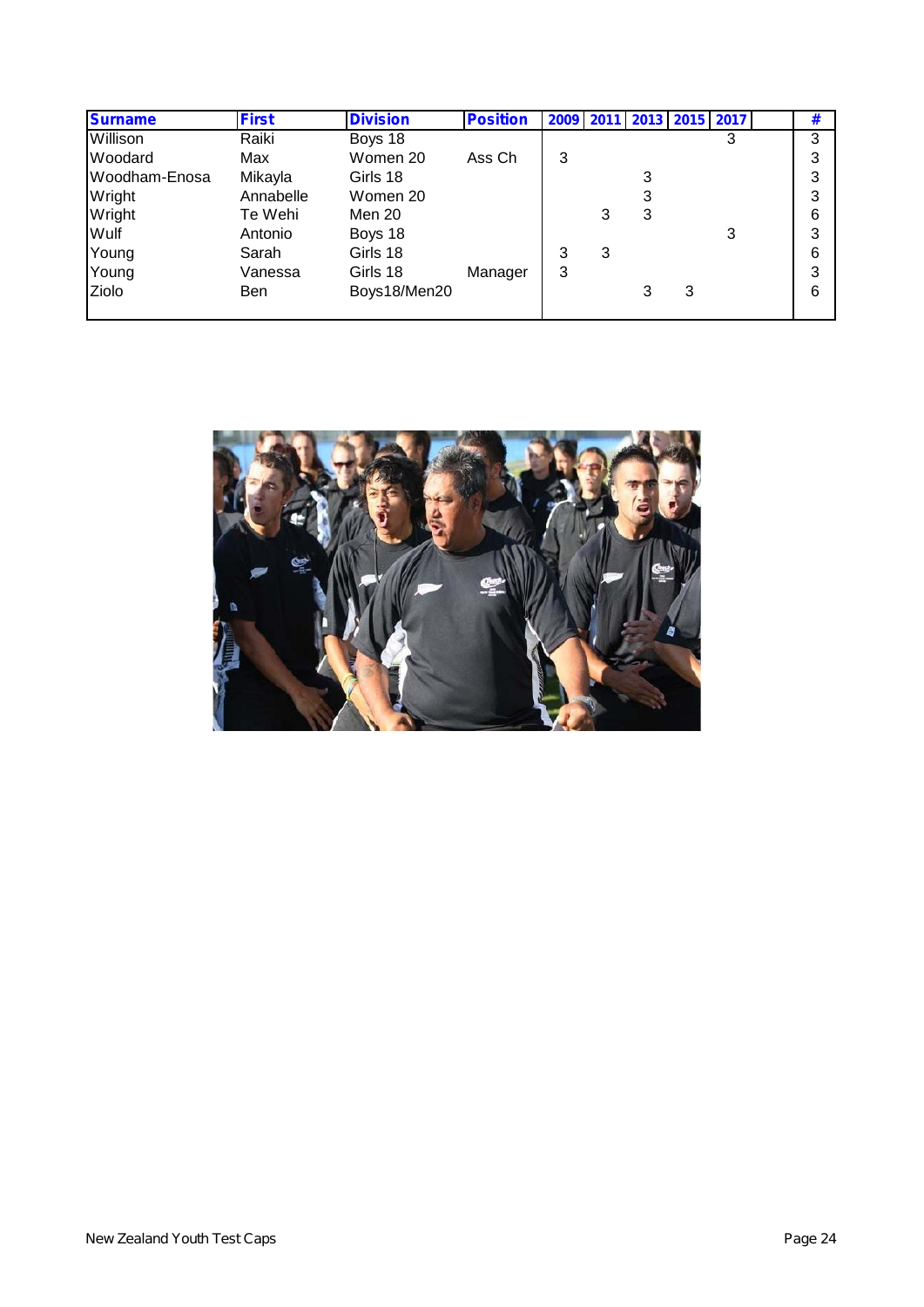## **YOUTH OIM REPRESENTATIVE**

**2009** - Auckland, New Zealand World Youth Challenge

| <b>Last Name</b> | <b>First</b>   | <b>Division</b> | <b>Position</b> | 09             | #                         |  |
|------------------|----------------|-----------------|-----------------|----------------|---------------------------|--|
|                  |                |                 |                 |                | ?                         |  |
| Ale              | Jonathan       | Mixed 18        |                 | 1              | 1                         |  |
| Aupouri          | Mohi           | Boys 18         |                 | 1              | 1                         |  |
| Barton           | Riane          | Girls 18        |                 | 3              | 3                         |  |
| Bell             | Shaun          | Mixed 18        |                 | 1              | 1                         |  |
| Bentley          | Peter          | Men 20          | AC/Coach        | 1              | 1                         |  |
| Berryman         | Aleisha        | Women 20        |                 | 3              | 3                         |  |
| Berryman         | Kelsey         | Girls 18        |                 | 3              | $\ensuremath{\mathsf{3}}$ |  |
| <b>Best</b>      | Kane           | Mixed 20        |                 | $\overline{c}$ | $\overline{c}$            |  |
| <b>Bester</b>    | Anien          | Women 20        |                 | 3              | 3                         |  |
| <b>Brazier</b>   | Kelly          | Mixed 20        |                 | $\overline{c}$ | $\overline{2}$            |  |
| Buchanan         | Melissa        | Women 20        |                 | 3              | 3                         |  |
| <b>Burton</b>    | Samantha       | Girls 18        |                 | 3              | 3                         |  |
| Cardie           | Candis         | Women 20        |                 | 3              | 3                         |  |
| Cavanagh         | Michael        | Boys 18         |                 | 1              | 1                         |  |
| Christian        | <b>Brad</b>    | Men 20          |                 | 1              | 1                         |  |
| Clarke           | Jenna          | Mixed 20        |                 | $\overline{c}$ | $\overline{2}$            |  |
| Clark-Manaahi    | Te Rewhiti     | Mixed 20        |                 | $\overline{2}$ | $\overline{2}$            |  |
| Connell          | <b>Brenton</b> | Men 20          |                 | 1              | 1                         |  |
| Davis            | Charlotte      | Women 20        |                 | 3              | 3                         |  |
| Davis            | Malcolm        | Women 20        | Coach           | 3              | 3                         |  |
| Davis            | Paul           | Men 20          |                 | 1              | 1                         |  |
| Diamond-Brahne   | Lara           | Mixed 18        |                 | 1              | 1                         |  |
| Drummond         | Jessica        | Girls 18        |                 | 3              | 3                         |  |
| Dunlop-Hogan     | Ashley         | Mixed 20        |                 | $\overline{2}$ | $\overline{2}$            |  |
| Erueti           | Colin          | Men 20          |                 | 1              | 1                         |  |
| Fiu              | Junior         | Women 20        | Ass Ch          | 3              | 3                         |  |
| Flutey           | Kendall        | Girls 18        |                 | 3              | 3                         |  |
| Francois         | Shannon        | Girls 18        |                 | 3              | 3                         |  |
| Gibbons          | Ryan           | Boys 18         |                 | 1              | 1                         |  |
| Graham           | Mitamuna       | Men 20          |                 | 1              | 1                         |  |
| Grant            | Jordan         | Girls 18        |                 | 3              | 3                         |  |
| Grieg            | Varne          | Mixed 18        |                 | 1              | 1                         |  |
| Griffiths        | Aroha          | Mixed 20        |                 | 2              | $\overline{2}$            |  |
| Gunn             | Sarah          | Mixed 18        |                 | 1              | 1                         |  |
| Guthrie          | Tama           | Men 20          |                 |                | 1                         |  |
| Guthrie          | Tivoli         | Men 20          |                 | 1              | 1                         |  |
| Hall             | <b>Bryan</b>   | Boys 18         |                 | 1              | 1                         |  |
| Hanham           | Elizabeth      | Women 20        | Manager         | 3              | 3                         |  |
| Harrison         | Hone           | Boys 18         |                 | 1              | 1                         |  |
| Hendry           | James          | Mixed 18        |                 | 1              | 1                         |  |
| Henry            | Jerome         | Mixed 18        |                 | 1              | 1                         |  |
| Hodson           | Mark           | Mixed 20        |                 | $\overline{c}$ | $\overline{c}$            |  |
| Hohepa           | Chyna          | Women 20        |                 | 3              | $\mathsf 3$               |  |
| Holmes           | Kylie          | Mixed 20        |                 | $\overline{2}$ | $\overline{c}$            |  |
| Houltham         | Kimo           | Mixed 20        |                 | $\overline{2}$ | $\overline{c}$            |  |
| Jackson          | Te Ate         | Mixed 18        |                 | 1              | 1                         |  |
|                  |                | Women 20        |                 | 3              | 3                         |  |
| Joe              | Kylie          |                 |                 |                |                           |  |
| Joyce            | Kyle           | Men 20          |                 | 1              | 1                         |  |
| Kauti            | Tim            | Men 20          |                 | 1              | 1                         |  |
| Keith            | Leonie         | Girls 18        |                 | 3              | 3                         |  |
| Leata            | Josh           | Mixed 18        |                 | 1              | 1                         |  |
| Leota            | Maggie         | Women 20        |                 | 3              | $\ensuremath{\mathsf{3}}$ |  |
| Lightfoot        | Nicole         | Women 20        |                 | 3              | 3                         |  |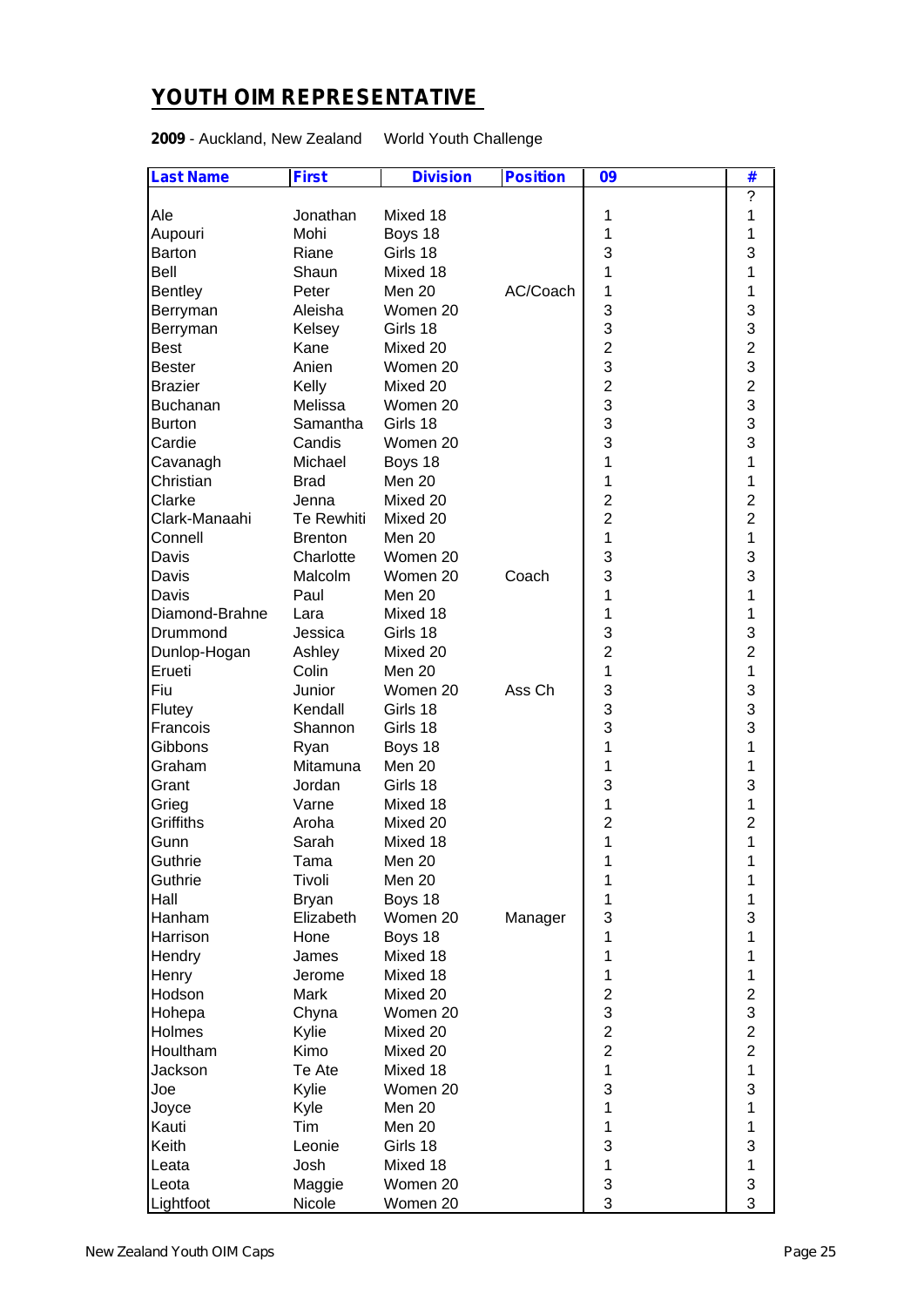| <b>Last Name</b> | <b>First</b>         | <b>Division</b>   | <b>Position</b> | 09                        | #                       |
|------------------|----------------------|-------------------|-----------------|---------------------------|-------------------------|
| Magele           | Sage                 | Boys $18$         |                 | 1                         | 1                       |
| Mahara           | <b>Stacey</b>        | Mixed 20          |                 | $\overline{2}$            | $\mathbf 2$             |
| Mako             | Akira                | Men 20            |                 | 1                         | 1                       |
| Mana             | Josh                 | Men 20            |                 | 1                         | 1                       |
| Mana             | Tristan              | Boys 18           | Ass Ch          | 1                         | 1                       |
| Marr             | Moko                 | Mixed 20          |                 | $\overline{2}$            | $\overline{\mathbf{c}}$ |
| Marrow           | Morgan               | Women 20          |                 | 3                         | 3                       |
| Mason            | Tawhiri              | Boys 18           |                 | 1                         | 1                       |
| Mathews          | <b>Bernard</b>       | Boys 18           |                 | 1                         | 1                       |
| Mauriohooho      | Ryan                 | Men 20            |                 | 1                         | 1                       |
| Maxwell          | Dani                 | Mixed 18          |                 | 1                         | 1                       |
| Moore            | Rikki-Maree Girls 18 |                   |                 | 3                         | 3                       |
| Morris           | Chloe                | Mixed 20          |                 | $\overline{2}$            | $\overline{2}$          |
| Morton           | <b>Bruce</b>         | Boys 18           | Manager         | 1                         | 1                       |
| Mura             | Roxette              | Girls 18          |                 | 3                         | 3                       |
| Nathan           | Maahia               | Mixed 20          |                 | $\overline{2}$            | $\overline{2}$          |
|                  |                      |                   |                 | 1                         | 1                       |
| Ormsby<br>Pahina | Pomare<br>Phillip    | Boys 18<br>Men 20 | Ass Ch          | 1                         | 1                       |
|                  | Paora                |                   | Coach           | 1                         | 1                       |
| Peawini          |                      | Boys 18           |                 | $\overline{2}$            |                         |
| Pennell          | Kiera                | Mixed 20          |                 |                           | $\overline{2}$          |
| Pewhairangi      | Apirana              | Boys 18           |                 | 1                         | 1                       |
| Pompey           | Lillian              | Women 20          |                 | 3                         | 3                       |
| Puriri           | Benji                | Boys 18           |                 | 1                         | 1                       |
| Raynes           | Kymbillie            | Mixed 18          |                 | 1                         | 1                       |
| Redshaw          | Donna                | Girls 18          | Manager         | 3                         | 3                       |
| Robinson         | Sam                  | Men 20            |                 | 1                         | 1                       |
| Robinson         | Toni                 | Men 20            | Manager         | 1                         | 1                       |
| Rogers-Rhind     | Jordan               | Mixed 18          |                 | 1                         | 1                       |
| Savage           | Awhina               | Girls 18          |                 | 3                         | 3                       |
| Sefuiva          | Wesley               | Men 20            |                 | 1                         | 1                       |
| <b>Sinites</b>   | Marc                 | Girls 18          | Coach           | 3                         | 3                       |
| Smeele           | Rebecca              | Women 20          |                 | 3                         | 3                       |
| Stone            | Sam                  | Men 20            |                 | 1                         | 1                       |
| Stone            | Shaquille            | Mixed 18          |                 | 1                         | 1                       |
| Sutherland       | Amy                  | Women 20          |                 | 3                         | 3                       |
| Symes            | Nathan               | Boys 18           |                 | 1                         | 1                       |
| Tainui           | Chad                 | Boys 18           |                 | 1                         | 1                       |
| Tautari          | Jonsal               | Mixed 18          |                 | 1                         | 1                       |
| Taylor           | <b>Brock</b>         | Mixed 18          |                 | $\mathbf{1}$              | 1                       |
| Te Amo           | Te Ao Moan: Women 20 |                   |                 | 3                         | 3                       |
| Te Huia          | Jason                | Mixed 20          |                 | $\overline{2}$            | $\overline{c}$          |
| Temara           | Jason                | Men 20            |                 | $\mathbf{1}$              | $\mathbf{1}$            |
| Tipelu           | Talisua              | Girls 18          |                 | 3                         | 3                       |
| Tudehope         | Evelyn               | Girls 18          | Ass Ch          | 3                         | 3                       |
| Utanga           | Anthony              | Boys 18           |                 | 1                         | 1                       |
| Wallace          | Trent                | Boys 18           |                 | 1                         | 1                       |
| Watene           | Kahurangi            | Girls 18          |                 | 3                         | 3                       |
| Wells            | Shani                | Girls 18          |                 | 3                         | 3                       |
| Wihapi           | Sasu                 | Mixed 20          |                 | $\overline{2}$            | $\overline{2}$          |
| Wihongi          | James                | Boys 18           |                 | 1                         | 1                       |
| Williams         | <b>Niall</b>         | Women 20          |                 | $\ensuremath{\mathsf{3}}$ | 3                       |
| Young            | Sarah                | Girls 18          |                 | 3                         | 3                       |
|                  |                      |                   |                 |                           |                         |
|                  |                      |                   |                 |                           | $\mathbf 0$             |